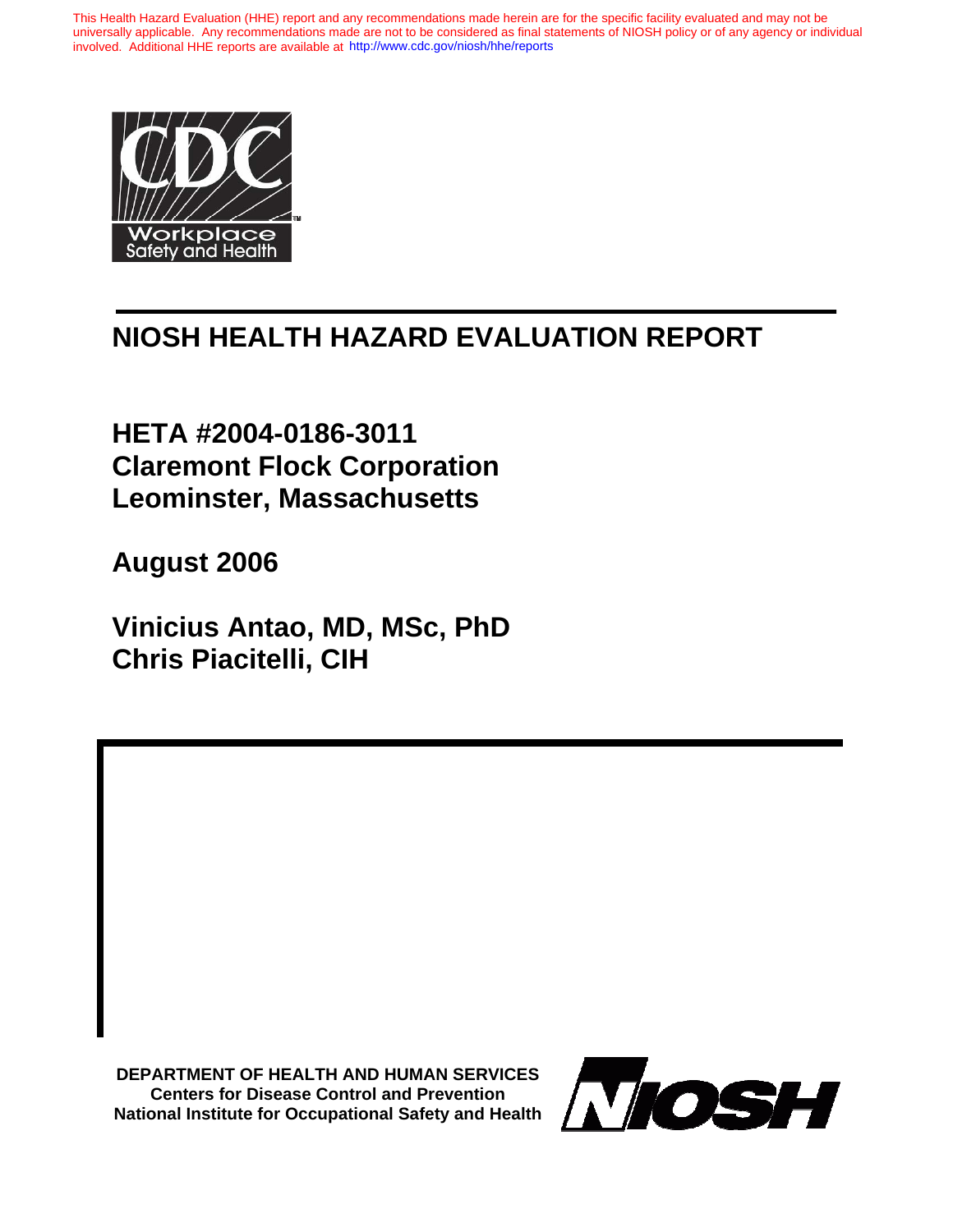## **PREFACE**

The Respiratory Disease Hazard Evaluations and Technical Assistance Program (RDHETAP) of the National Institute for Occupational Safety and Health (NIOSH) conducts field investigations of possible health hazards in the workplace. These investigations are conducted under the authority of Section  $20(a)(6)$  of the Occupational Safety and Health (OSH) Act of 1970, 29 U.S.C. 669 $(a)(6)$ , or Section 501(a)(11) of the Federal Mine Safety and Health Act of 1977, 30 U.S.C. 951(a)(11), which authorizes the Secretary of Health and Human Services, following a written request from any employers or authorized representatives of employees, to determine whether any substance normally found in the place of employment has potentially toxic effects in such concentrations as used or found.

RDHETAP also provides, upon request, technical and consultative assistance to federal, state, and local agencies; labor; industry; and other groups or individuals to control occupational health hazards and to prevent related trauma and disease. Mention of company names or products does not constitute endorsement by NIOSH.

## **ACKNOWLEDGMENTS AND AVAILABILITY OF REPORT**

Vinicius Antao and Chris Piacitelli of RDHETAP, Division of Respiratory Disease Studies (DRDS), prepared this report. Environmental field assistance was provided by Randy Boylstein of RDHETAP and David Sylvain of the NIOSH Hazard Evaluations and Technical Assistance Branch. Medical field assistance was provided by Terry Rooney and Elizabeth Lowery. Statistical support was provided by William Miller and Sandra White. DataChem Laboratories, Salt Lake City, Utah provided laboratory analytical support. Desktop publishing was performed by Amber Harton.

Copies of this report have been sent to employee and management representatives at Claremont Flock Corporation, the Massachusetts Department of Public Health Occupational Health Surveillance Program, and the OSHA Regional Office. This report is not copyrighted and may be freely reproduced. The report may be viewed and printed from the following internet address: http://www.cdc.gov/niosh/hhe. Single copies of this report will be available for a period of three years from the date of this report. To expedite your request, include a self-addressed mailing label along with your written request to:

> NIOSH Publications Office 4676 Columbia Parkway Cincinnati, Ohio 45226 800-356-4674

After this time, copies may be purchased from the National Technical Information Service (NTIS) at 5825 Port Royal Road, Springfield, Virginia 22161. Information regarding the NTIS stock number may be obtained from the NIOSH Publications Office at the Cincinnati address.

**For the purpose of informing affected employees, copies of this report shall be posted by the employer in a prominent place accessible to the employees for a period of 30 calendar days.**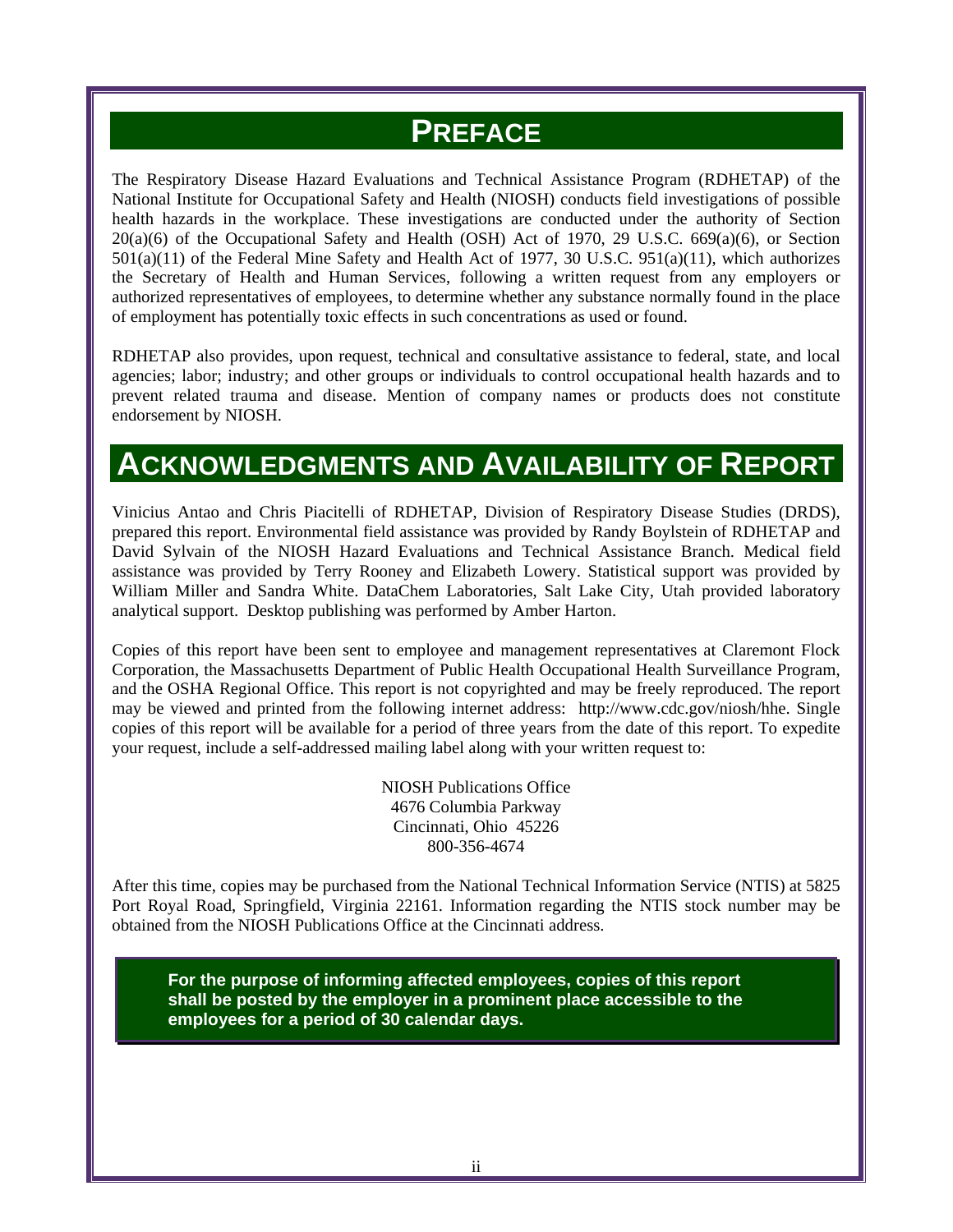## **HIGHLIGHTS OF THE NIOSH HEALTH HAZARD EVALUATION AT CLAREMONT FLOCK CORPORATION**

The National Institute for Occupational Safety and Health (NIOSH) conducted environmental and medical surveys at Claremont Flock Corporation in Leominster, Massachusetts in January 2005. The Massachusetts Department of Public Health Occupational Health Surveillance Program had requested technical assistance to determine if there had been improvement in the environmental conditions and to update the health status of the workforce since a NIOSH evaluation in 1998, given that a new case of flock workers' lung occurred in 2003.

## **What NIOSH Did**

- Measured airborne dust concentrations for most jobs within the plant
- Invited all employees to participate in the medical survey to assess health effects in relation to exposure to airborne particulates associated with flock production operations
- Interviewed employees about symptoms and medical, work, and smoking histories
- Analyzed measurements and interview results for associations between work exposures and health effects

## **What NIOSH Found**

- Despite engineering control changes since our 1998 evaluation, respirable dust exposures were found to be unchanged or increased
- Bagger/cutter and dryer operators were exposed to the highest concentrations of respirable dust
- Cleaning flock with compressed air, brooms, and shovels and manipulating bags of flock were observed to create airborne dust
- Working with flock and cleaning with compressed air were associated with respiratory health effects in employees

### **What Claremont Flock Managers Can Do**

**Provide** engineering controls and improved material-handling work practices for the bagging stations, including bag filling and bag manipulation for weighing, sewing, and palletizing

- Determine and control the source of elevated dust levels during production in the dryer rooms
- Reposition local exhaust ventilation hoods at the dryer bagging stations to the tops of the bags being filled
- Provide new cleaning methods to replace compressed-air blow-downs, sweeping, and shovelling of flock
- Conduct air sampling regularly to monitor effectiveness of controls
- Expand respiratory protection requirements to include all bagging, dryer room, and flockcleaning operations (including unplugging of accumulators) until these controls can be implemented, and ensure compliance
- Include in the current respirator program a means of identifying workers with respiratory symptoms such as shortness of breath, wheezing, or phlegm production, and of detecting declines in lung function
- Provide information about flock workers' lung to employees and health consultants responsible for the respirator program
- Continue to offer a smoking cessation program and to enforce the no-smoking policy already in place

### **What Employees Can Do**

- Wear respirators when required
- Handle bags of flock carefully to prevent airborne flock
- Seek medical evaluation for respiratory symptoms, such as shortness of breath, wheezing, or phlegm production and inform the physician of flock exposures
- Inform management of respiratory symptoms and associated flock exposures



**What To Do For More Information:**

We encourage you to read the full report. If you would like a copy, either ask your health and safety representative to make you a copy or call 1-513-841-4252 and ask for HETA Report #2004-0186-3011

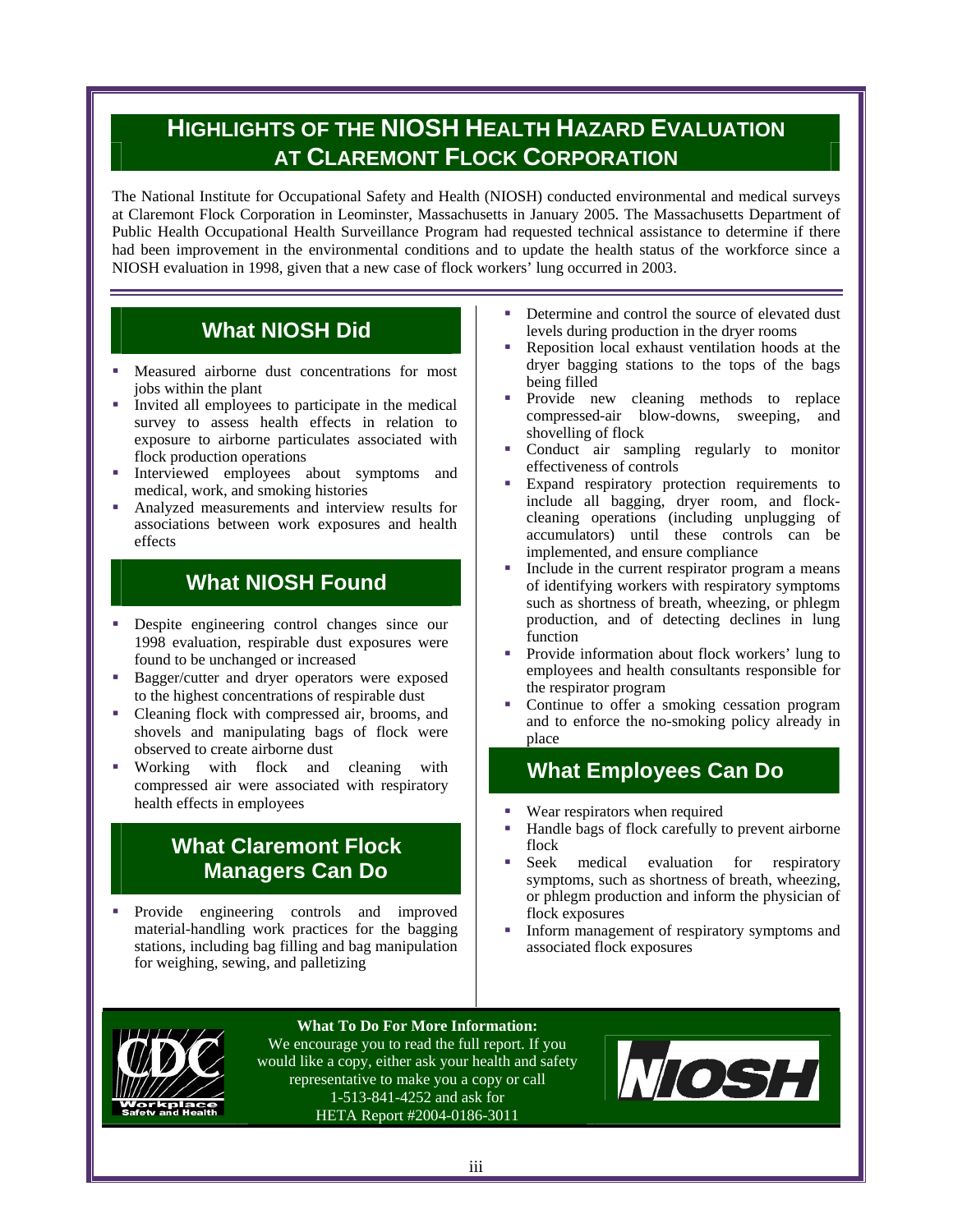## **Health Hazard Evaluation Report 2004-0186-3011 Claremont Flock Corporation Leominster, Massachusetts August 2006**

## **Vinicius Antao, MD, MSc, PhD Chris Piacitelli, CIH**

## **SUMMARY**

In 1997, a case of flock workers' lung occurred at Claremont Flock Corporation. The National Institute for Occupational Safety and Health (NIOSH) conducted a health hazard evaluation (HHE) in 1998 at several of Claremont Flock's plants and found that cleaning with compressed air and bagging flock were associated with worker-reported symptoms. The HHE report provided environmental and medical recommendations to the company to prevent flock-related disease in their plants. In March 2004, based on a case report consistent with flock workers' lung at Claremont Flock's only remaining plant, the Massachusetts Department of Public Health Occupational Health Surveillance Program requested technical assistance to determine if there had been improvement in the environmental conditions and to update the health status of the workforce.

NIOSH conducted environmental and medical surveys at this plant in January 2005 to characterize exposures and symptoms of flock-exposed workers and internal comparison groups. The environmental survey consisted of personal time-integrated gravimetric sampling for respirable dust concentration and sampling with aerosol photometers to obtain real-time continuous relative levels of dust (approximately respirable) during some plant activities. Videotaping was done to record events that might be associated with any observed peaks in real-time readings. We invited all 80 employees to take part in the medical survey. Trained NIOSH interviewers administered computer-based questionnaires that focused on respiratory and systemic symptoms, physician diagnosis of respiratory illnesses, smoking, work history, respirator use, and whether fit-testing had been conducted.

Time-integrated respirable dust sampling results showed that the bagger/cutters and the dryer operators had the highest geometric mean 8-hour time-weighted exposures of 0.13 and 0.80 mg/m<sup>3</sup>, respectively. For most groups of workers, the exposures were found to be largely unchanged since our previous investigation in 1998, but for these 2 groups of workers the exposures were found to have increased. This happened despite the engineering control changes made in the plant since 1998. Real-time personal sampling results indicated that cleaning operations, such as blowing with compressed air, sweeping, and shovelling of flock, were associated with increases in dust levels around the workers. Manipulation of bags of flock both inside and outside of designated "respirator-required" zones at bagging stations was also associated with elevated levels of dust.

A total of 74 employees (participation rate = 92.5%) participated in the medical survey. The majority of employees were male (92%), white (58%), and non-smokers (76%). The mean tenure of Claremont Flock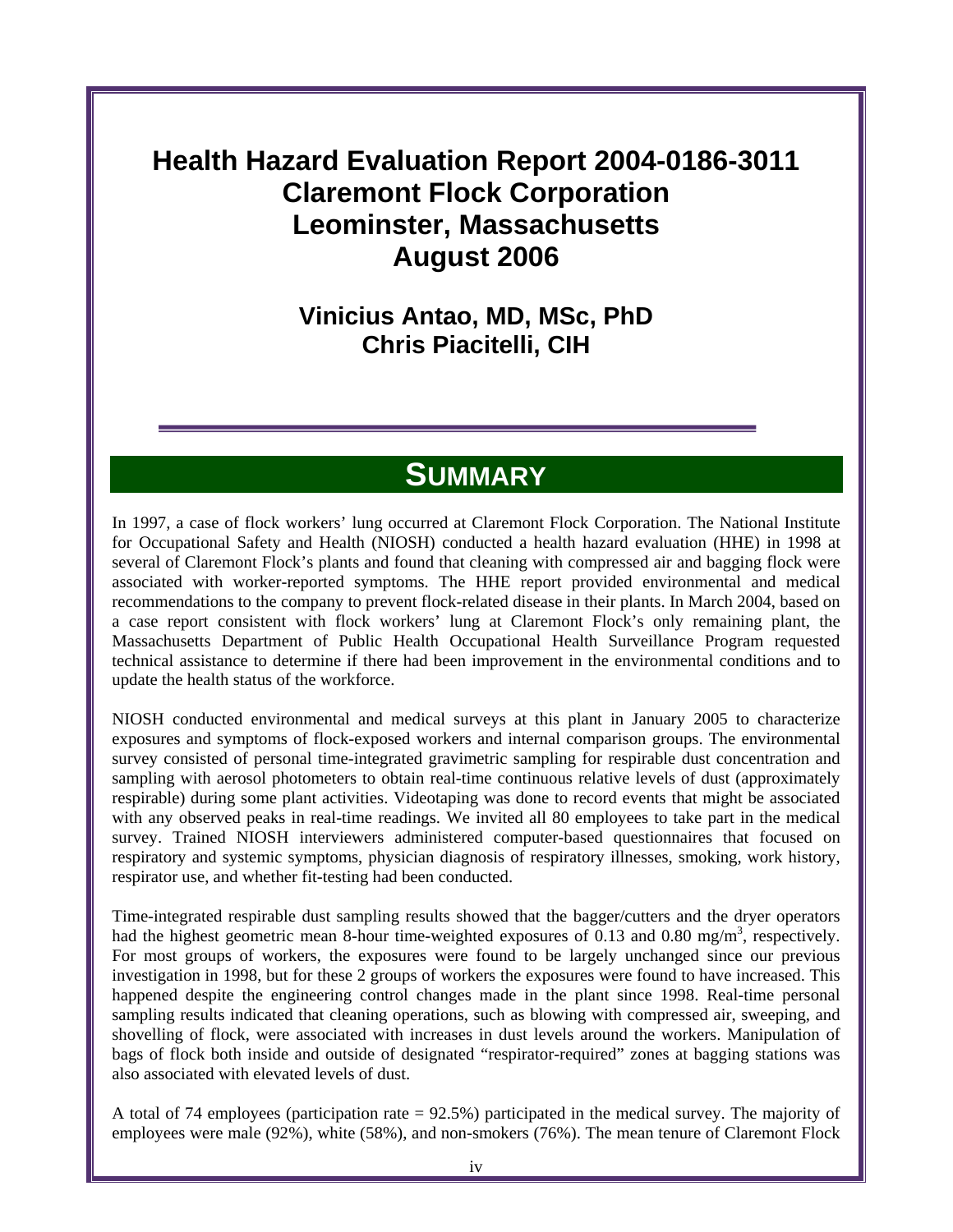workers was 8 years, and only 16% of workers had either changed jobs or started working at Claremont Flock within the last 6 months. A total of 22 participants (30%) reported cleaning with compressed air for at least one hour per week, and 23 participants (31%) reported working with cotton in the last 12 months. Except for bagging cotton, there was an increase in the percentage of employees who wear respirators during their activities, when we compared the 2005 and 1998 surveys. The percentage of fit-tested workers also increased in the 2005 survey compared to the 1998 survey.

The most frequently reported symptoms were wheeze apart from colds, throat irritation, and sinus problems. The prevalences of throat irritation, usual and chronic cough, shortness of breath while walking up a slight hill, and wheeze apart from colds were lower among never smokers compared to current or former smokers. When we took into account only symptoms with onset after employment at Claremont Flock, chronic phlegm and shortness of breath were the most frequently reported symptoms. "Wheeze apart from cold" and "pneumonia in the last year" were statistically significantly elevated when we compared symptom prevalences of participating workers to expected prevalences based on national data.

In general, dryers and baggers/cutters, workers who cleaned for one hour or more per week using compressed air, and employees with high cumulative exposure to flock-associated dust  $(> 0.425$  mgyear/m<sup>3</sup>) had higher prevalences of symptoms than other workers. In multivariate models, cleaning equipment with compressed air was significantly associated with throat irritation. High cumulative exposures were significantly associated with the development of sinus irritation. A comparison of 1998 symptom prevalences for a subgroup that participated in both the 1998 and 2005 surveys indicated that those who continued working had lower symptom prevalences than those who had left after 1998. This is a form of "healthy-worker effect", whereby health effects of a workplace exposure are underestimated by looking at current workers.

We conclude that working with flock and cleaning with compressed air are associated with health effects at this plant.

We recommend that the company prevent flock-associated dust exposures: by providing engineering controls and improving work practices for the bagging process including not only the filling of bags at the bagging stations but also the subsequent manipulation of the bags for weighing, sewing, and palletizing; by determining and controlling the source of elevated dust levels during production in the dryer rooms and repositioning the dryer room bagging station local exhaust ventilation hoods to the tops of the bags being filled with flock; by providing new cleaning methods that will eliminate the elevated dust levels associated with compressed-air blow-downs, sweeping, and shovelling of flock; by verifying effectiveness of controls with regular air sampling; and by expanding respiratory protection requirements, until the controls can be implemented, to all bagging and flock-cleaning processes, including manual unplugging of accumulators (enclosed baghouses), and to the entire production operation in the dryer rooms. In terms of medical recommendations, we suggest that the company continue to offer a smoking cessation program and to enforce the no-smoking policy already in place; include in the current respirator program a means of identifying workers with respiratory symptoms such as shortness of breath, wheezing, or phlegm production, and a means of detecting declines in lung function; and provide information about flock workers' lung to employees and health consultants responsible for the respirator program.

We also recommend that employees wear respirators when required; handle bags of flock with care to prevent airborne flock; seek medical evaluation for respiratory symptoms, such as shortness of breath, wheezing, or phlegm production and inform health care providers of flock exposures; and inform management of respiratory symptoms and associated flock exposures.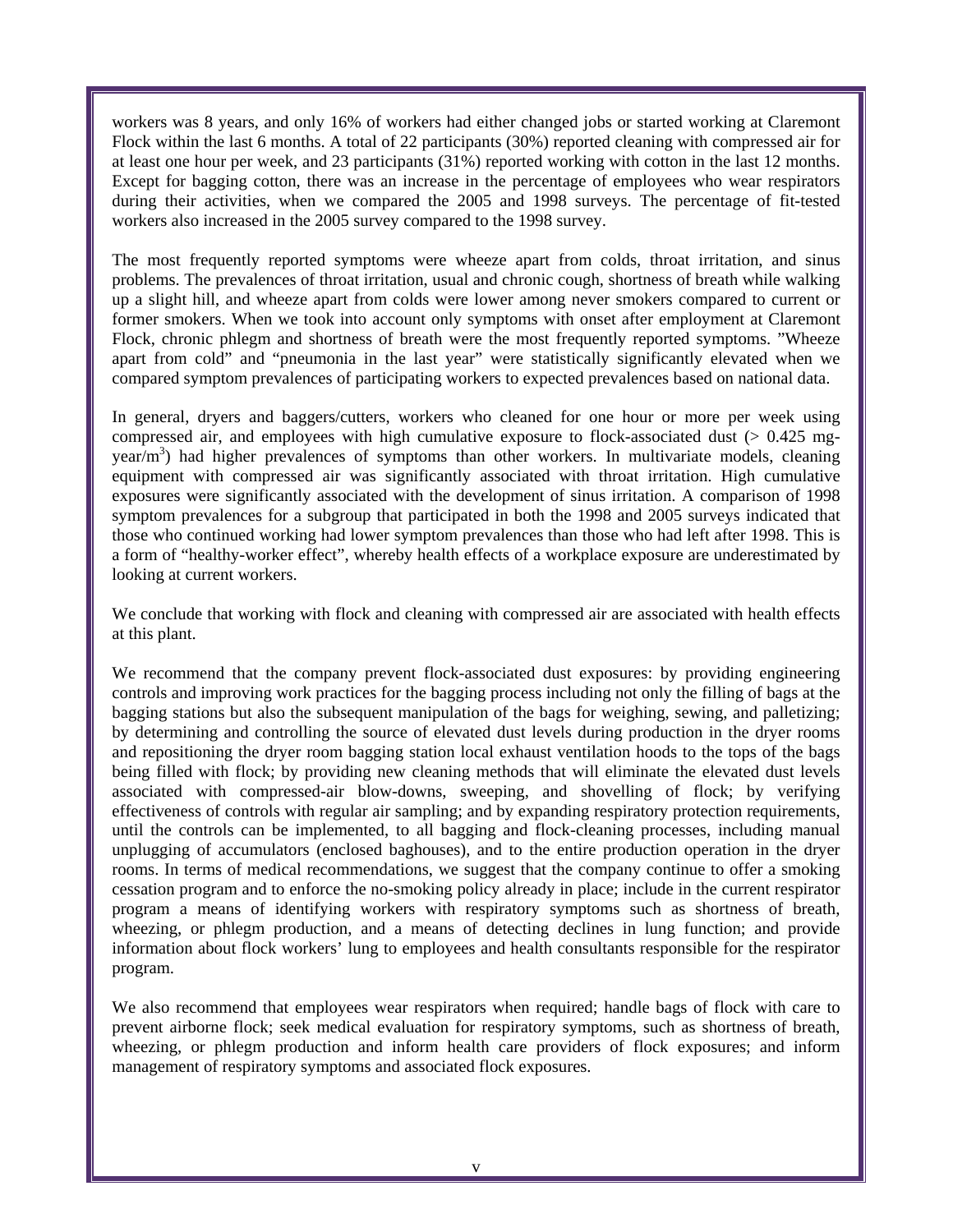The Claremont Flock plant in Leominster, Massachusetts was first evaluated by NIOSH in 1998 as part of its initial investigation of the risk of occupational lung disease from exposure to flock-associated dust. In 2004, after learning that a worker at this plant had been recently identified as having medical findings consistent with flock workers' lung, the Massachusetts Department of Public Health Occupational Health Surveillance Program requested NIOSH technical assistance to determine if there had been improvement in environmental conditions at the plant and to obtain updated information on the health status of the workforce. NIOSH conducted a medical and environmental survey at this plant in January 2005. Despite engineering control changes implemented after 1998, respirable dust levels were found to be unchanged or increased. Upper respiratory symptoms were associated with cleaning equipment with compressed air, and with high cumulative exposure to flock-associated dust. To minimize the risk to workers, management should improve work practices and increase mandatory use of respirators by workers while it identifies and implements additional engineering controls.

Keywords: NAICS 325222 (Noncellulosic Organic Fiber Manufacturing), nylon, flock, interstitial lung disease, flock workers' lung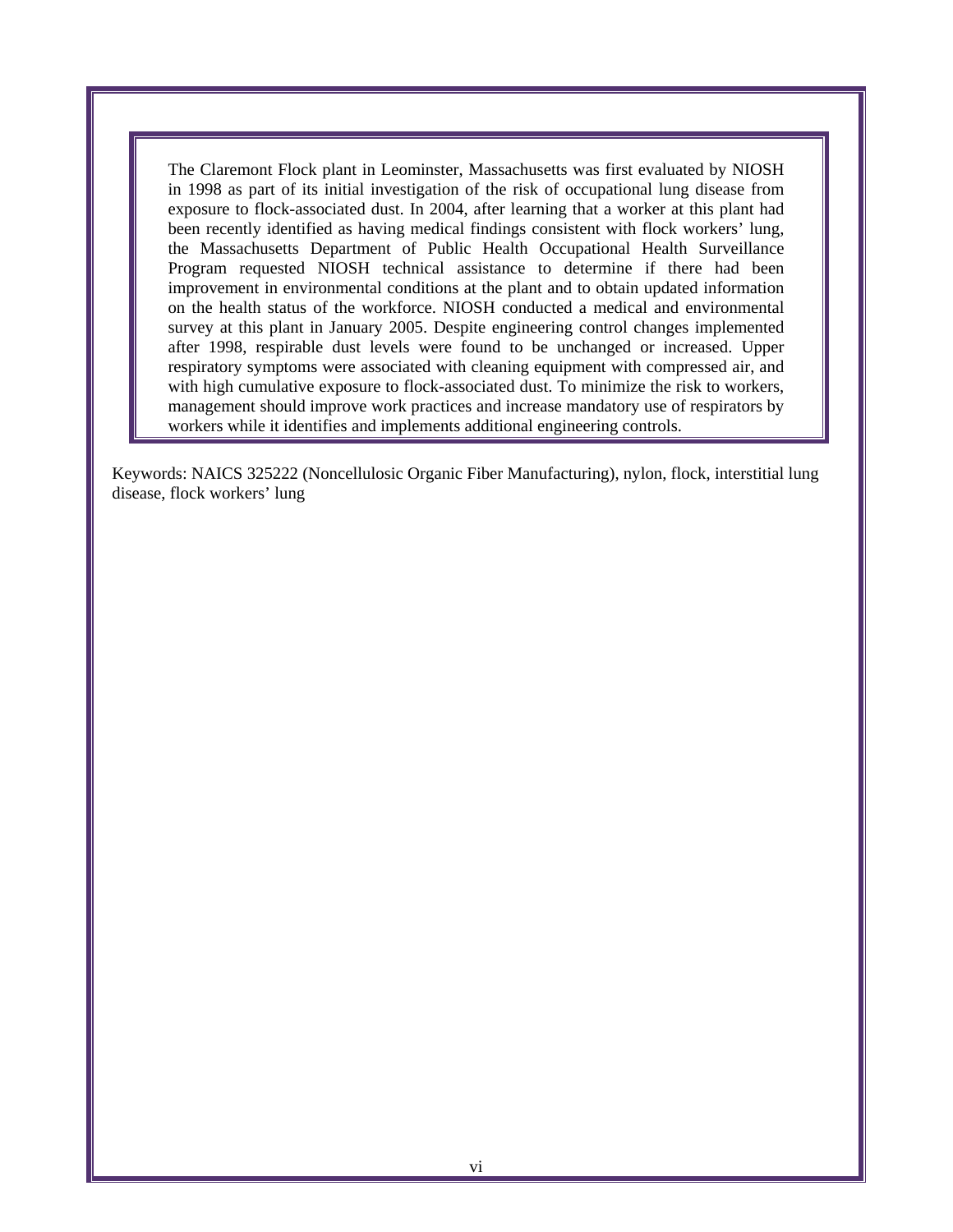# TABLE OF CONTENTS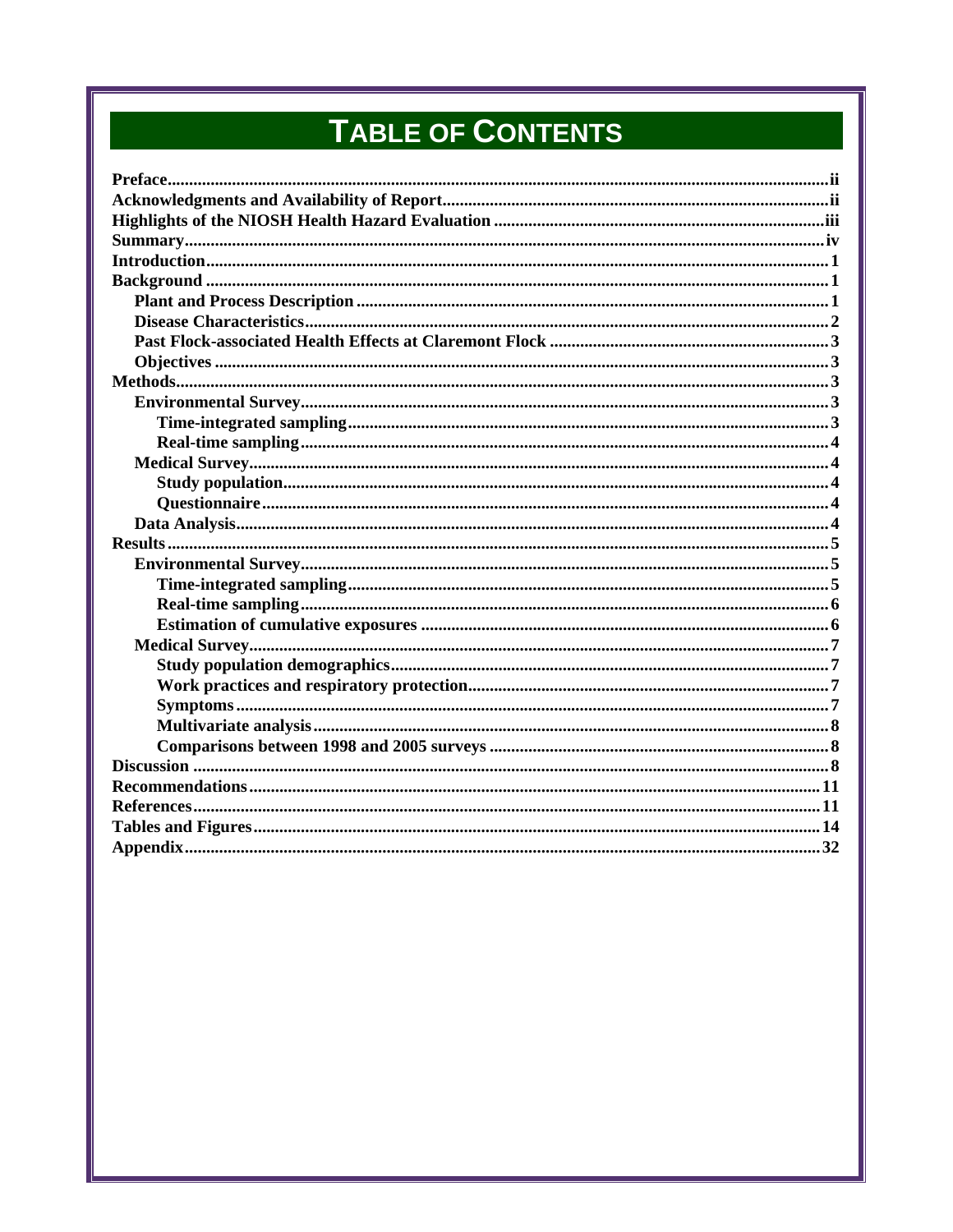## **INTRODUCTION**

In March 2004, the National Institute for Occupational Safety and Health (NIOSH) received a request for technical assistance from the Massachusetts Department of Public Health Occupational Health Surveillance Program. A physician had notified them of a recent suspected work-related case of asthma/hypersensitivity pneumonitis from the Claremont Flock Corporation plant in Leominster, Massachusetts. A prior companyrequested health hazard evaluation (HHE) in 1998 involved a case of flock workers' lung [NIOSH 2000]. The health department requester asked NIOSH to revisit the Leominster plant to determine if there had been improvement in the environmental conditions and to update the health status of the workforce.

This request led to our site visit to Claremont Flock on August 30, 2004. During this walkthrough visit, we met with management, toured the plant, and spoke privately with many of the workers. After this visit and with Claremont Flock management concurrence, NIOSH planned further investigation, including an environmental survey and a cross-sectional medical symptom survey

The environmental survey took place from January 17 to 21, 2005, when airborne dust measurements were obtained. The medical survey, consisting of a symptom and work history questionnaire, took place on January 18 and 19, 2005. We presented our 1998 findings to current workers on January 19, 2005. This report provides the findings from the 2005 surveys at this plant and a comparison with the 1998 results, and serves to close out this technical assistance request.

## **BACKGROUND**

Flock is composed of synthetic fibers of about 1 millimeter (mm) in length, which have been cut from continuous filaments ("tow") of materials such as nylon, rayon, polyester, acrylic, or polypropylene with typical diameters of 10 to 15

micrometers  $(\mu m)$ . These short fibers are applied to adhesive-coated surfaces of many materials, such as fabrics and paper, to create a velvet-like finish to a variety of products, including upholstery coverings, greeting cards, glove boxes for automobiles, etc. The only occupational exposure limits for the dust associated with flock operations are those for particulates not otherwise regulated (PNOR) which is 5 milligrams per cubic meter of air  $(mg/m<sup>3</sup>)$  for respirable dust and 15 mg/m<sup>3</sup> for total dust [CFR, 2005]; however, flockassociated dusts have been shown to have health effects below these standards [Daroowalla, 2005].

Our 1998 HHE at four of Claremont Flock's plants (164 employees) in Massachusetts and New Hampshire consisted of a symptom and work history questionnaire and personal and area air sampling. We found that cleaning with compressed air, bagging flock, and smoking were associated with symptoms and that respirator use was sporadic. We recommended the elimination of cleaning with compressed air and sweeping, provision of local exhaust ventilation for bagging and drying operations, and mandatory respirator use during these operations until the changes could be made. Additionally, we recommended a no-smoking policy, that workers be informed about flockrelated disease, and that the medical evaluations include a means for identifying workers with frequent fever, aches, or respiratory symptoms to determine the need for placement out of high exposure jobs.

#### *Plant and Process Description*

During the previous HHE, the Leominster plant had about 100 workers assigned to 2 shifts. Since then, plant closures have left only the Leominster plant operating. Some equipment from the closed plants was moved into this plant, which continues to operate with an 80-person workforce on two 12-hour shifts (54 on day shift and 26 on night shift), weekdays only. At times, if production is low, the plant will not operate the last day of the week. The plant has several rotary precision cutting ranges that process mostly nylon, but also some polyester, rayon,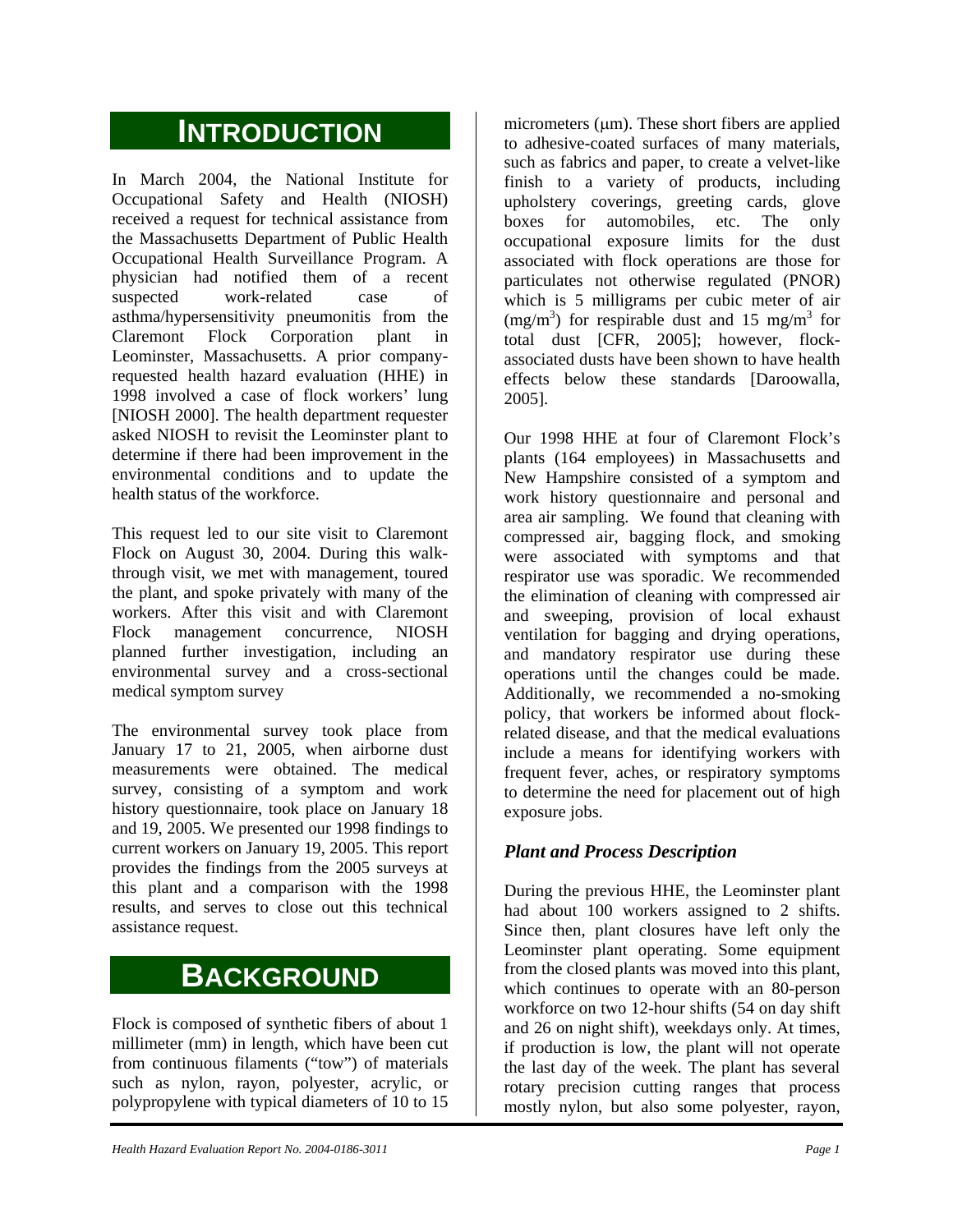and acrylic. There are two employees assigned to each precision cutting range; one monitors the cutting of the tow, the other is responsible for bagging the finished/dried flock, and they relieve each other during breaks. An offline range and guillotine range cut wet flock and bag it without drying. In the random department, cotton undergarment factory scraps are ground into fine random-length flock fibers and then bagged. Some flock goes through a batch dyeing process, followed by drying and bagging in the dryer department. Periodically, a cleaning process referred to as a "blow-down" is performed. In this process, workers use compressed-air guns to blow settled flock from equipment and floors. Blow-downs are performed at the precision ranges and dryers any time a color or material change occurs that might contaminate the next product. Thorough blow-downs of precision areas are done weekly, two ranges per week at the end of the last night shift of the week. Random department blowdowns are performed bimonthly at a minimum. Annual shutdown is during July, and blow-down of the entire plant is done prior to that closing.

Some engineering control changes occurred between 1998 and 2005. Production cyclones at the cutting ranges, rather than being discharged from the top into the plant environment as in 1998, were connected to enclosed baghouses (accumulators) which are exhausted outdoors and have automatic bag shake-outs. Accumulators also replaced open-air baghouses. Local exhaust ventilation through an accumulator was provided for all the dryer bagging stations and for one precision cutting range screen feed chute and bagging station. After 1998, the production cyclones that served these operations were changed from inside-plant to outdoor discharge. The company has recently reported that, following our 2005 survey, air has been re-routed so that it is first filtered through a newly-installed accumulator before being sent outdoors.

The company implemented a comprehensive respiratory protection program in 2000, which was updated in mid-2004, establishing bagging, cotton grinding, and blow-downs as tasks requiring use of half facepiece air-purifying

particulate respirators. The area where respirators are required for bagging is restricted to that defined by the "red zone" painted on the floor immediately around the bagging station and scale. The 2004 program update included a provision for disciplinary action against employees refusing to wear respirators and coincided with construction of a respirator cleaning room.

Claremont Flock's hazard communication program identifies flock as a hazardous substance in the plant and provides information on the hazards in employee training. The company developed material safety data sheets (MSDS) for all of their flock products.

The company first performed air sampling in the facility in October 2004 when a consultant conducted personal fiber sampling as well as some real-time dust monitoring.

### *Disease Characteristics*

In 1996, a group of employees from a Rhode Island plant that produces and applies nylon flock was identified as having work-related interstitial lung disease (ILD) [Kern 1997, Kern 1998]. In interstitial lung disease, inflammation of the air sacs and tiny airways and scarring of the lung tissue causes the lungs to become stiff, small, and less effective in transferring oxygen from the air and carbon dioxide from the blood. One year earlier, Canadian scientists had described five cases of ILD in a flock plant owned by the same company [Lougheed 1995]. Patients with this newly recognized disease had breathlessness and dry cough. The symptoms ranged from mild to very severe, and one subject required prolonged mechanical ventilation in a hospital intensive care unit due to respiratory failure. The usual latency between date of hire and onset of symptoms was 5 to 6 years. On chest radiograph, the earliest recognized cases had abnormal opacities described as diffuse reticulonodular infiltrates [Lougheed 1995, Kern 1997, Kern 1998]. Patchy areas of consolidation, ground-glass opacities, and micronodules were the main characteristics on high-resolution computed tomography (CT) of the chest [Weiland 2003]. Pulmonary function tests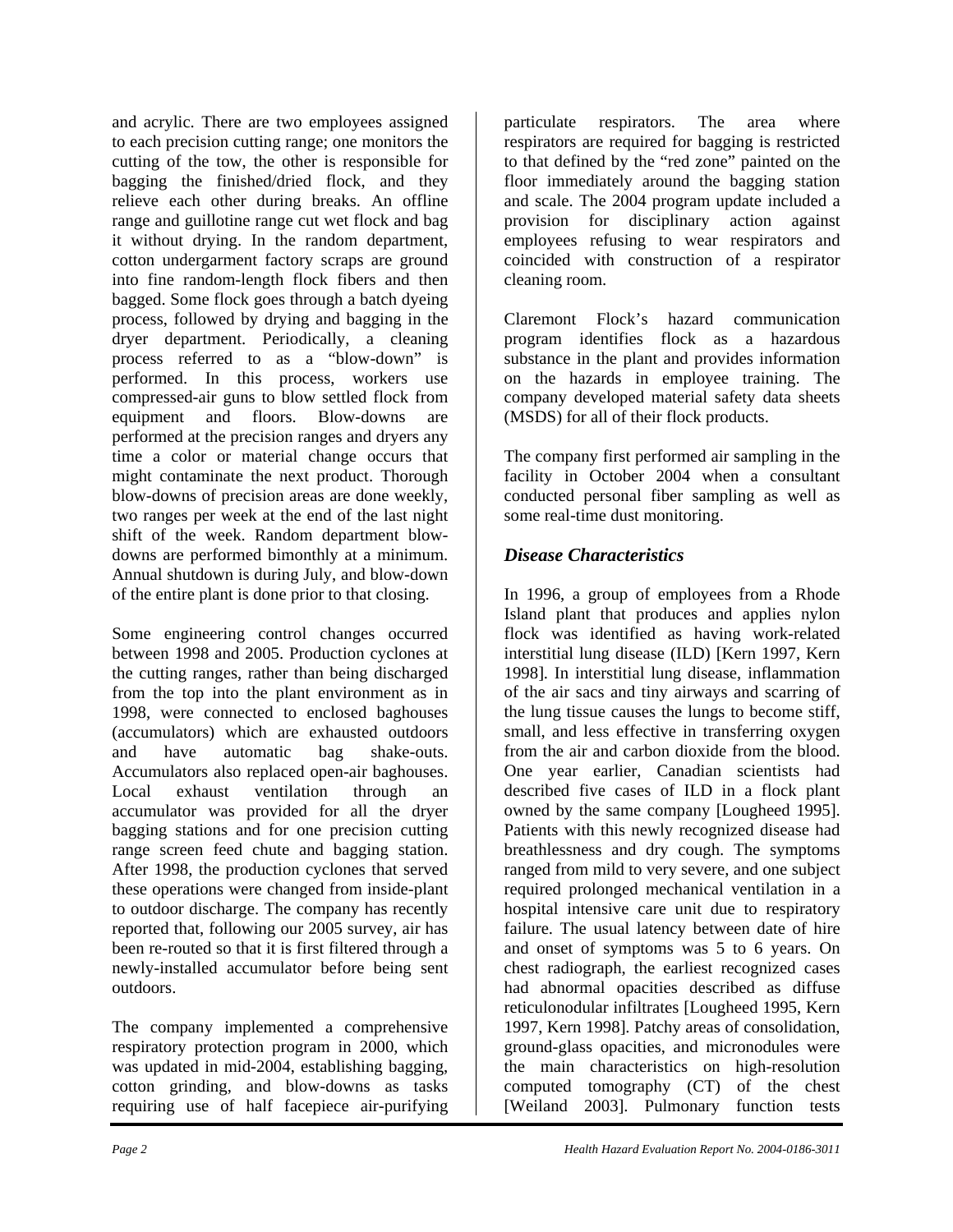generally showed a pattern of not expanding normally (a restrictive pattern) and reduced gas transfer (low carbon monoxide diffusing capacity), in which oxygen does not cross the lung tissue into the blood stream normally. Some patients also had abnormal methacholine challenge tests, indicating very sensitive or "twitchy" airways, a condition called bronchial hyperresponsiveness. Usually months after leaving work, patients' symptoms, radiographs, and pulmonary function tests improved, but typically without complete recovery. Some cases were treated with high doses of corticosteroids; some with supplementary oxygen therapy [Kern 2000]. A unique pattern of lung damage (lymphocytic bronchiolitis and peribronchiolitis with lymphoid hyperplasia) in biopsies is visible with a microscope in "flock workers' lung" [Eschenbacher 1999, Boag 1999]. While the initial case clusters and several sporadic cases of flock workers' lung have been reported in the nylon flock industry in North America, more recently reported cases in Europe have been associated with other types of flock. A case of flock workers' lung was described in a worker exposed to polyethylene flock in Spain [Barroso 2002]. In Turkey, a cross-sectional study in a polypropylene flock plant showed a 3.6-fold increase in respiratory symptoms in exposed workers compared to unexposed controls [Atis 2005]. In a NIOSH investigation of rayon flock workers, increased symptoms and mild changes in lung function tests occurred in flock-exposed workers, particularly those using compressed air for cleaning [NIOSH 2005].

#### *Past Flock-associated Health Effects at Claremont Flock*

In November 1998, NIOSH conducted investigations at Claremont Flock plants consisting of a symptom and work history questionnaire and personal and area sampling for respirable dust and fiber counts. A total of 133 (81%) of the workers participated in the survey. Even though the time-integrated dust concentrations were low (most under 0.2  $mg/m<sup>3</sup>$ ), blow-downs were associated with high exposures and respiratory symptoms in workers. One case of flock workers' lung had been diagnosed at that time.

In 2004 we reviewed medical records of a Claremont Flock employee who was diagnosed with occupational asthma and an interstitial disease consistent with flock workers' lung in 2003. He had cough, shortness of breath, wheezing, and chest tightness. A high-resolution computed tomography of the chest revealed multiple nodules bilaterally, and pulmonary function tests showed diminished carbon monoxide diffusing capacity and an abnormal methacholine challenge test. These findings support the diagnosis of flock workers' lung and asthma. This case was reported to the Massachusetts Department of Public Health Occupational Health Surveillance Program and motivated this technical assistance request.

### *Objectives*

The main objectives of this evaluation were to: (1) characterize worker exposures to airborne particulates associated with flock-production operations; (2) assess health effects in relation to exposure to these particulates, by comparison of health status of exposed workers to subgroups within the plant with different degrees of exposure; (3) assess health effects by comparison of health status of workers to national data; and (4) compare the results of this survey with those obtained from the 1998 survey.

## **METHODS**

## **Environmental Survey**

### *Time-integrated sampling*

Personal sampling in all areas of the plant included air samples for gravimetric concentration of respirable dust using NIOSH Method 0600 [NIOSH 2003]. Air was drawn at a rate of 4.2 liters per minute through a 37 millimeter diameter, 5-micrometer pore size, preweighed polyvinyl chloride filter in a 3-piece cassette mounted on a cyclone (Model GK-2.69 Respirable/Thoracic Cyclone, BGI, Inc., Waltham, MA) in the personal breathing zone of the workers. We evaluated all distinct production job titles. We obtained area samples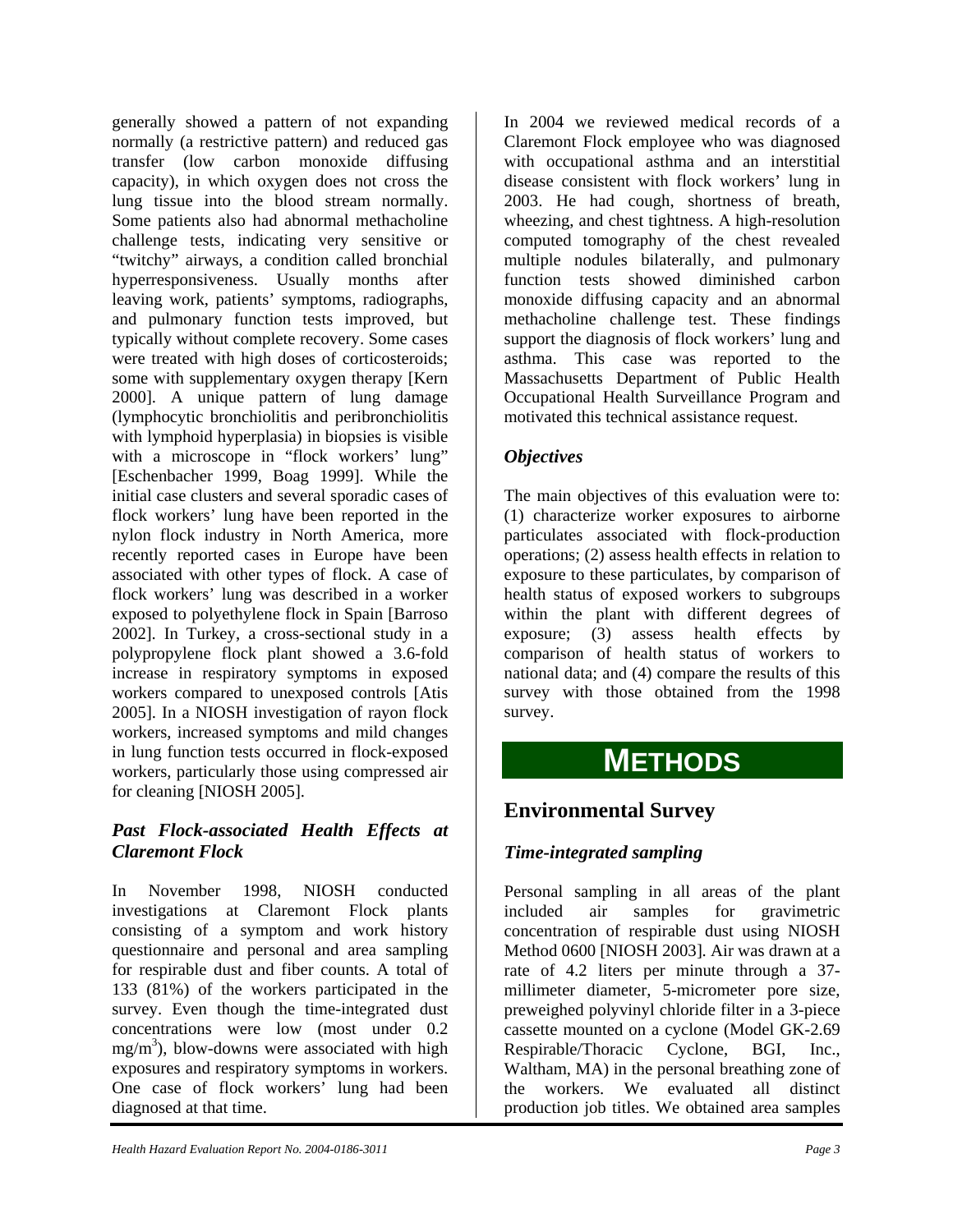in the office to estimate office worker exposures. Samples were collected for about 8 hours during 2 day shifts and 1 night shift. On a few workers, task-specific partial-shift exposures were measured by replacing the sampling media when the worker switched from operating a machine to cleaning tasks or between cleaning with and without compressed air.

#### *Real-time sampling*

We used aerosol photometers (light-scattering aerosol monitors) to obtain real-time continuous relative levels of dust (approximately respirable – instrument optimized for detection of particles up to 10µm) during some plant activities, including cleaning. The device (Model pDR-1000 personalDataRAM, MIE, Inc., Bedford, MA) was strapped to the chest of the worker while performing the tasks. To record events that might be associated with any observed peaks in real-time readings, we utilized video cameras during the measurements.

## **Medical Survey**

#### *Study population*

Company records were provided to NIOSH regarding job and work area of all employees as of January 2005. The study population for the cross-sectional medical survey consisted of all 80 employees who worked on either of the two 12-hour shifts.

### *Questionnaire*

After obtaining written informed consent, trained NIOSH interviewers administered a computer-based questionnaire to each participant. It included sections on upper and lower respiratory symptoms, systemic symptoms, physician diagnosis of respiratory illnesses, smoking and work history, respirator use, and whether respirator fit-testing had been conducted (see Appendix). Questions about lower respiratory symptoms were taken from standard, validated questionnaires [Ferris 1978, NCHS 1994]. Questions on onset dates and work-related patterns were included for the respiratory, nasal, and sinus symptoms.

## **Data Analysis**

To assess whether Claremont Flock employees had excess symptoms, we compared participant results to national data from the Third National Health and Nutrition Examination Survey (NHANES III). We calculated ratios of the observed number of cases among employees to the expected number of cases for four symptoms and three medically diagnosed conditions. We used indirect standardization for gender, race, age, and smoking status [NCHS, 1996].

The questionnaire information was collected electronically and entered into a database. Statistical analyses of the questionnaire data and the environmental sampling data were conducted using SAS software [SAS, 2004]. The significance of any associations was reported as probability (p) values. Values less than 0.05 were considered to represent an association not likely to be due purely to chance. Covariates for the logistic models on health outcomes included race, tenure, age, and smoking, the last factor being represented by the estimated pack-years (i.e., years-smoked  $\times$  cigarettes-per-day/20). Because of the small number of female workers, gender was not included. An important limitation for the logistic models was the small number of positive responses for the outcomes. The work of Peduzzi et al. [1996] suggests that a stable estimate (e.g., an estimate which would not be expected to differ substantially with additional sampling) can be obtained by having 10 cases per variable, although some authors, such as Stokes et al. [1995], suggest a general rule of five observations per variable for valid estimation. Therefore, we attempted to limit the number of variables in the logistic models by first fitting the 'covariates only' model, and then adding the predictor of interest. For the logistic models, the goodness-of-fit was assessed using the statistic from Hosmer and Lemeshow [2000]. An essential assumption for the modeling results was that there were no important but unmeasured covariates [Rosenbaum, 2002].

To estimate cumulative exposures, we first conducted an analysis of means for the various job categories and the 1998 and 2005 surveys. We also assumed that any changes in exposure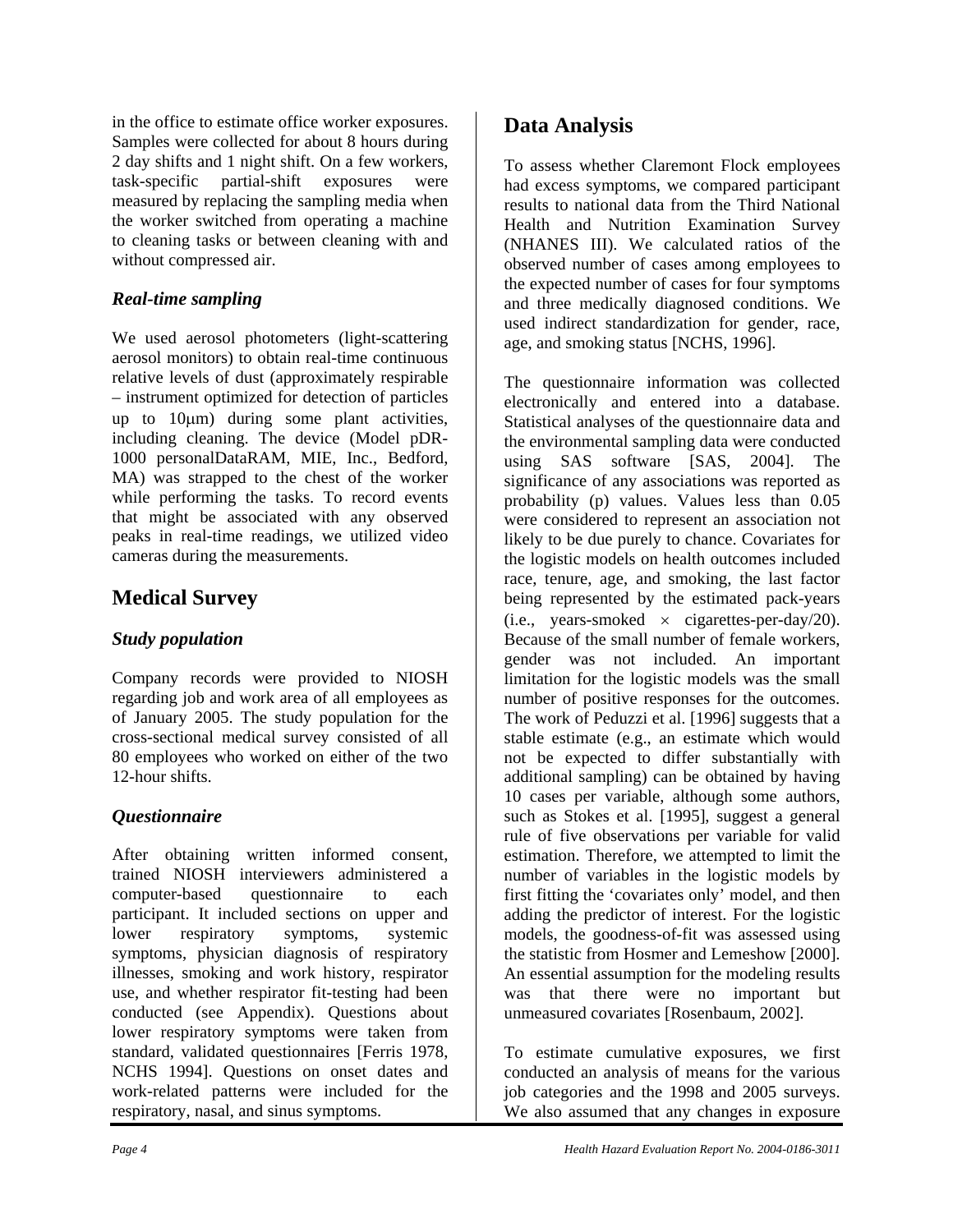from the first to the second surveys occurred in January 2002, about midway between the first and second surveys when many process and engineering control changes had been made. For each position and worker combination we calculated the product of the job-tenure (in years) and the assigned dust concentration, and then summed these products for each worker to obtain a cumulative exposure estimate. We classified workers into low and high cumulative exposure groups using the median of these estimates.

We used Chi-square tests to compare 1998 and 2005 prevalences of symptoms and medical conditions.

## **RESULTS**

### **Environmental Survey**

#### *Time-integrated sampling*

A total of 85 personal respirable dust samples were collected from 54 workers. Twelve of those samples measured task-specific partialshift concentrations. Two area samples were collected in the office. Eight of the personal samples were voided because flock had overloaded the cyclone sampling device. Three samples did not measure levels above the minimum detectable concentration (MDC) of 0.01 mg/m<sup>3</sup>, and those samples were assigned a value of half the MDC for calculation purposes.

Figure 1 shows the geometric mean respirable dust concentrations measured during production (non-cleaning) activities on each person and the geometric means of those samples for various job titles collected during this evaluation and the 1998 evaluation in this plant. The geometric mean concentrations during this survey for dryer operators  $(0.80 \text{ mg/m}^3)$  and bagger/cutter workers  $(0.13 \text{ mg/m}^3)$  were significantly higher  $(p=0.003$  and 0.03, respectively) for this survey compared to 1998  $(0.18 \text{ and } 0.07 \text{ mg/m}^3)$ , respectively). In both surveys, these jobs were among the highest exposed to respirable dust. The geometric mean concentration for all others workers in the plant was  $0.05$  mg/m<sup>3</sup>, while  $0.01$ 

 $mg/m<sup>3</sup>$  was found in the office. There was some weak evidence  $(p=0.10)$  that the average measurements from the maintenance workers were lower during the 2005 survey. The cottongrinding operation was not located in this plant during the previous survey, so for comparison purposes we used the 1998 measurements from grinding operations at Claremont Flock's other plants that have since closed. Our sampling revealed that dust levels were again relatively high, nearly  $0.60 \text{ mg/m}^3$ , in cotton-grinding operations.

The three samples collected on bagger/cutter operators of the offline cutting machine who cut and bag wet flock were all about  $0.23 \text{ mg/m}^3$ , whereas the guillotine bagger/cutter operators, who also handle only wet flock, were exposed to  $0.05$  mg/m<sup>3</sup>. For bagger/cutter operators, there was no difference  $(p=0.35)$  in exposure between those who were primarily bagging flock (0.16  $mg/m<sup>3</sup>$  and those who were cutting  $(0.11$  $mg/m^3$ ).

Some cleaning activities were sampled in 2005 as shown in Figure 2. The geometric mean for the personal respirable dust concentrations was  $0.39$  mg/m<sup>3</sup> for five bagger/cutter workers during cleaning activities lasting 1.5 to 3.5 hours that primarily involved blowing with compressed air. During the sampling time that three of those workers performed cleaning activities other than blowing, such as disassembling and reassembling ductwork, a mean of 0.29 mg/m<sup>3</sup> was measured. As shown in the figure, the geometric mean for all bagger/cutters during non-cleaning production operations was  $0.13 \text{ mg/m}^3$ . During some of the sampling intervals, dryer operators conducted cleaning activities. Although some measurements representing only production hours were collected on these workers, no cleaning-exclusive measurements were obtained. The concentrations during the shifts that dryer operators performed cleaning and production operations were higher than the geometric mean concentration from all dryer production-only shifts.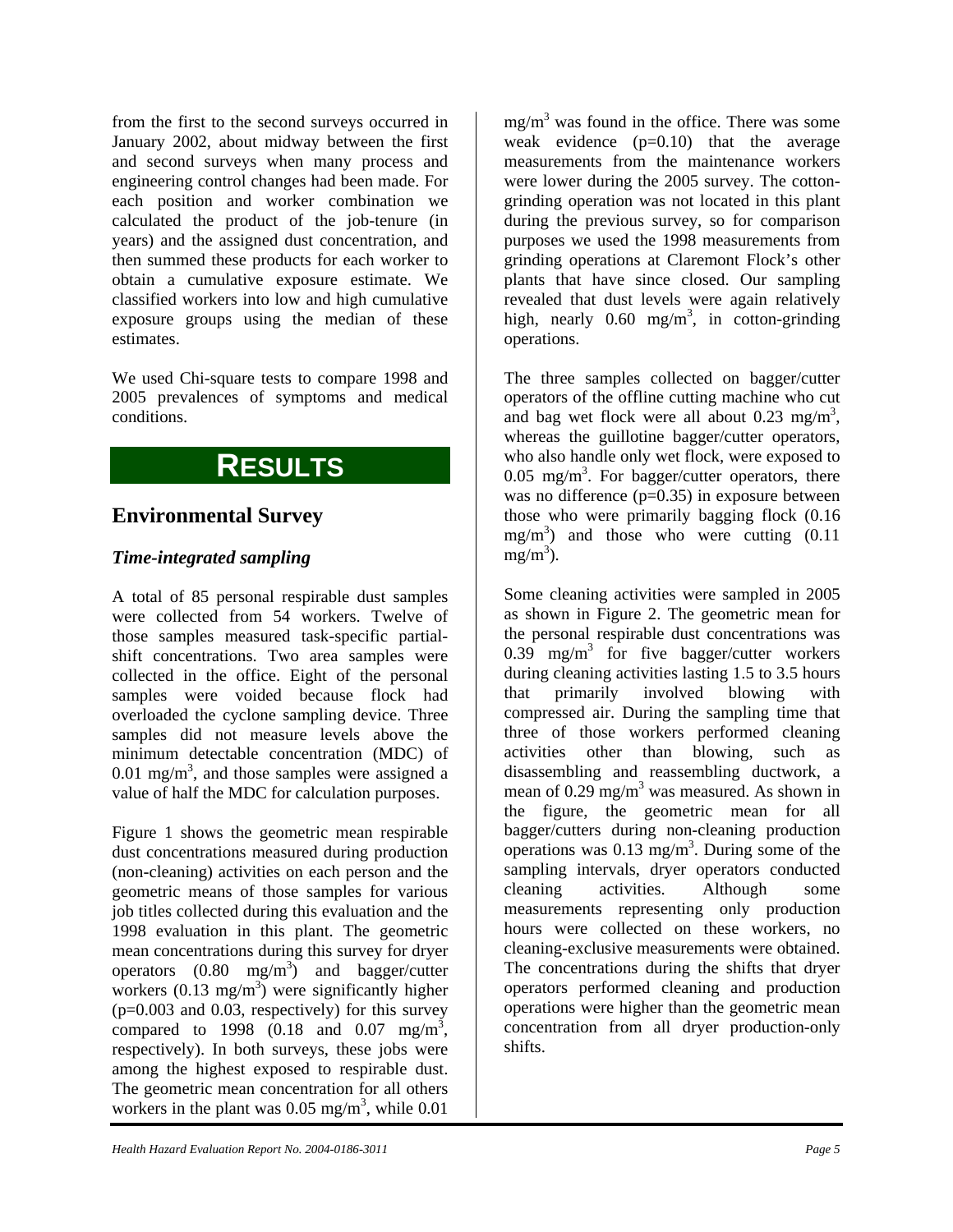#### *Real-time sampling*

Real-time personal airborne dust measurements obtained with an aerosol photometer during a cleaning operation are provided in Figure 3. Included in the figure are a line graph of the measurements obtained in 3-second intervals and bars representing the duration of activities during collection of the measurements, as obtained from the video tapes. The sample was collected on a worker while he cleaned a precision cutting range screen room, first removing tape used to seal ducts in the room and then disassembling the screen equipment. Many times during these tasks, the worker used compressed air to clean flock from the ducts and equipment with associated increased dust levels. The most notable of these increases occurred toward the end of the sampling period when the worker was blowing flock from inside the screen equipment.

Figure 4 shows another cleaning operation at a precision cutting range. The worker started blowing cyclones and ducts with compressed air from a raised lift platform. Halfway through the first blow-down cycle, he cleaned the screen equipment, with a substantial elevation in dust levels. During some brief periods while blowing flock from the equipment, the worker was not visible from a distance of about 30 feet through the cloud of dust generated (Figure 5). Lower levels were measured during his subsequent floor sweeping; however several periods of elevated peak levels were recorded. The worker then used compressed air again to clean the floor around the screen area with a corresponding rise in dust levels. Completion of cleaning with air and broom and commencement of equipment disassembly were marked with considerable decrease in dust levels. Shovelling flock was another cleaning task associated with substantial peaks in dust levels, as evidenced by the elevated real-time personal measurements of Figure 6. The worker was collecting flock that had been blown and swept into a pile on the floor and dumping it into a bag.

Another operation where real-time measurements were obtained on a worker was bagging at a precision cutting range as presented

in Figure 7. During the sampling, the worker performed bagging operations in the respiratorrequired "red zone" consisting of placing bags on the bagging chute, kicking the bag as it was being loaded to settle the mass of flock, removing the full bag and placing it on the scale, and scooping flock into or out of the bag until the target weight was obtained. The worker then pulled the bag from the scale out of the red zone where he sewed the top, pulled it across the floor and tossed it onto a pallet, compressed the bags on the pallet by pushing down from the side of the pallet or by kneeling on the bags, and banding the full pallet of bags with wire strap. The time periods when the worker was inside the red zone are delineated on the chart. Notable on the chart is that many peaks occur when the bagging tasks are performed outside the red zone. The average of the measurements while in the red zone was 0.29 photometric units, while the average obtained while performing bagging tasks outside the red zone was 0.43 photometric units. Toward the end of the sampling period, the worker wore the sampling device while he went to the break room, with an apparent decline in the dust level.

### *Estimation of cumulative exposures*

As Figure 1 shows, most geometric means for the various job and survey categories varied about an approximate value of  $0.05$  mg/m<sup>3</sup>. An analysis of means identified those categories whose geometric means were statistically larger than  $0.05$  mg/m<sup>3</sup> and were also statistically distinct from each other. All other categories (i.e., the remaining categories whose geometric means were statistically indistinguishable) were collapsed into a single 'All Others' category and their geometric means were then combined into a single estimate, irrespective of job title or survey. This resulted in the following distinct job/survey categories and the corresponding geometric mean dust concentrations which were assigned during the calculation of cumulative exposures:

> Bagger/Cutter – 2002 to 2005  $0.127$  mg/m<sup>3</sup> Dryers – Before 2002  $0.180 \text{ mg/m}^3$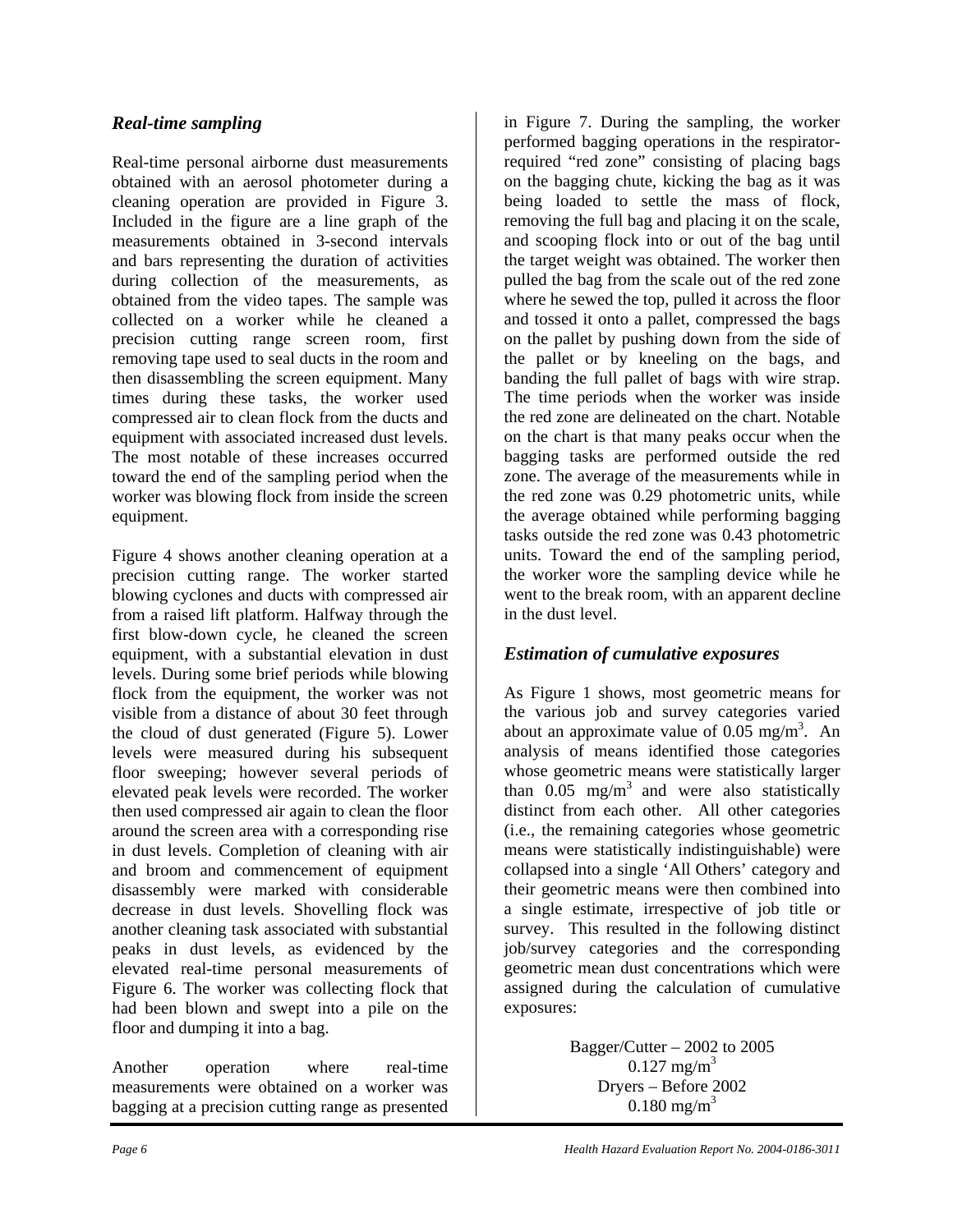Dryers – 2002 to 2005  $0.800 \text{ mg/m}^3$ Maintenance – Before 2002  $0.170 \text{ mg/m}^3$ Administration  $0.010 \text{ mg/m}^3$ All Others  $0.051$  mg/m<sup>3</sup>

As discussed in the Methods Section, we assumed that any changes in exposure from the first to the second surveys occurred in January 2002, about midway between the first and second surveys. For example, if a worker was employed since January 2001 as a dryer, the first year of employment would be assigned the lower exposure of  $0.180 \text{ mg/m}^3$  and the balance of the tenure assigned the higher exposure of  $0.80$  mg/m<sup>3</sup>. If a worker was a bagger/cutter, an exposure of  $0.051$  mg/m<sup>3</sup> would be assigned for the years before 2002 and 0.127 mg/m<sup>3</sup> for the balance. The median of the cumulative exposure estimates was approximately equal to 0.425 mgyears/m3 for the 74 workers. More complicated definitions of cumulative exposure also incorporated cleaning tasks, but these definitions led to an identical classification of the workers and nearly identical results for any modeling (the additional effect of cleaning was incorporated into the cumulative exposure by first estimating the mean difference between dust concentrations for five bagger/cutter workers who had separate estimates for both cleaning and production).

## **Medical Survey**

### *Study population demographics*

A total of 74 of the 80 invited workers completed the questionnaire, resulting in an overall participation rate of 92.5%.

Table A shows the distributions of participating workers in terms of gender, race, age, smoking status, tenure, and shift. The majority of employees were male (92%), white (58%), and non-smokers (76%). The mean tenure of Claremont Flock workers was 8 years, and only 16% of workers had either changed jobs or

started working at Claremont Flock within the last 6 months.

### *Work practices and respiratory protection*

Table B shows the frequency of cleaning with compressed air and working with cotton, by job group. A total of 44 participants (60%) reported cleaning with compressed air, and half of these did so for at least one hour per week. A total of 23 participants (31%) reported working with cotton in the last 12 months.

Figure 8 demonstrates respirator use for the 2005 survey compared with the results of the 1998 survey at Claremont Flock. Except for bagging cotton, there was an increase in the percentage of employees who wear respirators during their activities. The percentage of fittested workers also increased in 2005 compared to the 1998 survey.

#### *Symptoms*

The most frequently reported symptoms were wheeze apart from colds  $(24%)$ , throat irritation (23%), and sinus problems (22%) (Table C). The prevalences of throat irritation, usual and chronic cough, shortness of breath while walking up on a slight hill, and wheeze apart from colds were lower among never smokers when compared with current or former smokers. When we took into account only symptoms with onset after employment at Claremont Flock, chronic phlegm (n=7) and shortness of breath when walking on the level  $(n=7)$  were the most frequently reported symptoms. "Wheeze apart from cold" and "pneumonia in the last year" were statistically significantly elevated when we compared symptom prevalences observed among participating workers to expected prevalences based on national population survey data (Table D).

Figure 9 demonstrates that dryers and baggers/cutters had higher prevalences of symptoms than other workers, with the exception of nose bleeds, wheeze, wheeze attacks, and chest symptoms caused by specific materials at work. In contrast, the prevalences of medically diagnosed conditions such as asthma,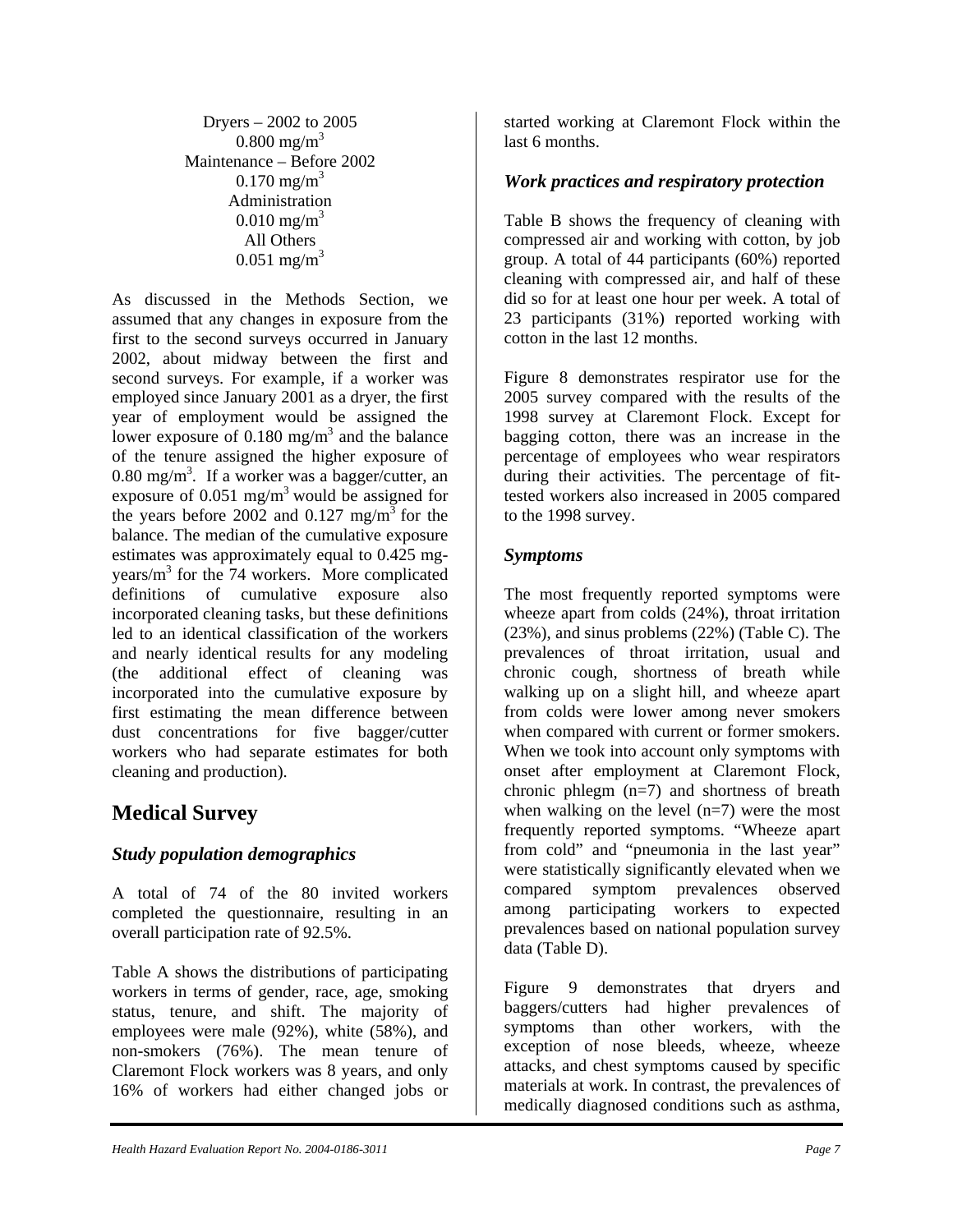chronic bronchitis, hay fever, and pneumonia were lower among dryers and baggers/cutters. Workers who cleaned for one hour or more per week using compressed air had higher symptom prevalences, except for nose bleeds, shortness of breath, and chest symptoms caused by specific materials at work, but lower prevalence of medically diagnosed conditions (Figure 10).

The prevalence of aches, cough, fever, phlegm, sinus irritation, shortness of breath, throat irritation, chest tightness, and wheeze was higher among employees with high cumulative exposure to flock-associated dust  $(> 0.425$  mg $year/m<sup>3</sup>$ ) than other employees. Except for hay fever, medically diagnosed conditions also were more prevalent in workers in the high cumulative exposure category compared to workers with lower exposure (Figure 11).

#### *Multivariate analysis*

In multivariate models, cleaning equipment with compressed air was significantly associated with throat irritation (Table E). The predicted probabilities suggest that non-smoking workers who do not clean machines at least one hour per week have an estimated probability of approximately 12% of having throat irritation. This probability increases to over 30% for nonsmoking workers if they cleaned machines at least one hour per week.

High cumulative exposures were significantly associated with the development of sinus irritation (Table E). These results indicate that non-white workers with the minimum cumulative exposure have an estimated probability of about 8% of having sinus symptoms, and this rises to about 10% for nonwhites with the median cumulative exposure, and to 20% for non-whites with a cumulative exposure of 1.475 mg-year/m<sup>3</sup> (the  $90<sup>th</sup>$ percentile). For whites, the probabilities of having sinus symptoms are 18% for those with the minimum cumulative exposure, 23% for the median cumulative exposure, and 39% for the cumulative exposure of 1.475 mg-year/m<sup>3</sup>.

Models using other frequently reported symptoms, such as wheeze or pneumonia as the

outcome, did not produce statistically significant results.

#### *Comparisons between 1998 and 2005 surveys*

A total of 31 employees participated in both surveys. Compared with the 1998 survey, more of these employees reported throat irritation, sinus symptoms, wheeze apart from colds, body aches, and shortness of breath when walking on the level in the 2005 survey (Table F).

When we compared the answers in the 1998 survey for current and former workers, the 34 current workers had reported less nose bleeds, throat and eye irritation, sinus symptoms, shortness of breath, and body aches in the 1998 survey than the 99 workers who left employment after 1998 (Table G).

When we compared the answers of current workers hired before and after the 1998 survey, workers hired after the 1998 survey reported more symptoms in most categories, except for sinus symptoms, shortness of breath, and wheeze (Table H).

## **DISCUSSION**

During our environmental survey, the offline and guillotine cutting machines operated throughout the sampling periods. Except for a couple hours of cleaning one day, this was also true for all the dryer rooms. At least half of the precision cutting ranges were operating during all the sampling periods, while the remainder were either operating or down for maintenance or cleaning during some sampling times. Workers reported no decline in typical production rate during our visit.

Despite engineering control changes that were installed in the plant between 1998 and 2005, we found personal respirable dust measurements to be largely unchanged for most workers and higher for bagger/cutter workers and dryer operators. In that same time, the comprehensive respiratory protection program that was established made it mandatory that respirators be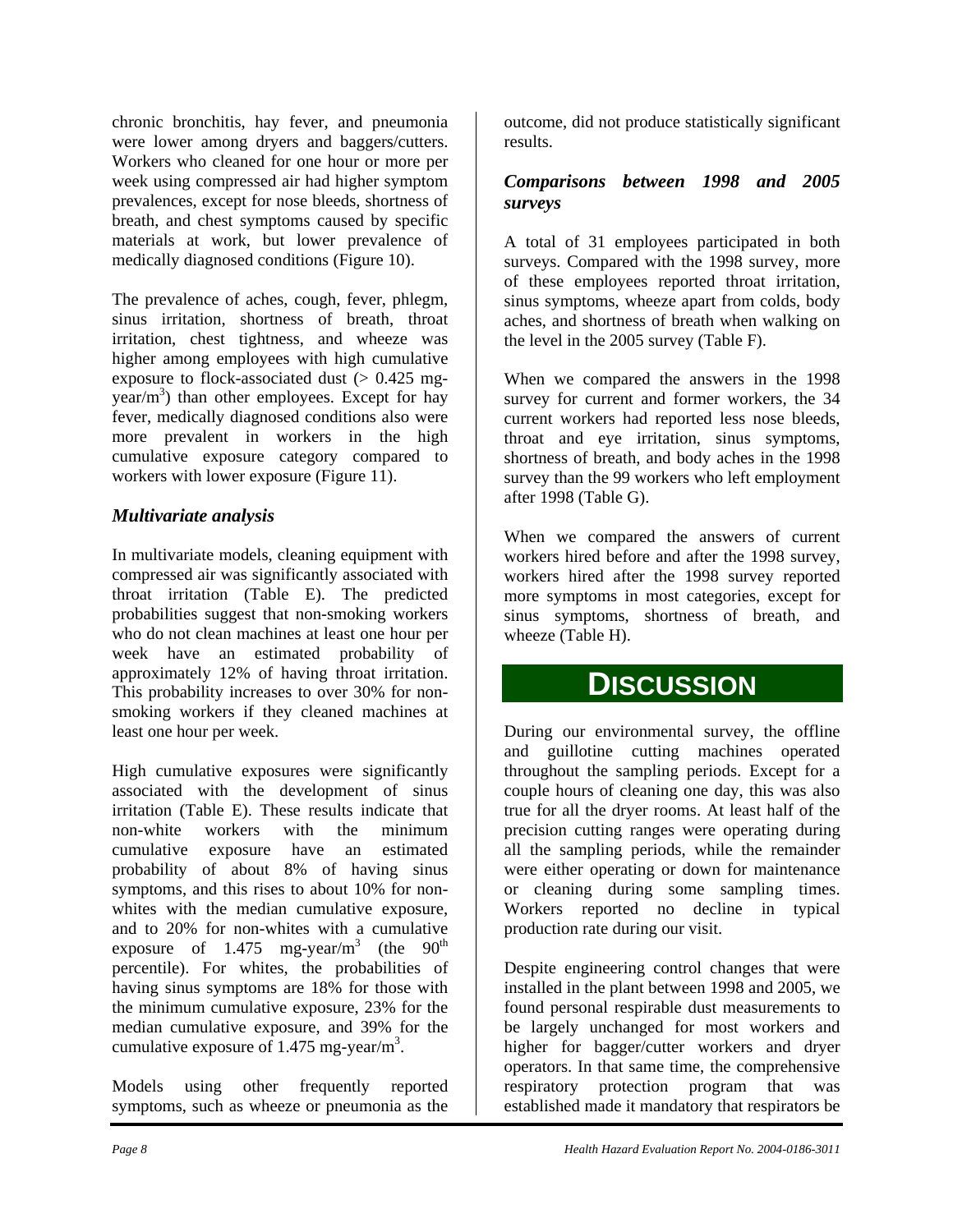worn by these workers when in the "red zone" painted on the floor around the bagging stations. Our real-time personal air monitoring at a precision range bagging station indicated that dust levels were not lower when the worker performed bagging tasks outside of the designated respirator-required zone. We assume that this might also be true in and out of red zones at the bagging stations of the drying operations. Several workers were seen at times still wearing their respirators when outside the red zones, even though not required. Mandatory use of respirators for all bagging-related tasks, regardless of the red zone demarcations, are necessary until improved material-handling work practices and/or engineering controls can be developed. Some possible changes would include provision of local exhaust ventilation for bagging tasks, less handling of the bags (for example, sewing the top while the bag is still on the scale), and less aggressive handling, such as kicking and tossing of the bags.

The reason for the higher dust concentrations measured in 2005 in the dryer rooms is not apparent. The production process and rate are unchanged, open-top cyclone discharge into the rooms was eliminated with the provision of ducting to the outside, and local exhaust ventilation hoods are now available at every dryer bagging station. Given those circumstances, it would be expected that the latest measurements would have been lower than those obtained in 1998. The location of the hoods several feet above the tops of the bags being filled with flock makes it unlikely that they were effectively capturing dust, but their improper location should have at worst had no effect on dust concentrations. Notably, the bagging rate is typically slower in the dryer rooms than in the cutting operations where lower concentrations were measured. Determination of the source of the airborne dust in the dryer rooms is necessary so that a plan for control can be implemented. Until then, expansion of the respirator-required zone from just around the bagging machine to the entire dryer room would be prudent.

Surprisingly, some of the highest dust measurements for bagger/cutters were found on

workers handling damp flock at the offline cutting machine. Attention should also be given to locating the source of that exposure.

As in the 1998 evaluation, dust levels were relatively high in cotton-grinding operations. This probably does not represent a health risk, especially given that the cotton material processed is a woven fabric and not raw cotton.

We recommended discontinuing the use of compressed air cleaning in the 1998 evaluation because it was clearly associated with symptoms. Cleaning with compressed air is still utilized at this plant as it is seen as necessary to the production process. The other tasks involved in cleaning, such as sweeping, shoveling, and, at times, disassembly of ductwork, produced peaks in dust levels as well. These findings point to the need for alternative methods for cleaning. Until new methods are in place, use of the existing methods could be minimized, possibly by vacuuming as much settled flock as possible first. However, it is important to note that even a vacuum cleaning system can generate airborne dust if not equipped with a high efficiency particulate air (HEPA) filter, if the motor exhaust air disturbs settled dust, or if the task of emptying the canister is not controlled. Claremont Flock is collaborating with NIOSH in a research project to evaluate a prototype vacuum system as a potentially suitable cleaning device.

The accumulators in the plant have automatic internal air-pulse shake-downs to purge them of collected material. Subsequent removal of the material from the bottom of the units is facilitated with screw auger chutes. Workers reported frequent plugging of the accumulators necessitating manual unplugging, which often included blowing with compressed air. Although we did not observe workers unplugging accumulators during our survey, workers stated that it is a very messy task because large amounts of dust get disturbed whether or not a blow-down is performed. Blow-downs are already included as respirator-required tasks, but use of respirators during the entire process of manually cleaning accumulators should be made mandatory in the respiratory protection program.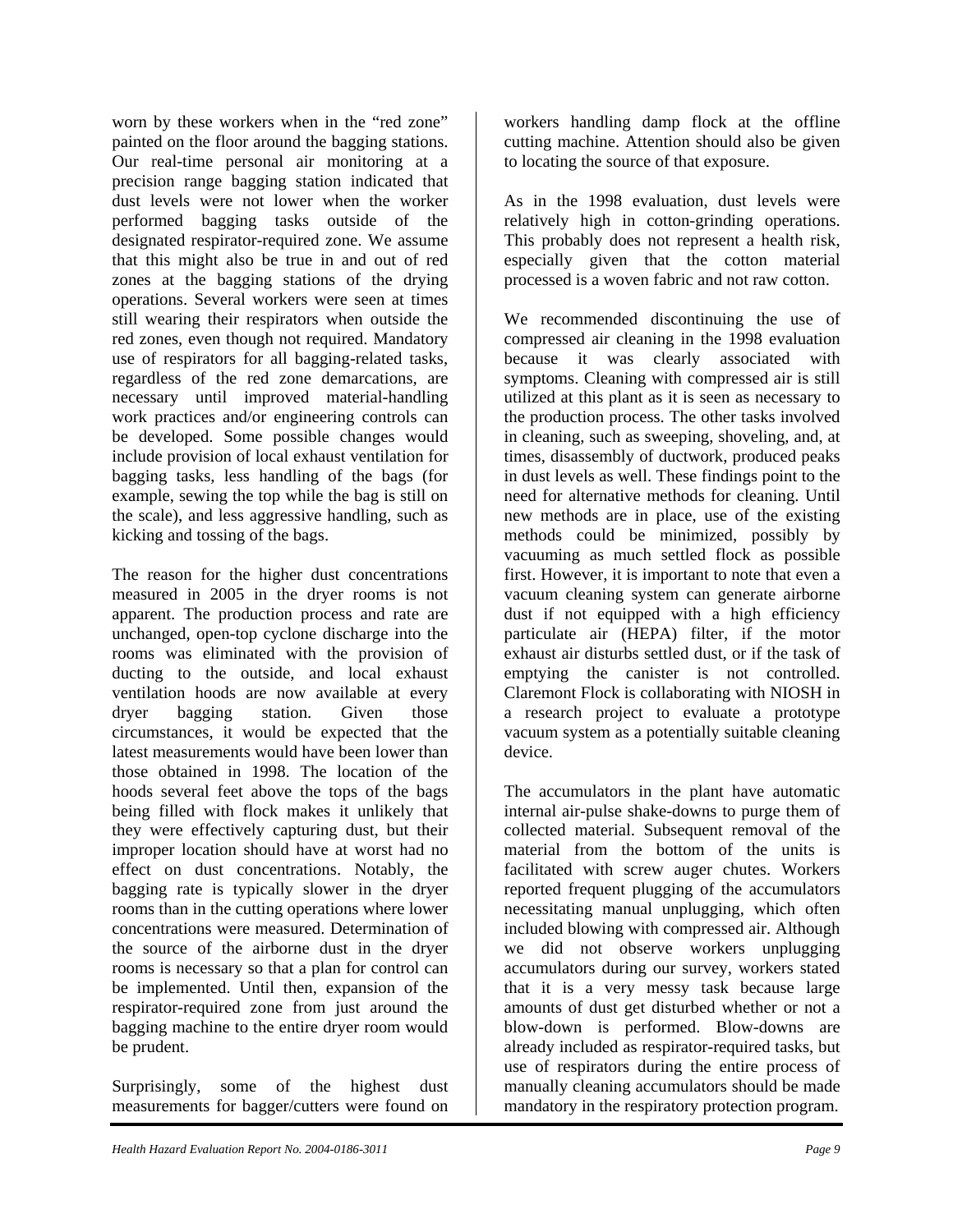Although all workers required by the company's respiratory protection program to wear respirators were seen wearing them during the environmental survey, compliance was high but not complete according to the respiratory symptom and work history questionnaire.

Gravimetric respirable dust sampling, rather than fiber counting, was recommended in our previous evaluation for the characterization of exposures. It remains the better choice because of its easier use, lower cost, lower analytical variability, and inclusion of non-fibrous particulate, which may be pertinent to risk of adverse health outcomes [Daroowalla 2005]. Periodic sampling would help verify effectiveness of control measures.

We found evidence of work-related health effects among Claremont Flock employees. First, there is an excess of wheezing among employees compared to national rates. Within the plant, dryer operators and baggers/cutters, who had the highest exposures to respirable dust, had increased prevalences of most symptoms compared to other workers. Employees using compressed air for cleaning, which is associated with high peak dust exposures, also had more symptoms than other employees. A high cumulative exposure to flock-associated dusts was also associated with high prevalences of symptoms and medically diagnosed conditions. In models that controlled for factors that may contribute to throat irritation and sinus symptoms, cleaning with compressed air and high cumulative exposures, respectively, remained significantly associated with these symptoms.

However, the overall prevalence of symptoms was lower at Claremont Flock when compared with results of previous NIOSH investigations in plants where flock was produced/processed [Washko 2000, Daroowalla 2005]. The difference in prevalences may in part be explained by the fact that more workers are wearing respiratory protection currently than in the past. The only exception was when we compared the prevalence of symptoms among workers with high cumulative exposure (>0.4 mg-year/m<sup>3</sup>): current Claremont Flock workers

had a higher prevalence of wheeze than workers from five flock plants in New England, including Claremont Flock, in 1998 [Daroowalla 2005]. The high prevalence of wheeze suggests that these workers may also have some degree of bronchial hyperresponsiveness (twitchy airways, as found in asthma). Recently, we described a four-fold increase in the likelihood of having an abnormal methacholine challenge test (MCT) among flock workers compared to non-flock workers [NIOSH 2005]. Bronchial hyperresponsiveness has also been found in some patients with flock workers' lung [Kern 2000]. This suggests that further studies of flock workers with MCTs are needed to conclusively elucidate the connection between exposure to flock-associated dust and bronchial hyperresponsiveness.

Another possible explanation for the generally lower prevalences of symptoms among current workers is the so-called "healthy-worker effect". A healthy worker effect is commonly observed in occupational disease studies that include only workers employed at a particular point in time (i.e., cross-sectional studies). Workers who left employment after the 1998 survey had reported more symptoms in 1998 than those who remained at the plant until the 2005 survey. Similarly, long-term workers reported fewer symptoms in 2005 than short-term workers hired since 1998. Both of these observations support a healthy worker effect.

This workplace evaluation has limitations. The subjective nature of the symptom reporting may lead to a misestimation of the actual risk of flock-associated dust exposures, and medical records were not available to validate this information. Also, the small sample size limited statistical power and prevented more sophisticated statistical analysis. However, the high participation rate and the follow-up of a subset of the workers over time, providing insight into the healthy-worker effect, constitute important strengths of this survey.

In summary, continued uncontrolled exposures to flock-associated dust were observed at this plant. Despite measures taken to reduce these exposures, which included both engineering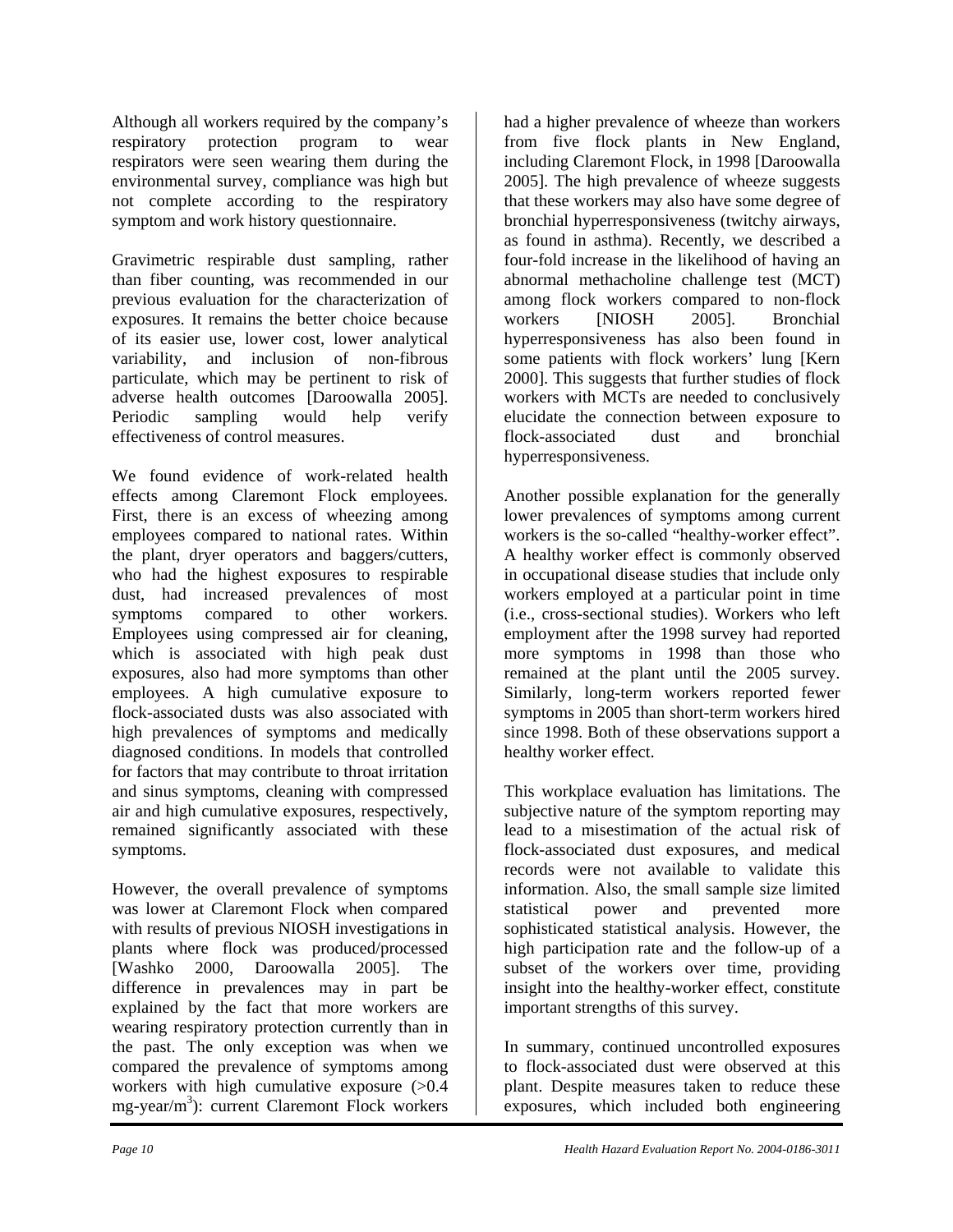controls and personal respiratory protection, health hazards still exist as evidenced by the recent case of flock workers' lung and the findings of excess symptoms associated with exposures. These symptoms were mainly upper respiratory, such as throat irritation and sinus problems. Further efforts are necessary to implement effective control measures to minimize the risk of lung disease and the respiratory problems among flock workers in this plant.

## **RECOMMENDATIONS**

**We recommend the following for management of this workplace:** 

- Provide engineering controls and improved work practices for the bagging process, to include not only the filling of bags at the bagging stations but also the subsequent manipulation of the bags for weighing, sewing, and palletizing.
- Determine and control the source of elevated dust levels during production in the dryer rooms.
- Reposition the local exhaust ventilation hoods at the dryer bagging stations to the tops of the bags being filled with flock
- Provide new cleaning methods that will minimize dust levels associated with compressed-air blow-downs, sweeping, shovelling of flock, and other flockcleaning tasks.
- Conduct air sampling on a regular basis to monitor effectiveness of controls
- Until these controls can be implemented, expand respiratory protection requirements to all bagging and flock-cleaning processes, including manual unplugging of accumulators, and to the entire production operation in the dryer rooms. Ensure employees comply with requirements to wear respirators
- Continue to offer a smoking cessation program and to enforce the no-smoking policy already in place
- Include in the current respirator program a means of identifying workers with respiratory symptoms such as shortness of breath, wheezing, or phlegm production, and a means of detecting declines in lung function
- Provide information about flock workers' lung to employees and health consultants responsible for the respirator program

#### **We recommend the following for employees of this workplace**:

- Wear respirators when required
- Handle bags of flock with care to prevent airborne flock
- Seek medical evaluation for respiratory symptoms, such as shortness of breath, wheezing, or phlegm production and inform their health care providers of flock exposures
- Inform management of respiratory symptoms and associated flock exposures

## **REFERENCES**

Atis S, Tutluoglu B, Levent E, Ozturk C, Tunaci A, Sahin K, Saral A, Oktay I, Kanik A, Nemery B. The respiratory effects of occupational polypropylene flock exposure. Eur Respir J. 2005;25:110-117.

Barroso E, Ibanez MD, Aranda FI, Romero S. Polyethylene flock-associated interstitial lung disease in a Spanish female. Eur Respir J. 2002;20:1610-1612.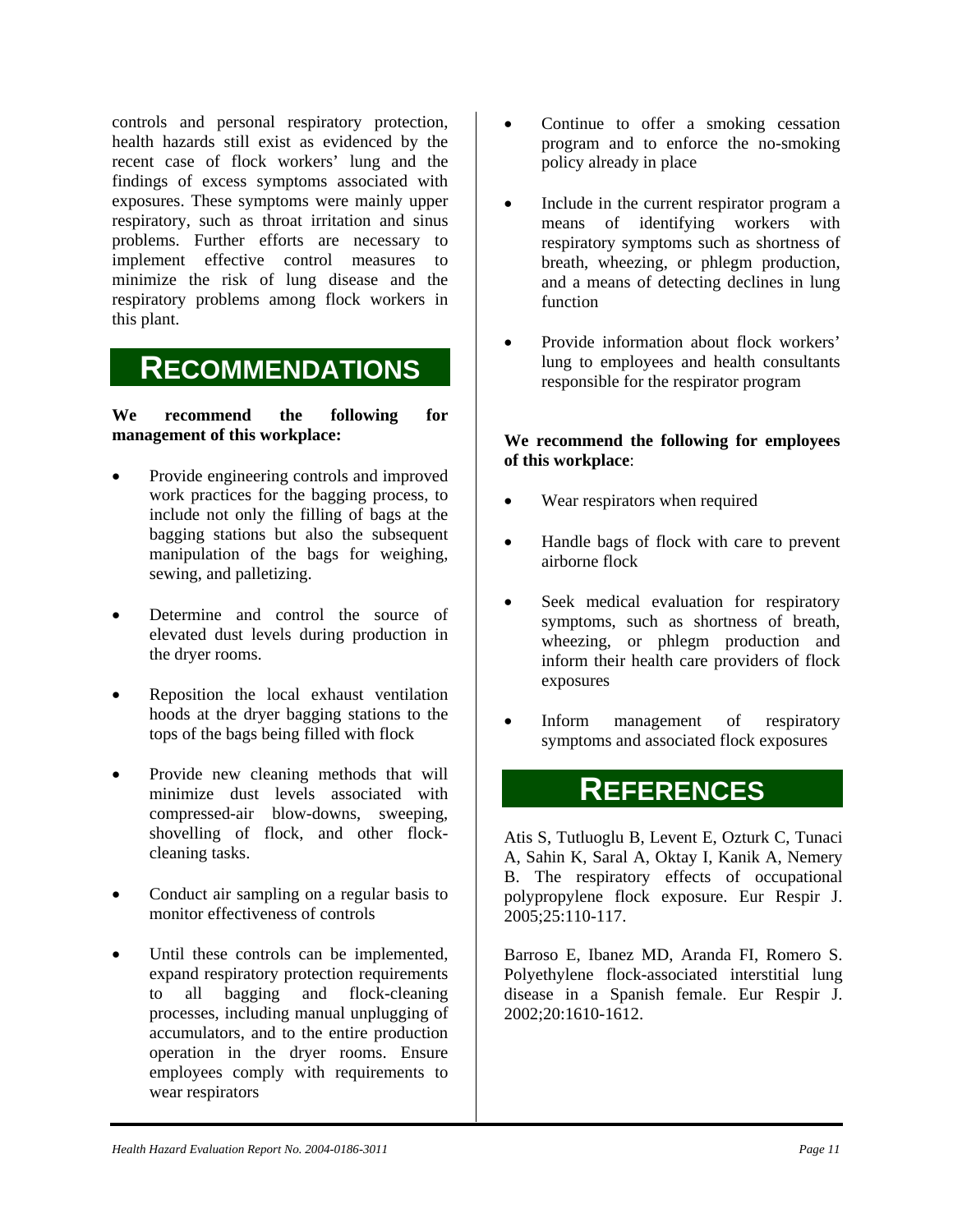Boag AH, Colby TV, Fraire AE, Kuhn C 3rd, Roggli VL, Travis WD, Vallyathan V. The pathology of interstitial lung disease in nylon flock workers. Am J Surg Pathol. 1999;23:1539- 1545.

CFR. 29CFR1910.1000 Code of federal regulations. Washington, D.C., U.S. Government Printing Office, Office of the Federal Register 2005.

Daroowalla F, Wang M-L, Piacitelli C, Attfield MD, Kreiss K. Flock workers' exposures and respiratory symptoms in five plants. Am J Ind Med. 2005;47:144-152.

Eschenbacher WL, Kreiss K, Lougheed MD, Pransky GS, Day B, Castellan RM. Nylon flockassociated interstitial lung disease. Am J Respir Crit Care Med. 1999;159:2003-2008.

Ferris BG. Epidemiology Standardization Project. Am Rev Respir Dis 1978;118:Suppl:1- 53.

Hosmer DW, Jr. and Lemeshow S. Applied Logistic Regression, Second Edition, 2000. New York: John Wiley & Sons, Inc.

Kern DG, Crausman RS, Durand KT, Nayer A, Kuhn C. 3rd. Flock worker's lung: chronic interstitial lung disease in the nylon flocking industry. Ann Intern Med. 1998;129:261-272.

Kern DG, Durand KT, Crausman RS, Neyer A, Kuhn 3rd C, Vanderslice RR, Lougheed MD, O'Donnell DE, Munt PW. Chronic interstitial lung disease in nylon flocking industry workers—Rhode Island, 1992-1996. MMWR Morb Mortal Wkly Rep. 1997;46:897-901.

Kern DG, Kuhn C 3rd, Ely EW, Pransky GS, Mello CJ, Fraire AE, Muller J. Flock worker's lung: broadening the spectrum of clinicopathology, narrowing the spectrum of suspected etiologies. Chest. 2000;117:251-259.

Lougheed MD, Roos JO, Waddell WR, Munt PW. Desquamative interstitial pneumonitis and diffuse alveolar damage in textile workers. Potential role of mycotoxins. Chest. 1995;108:1196-1200.

National Center for Health Statistics (NCHS). Plan and operation of the Third National Health and Nutrition Examination Survey, 1988-94. Series 1: programs and collection procedures. Vital Health Stat 1. 1994;32:1-407.

National Center for Health Statistics (NCHS). Third National Health and Nutrition Examination Survey, 1988-1994, NHANES III laboratory data file. Public use data file documentation number 76200. Hyattsville, MD.: Centers for Disease Control and Prevention, 1996 (CD-ROM).

NIOSH [2000]. Hazard evaluation and technical assistance report: Claremont Flock Corporation, Claremont, New Hampshire. Cincinnati, OH: U.S. Department of Health and Human Services, Public Health Service, Centers for Disease Control, National Institute for Occupational Safety and Health (NIOSH) Publication No. HETA 98-0212-2788. Available online at [http://www.cdc.gov/niosh/hhe/reports/pdfs/1998-](http://www.cdc.gov/niosh/hhe/reports/pdfs/1998-0212-2788.pdf) 0212-2788.pdf

NIOSH [2003] NIOSH manual of analytical methods. Vol. 4, with supplements. Cincinnati, OH: U.S. Department of Health and Human Services, Public Health Service, Centers for Disease Control and Prevention, National Institute for Occupational Safety and Health. DHHS (NIOSH) Publication No 2003-154

NIOSH [2005]. Hazard evaluation and technical assistance report: Hallmark Cards, Inc., Lawrence, KS. Cincinnati, OH: U.S. Department of Health and Human Services, Public Health Service, Centers for Disease Control, National Institute for Occupational Safety and Health (NIOSH) Publication No. HETA 2004-0013- 2990. Available online at [http://www.cdc.gov/niosh/hhe/reports/pdfs/2004-](http://www.cdc.gov/niosh/hhe/reports/pdfs/2004-0013-2990.pdf) 0013-2990.pdf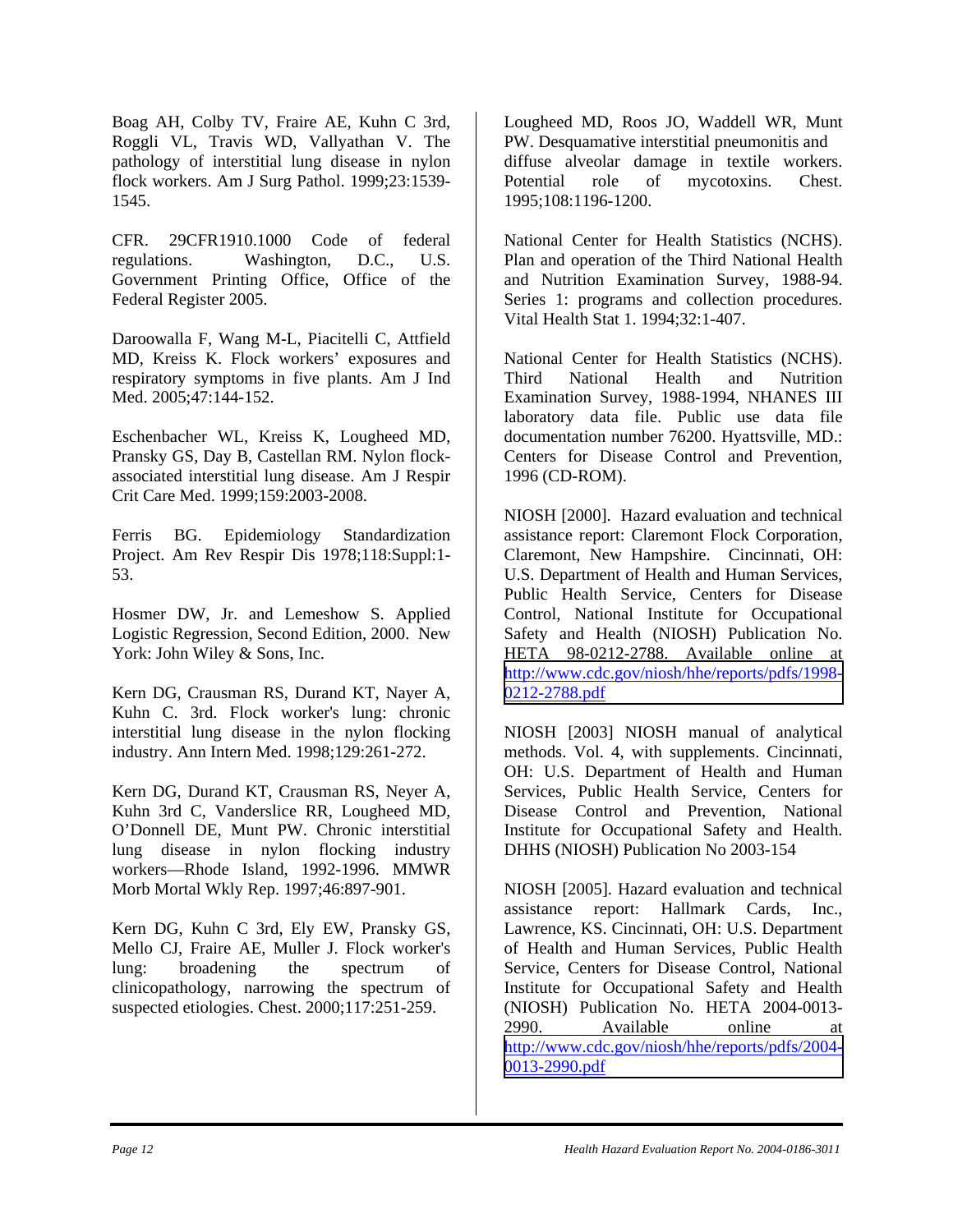Peduzzi P, Concato J, Kemper E, Holford TR, Feinstein AR. A simulation study of the number of events per variable in logistic regression analysis. J Clin Epidemiol. 1996;49:1373-1379.

Rosenbaum P. Observational Studies, Second Edition, 2000. New York: Springer-Verlag.

SAS Institute Inc., SAS/STAT® 9.1 User's Guide, 2004. Cary, NC: SAS Institute Inc.

Stokes ME, Davis CS, Koch GG. Categorical Data Analysis Using the SAS<sup>®</sup> System, 1995. Cary, NC: SAS Institute Inc.

Washko RM, Day B, Parker JE, Castellan RM, Kreiss K. Epidemiologic investigation of respiratory morbidity at a nylon flock plant. Am J Ind Med. 2000;38:628-638.

Weiland DA, Lynch DA, Jensen SP, Newell JD, Miller DE, Crausman RS, Kuhn C 3rd, Kern DG. Thin-section CT findings in flock worker's lung, a work-related interstitial lung disease. Radiology. 2003;227:222-231.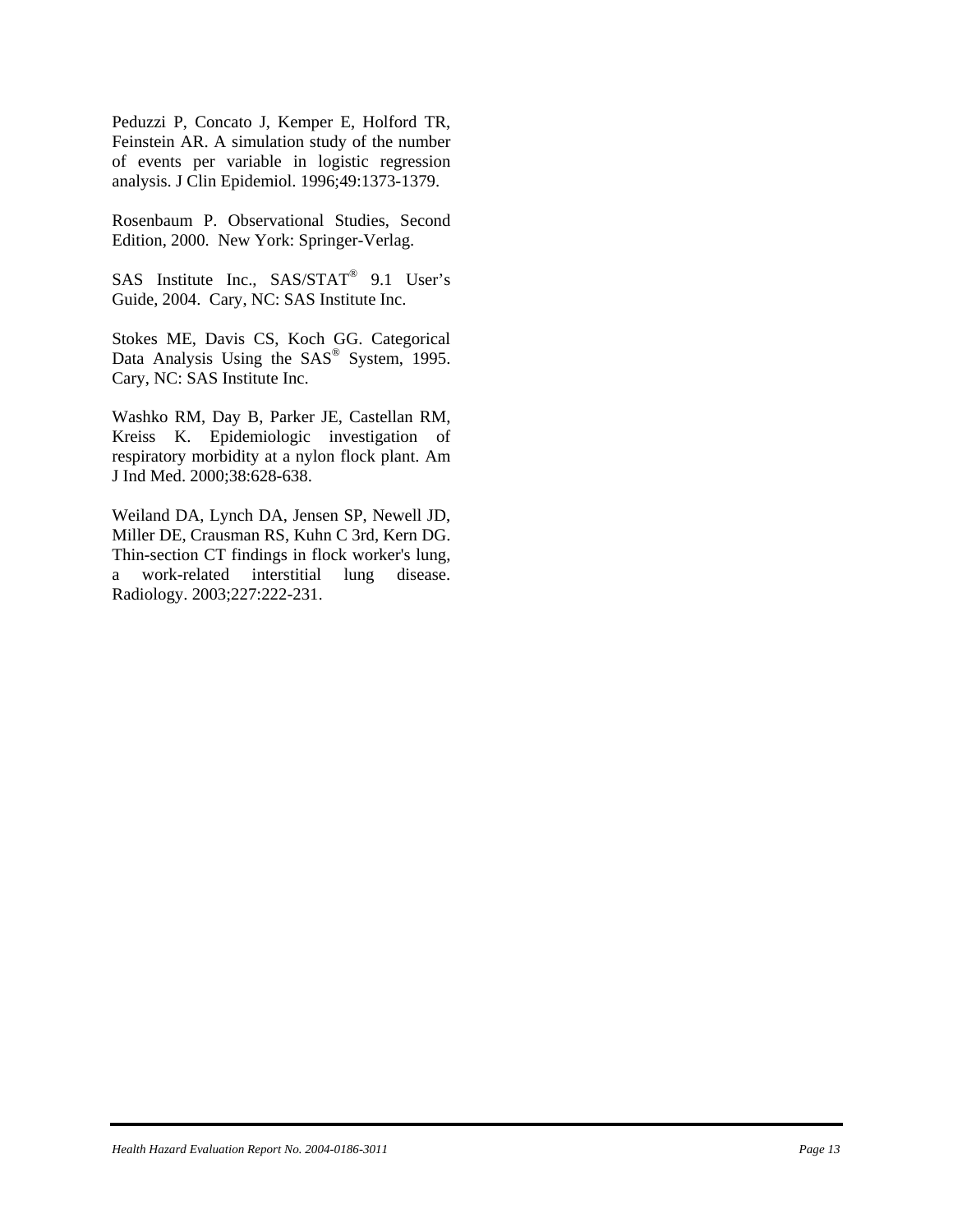## **TABLES AND FIGURES**

Table A. Demographics of the 74 participating workers in the survey at Claremont Flock Corporation, 2005.

| Characteristic                                      | Number or (Mean) | $%$ or [SD] |
|-----------------------------------------------------|------------------|-------------|
| Gender (Male)                                       | 68               | 92          |
| Race                                                |                  |             |
| White, Non-Hispanic                                 | 43               | 58          |
| Black, Non-Hispanic                                 | 19               | 26          |
| Asian                                               | 6                | 8           |
| Hispanic                                            | 4                | 5           |
| Other                                               | 2                | 3           |
| Age in years (Mean) [SD]                            | (42)             | $[11]$      |
| Smoking status                                      |                  |             |
| Current                                             | 18               | 24          |
| Former                                              | 23               | 31          |
| Never                                               | 33               | 45          |
| Day shift                                           | 49               | 66          |
| Tenure in years (Mean) [SD]                         | (8)              | $[7]$       |
| Changed job title or was hired in the last 6 months | 12               | 16          |

\*Includes White/American Indian or Alaskan Native, Hispanic/American Indian or Alaskan Native

Table B. Frequency of cleaning with compressed air and working with cotton, by job group, Claremont Flock Corporation, 2005.

| Job                                     | Number<br>Clean with compressed<br>air for $\geq 1$ hr/week<br>of |        |     | Bagged cotton in last<br>12 months |     |
|-----------------------------------------|-------------------------------------------------------------------|--------|-----|------------------------------------|-----|
|                                         | workers                                                           | Number | %   | Number                             | %   |
| Bagger/Cutter                           | 19                                                                | 13     | 68  |                                    | 37  |
| <b>Dryer Operator</b>                   | 6                                                                 | 6      | 100 |                                    | 83  |
| <b>Extractor Operator</b>               | h                                                                 |        | 33  |                                    | 83  |
| Kettle Operator                         |                                                                   |        |     |                                    | 29  |
| <b>Cotton Grinder Operators</b>         |                                                                   |        |     |                                    | 100 |
| Maintenance                             |                                                                   |        |     |                                    |     |
| Material Handler                        |                                                                   |        |     |                                    |     |
| Office/Administration                   | 13                                                                |        | 8   |                                    |     |
| Other (Team Leaders, Lab Workers, etc.) | 13                                                                |        |     |                                    | 15  |
| TOTAL                                   | 74                                                                | 22     | 30  | 23                                 | 31  |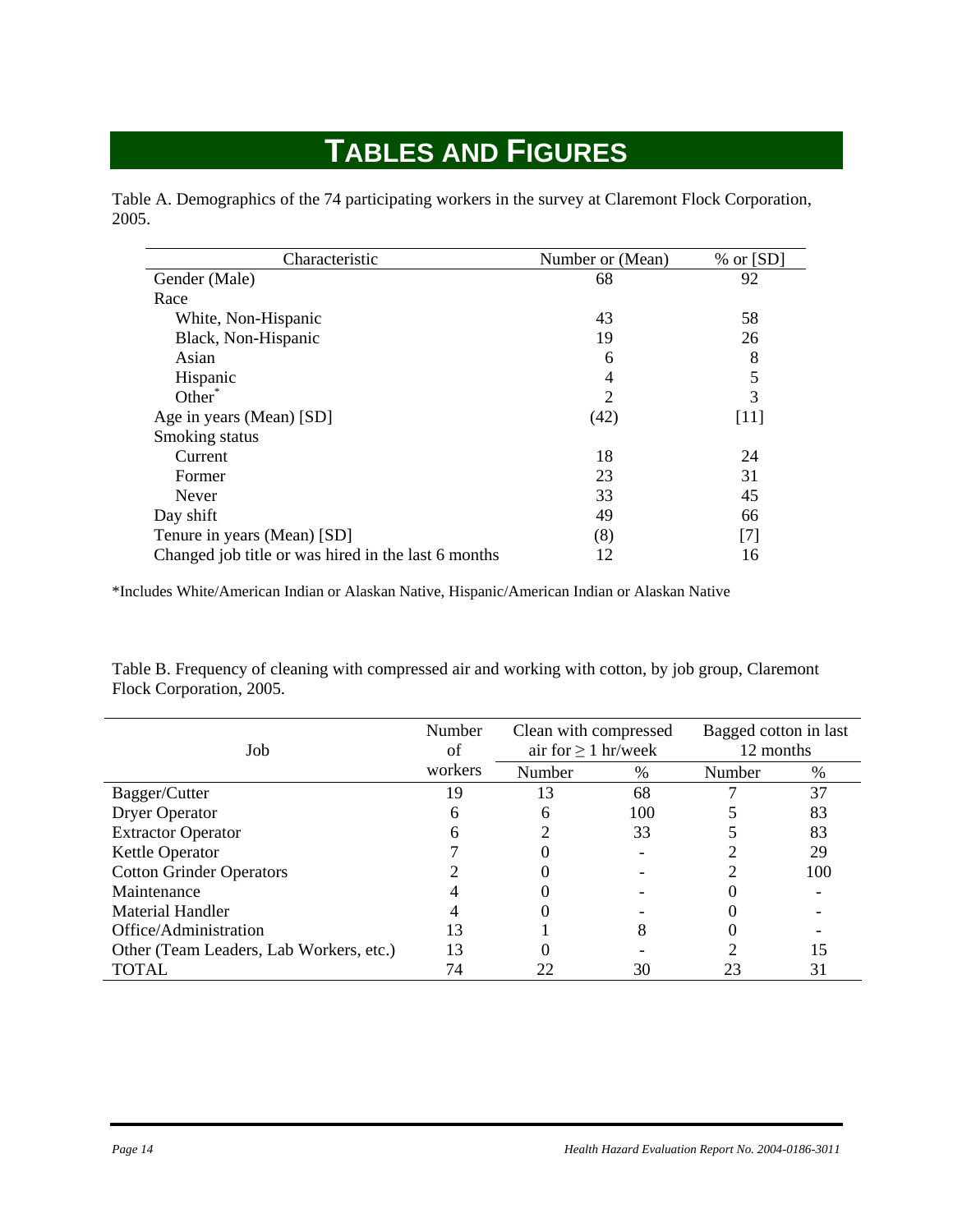Table C. Prevalence of symptoms among 74 participating workers, by smoking status, Claremont Flock Corporation, 2005.

|                                                      | All              |      |                  |         | Smoking status   |                |                |       |
|------------------------------------------------------|------------------|------|------------------|---------|------------------|----------------|----------------|-------|
|                                                      | participants     |      |                  | Current |                  | Former         |                | Never |
| Symptom                                              | $N=74$<br>$N=18$ |      | $N=23$           |         |                  | $N=33$         |                |       |
|                                                      | Number           | $\%$ | Number           | $\%$    | Number           | $\%$           | Number         | $\%$  |
| 3 or more episodes in the last 12 months             |                  |      |                  |         |                  |                |                |       |
| Nosebleeds                                           | 7                | 9    | $\mathbf{1}$     | 6       | 3                | 13             | 3              | 9     |
| Throat irritation                                    | 17               | 23   | 6                | 33      | 6                | 26             | 5              | 15    |
| Eye irritation                                       | 8                | 11   | $\mathfrak{2}$   | 11      | $\overline{2}$   | 9              | $\overline{4}$ | 12    |
| Sinus symptoms                                       | 16               | 22   | $\overline{2}$   | 11      | 7                | 30             | 7              | 21    |
| Hay fever                                            | 9                | 12   | 3                | 17      | 1                | $\overline{4}$ | 5              | 15    |
| Mucous membrane irritation <sup>®</sup>              | 21               | 28   | $\boldsymbol{7}$ | 39      | 7                | 30             | $\tau$         | 21    |
| Usual cough                                          | 6                | 8    | 3                | 17      | $\overline{2}$   | 9              | $\mathbf{1}$   | 3     |
| Chronic cough                                        | 7                | 9    | $\mathfrak{2}$   | 11      | 3                | 13             | $\overline{2}$ | 6     |
| Usual phlegm                                         | 10               | 14   | 3                | 17      | $\overline{c}$   | 9              | 5              | 15    |
| Chronic phlegm                                       | 7                | 9    | 1                | 6       | $\overline{2}$   | 9              | 4              | 12    |
| Bronchitis-like symptoms <sup>†</sup>                | 5                | 7    | $\mathbf{1}$     | 6       | $\mathbf{1}$     | $\overline{4}$ | 3              | 9     |
| Shortness of breath on slight hill (and no           | 9                | 12   | 4                | 22      | $\overline{2}$   | 9              | 3              | 9     |
| other reason for difficulty walking)                 |                  |      |                  |         |                  |                |                |       |
| Shortness of breath walking on level (and            | $\overline{4}$   | 5    | $\mathbf{2}$     | 11      | $\boldsymbol{0}$ |                | $\overline{2}$ | 6     |
| no other reason for difficulty walking)              |                  |      |                  |         |                  |                |                |       |
| Interstitial lung disease-like symptoms <sup>1</sup> | 4                | 5    | $\mathbf{1}$     | 6       | $\mathbf{1}$     | $\overline{4}$ | $\overline{2}$ | 6     |
| Wheeze apart from colds                              | 18               | 24   | 7                | 39      | 5                | 22             | 6              | 18    |
| Wheeze most of the time                              | $\overline{2}$   | 3    | 1                | 6       | $\boldsymbol{0}$ |                | 1              | 3     |
| Wheeze with shortness of breath                      | 10               | 14   | 2                | 11      | 3                | 13             | 5              | 15    |
| Asthma-like symptoms <sup>§</sup>                    | 12               | 16   | 3                | 17      | 3                | 13             | 6              | 18    |
| 3 or more episodes in the last 12 months             |                  |      |                  |         |                  |                |                |       |
| Fever                                                | 8                | 11   | 4                | 22      | 1                | 4              | 3              | 9     |
| Aches                                                | 11               | 15   | 2                | 11      | 3                | 13             | 6              | 18    |
| Systemic symptoms                                    | 17               | 23   | 5                | 28      | 4                | 17             | 8              | 24    |

\*Defined as having three or more episodes of throat or eye irritation in the last 12 months

† Defined as having either usual or chronic cough *and* either usual or chronic phlegm

‡ Defined as having either usual or chronic cough *and* shortness of breath on slight hill or shortness of breath while walking with a person of his/her own age on the level.

§ Defined as having wheezing most of the time or wheeze with shortness of breath.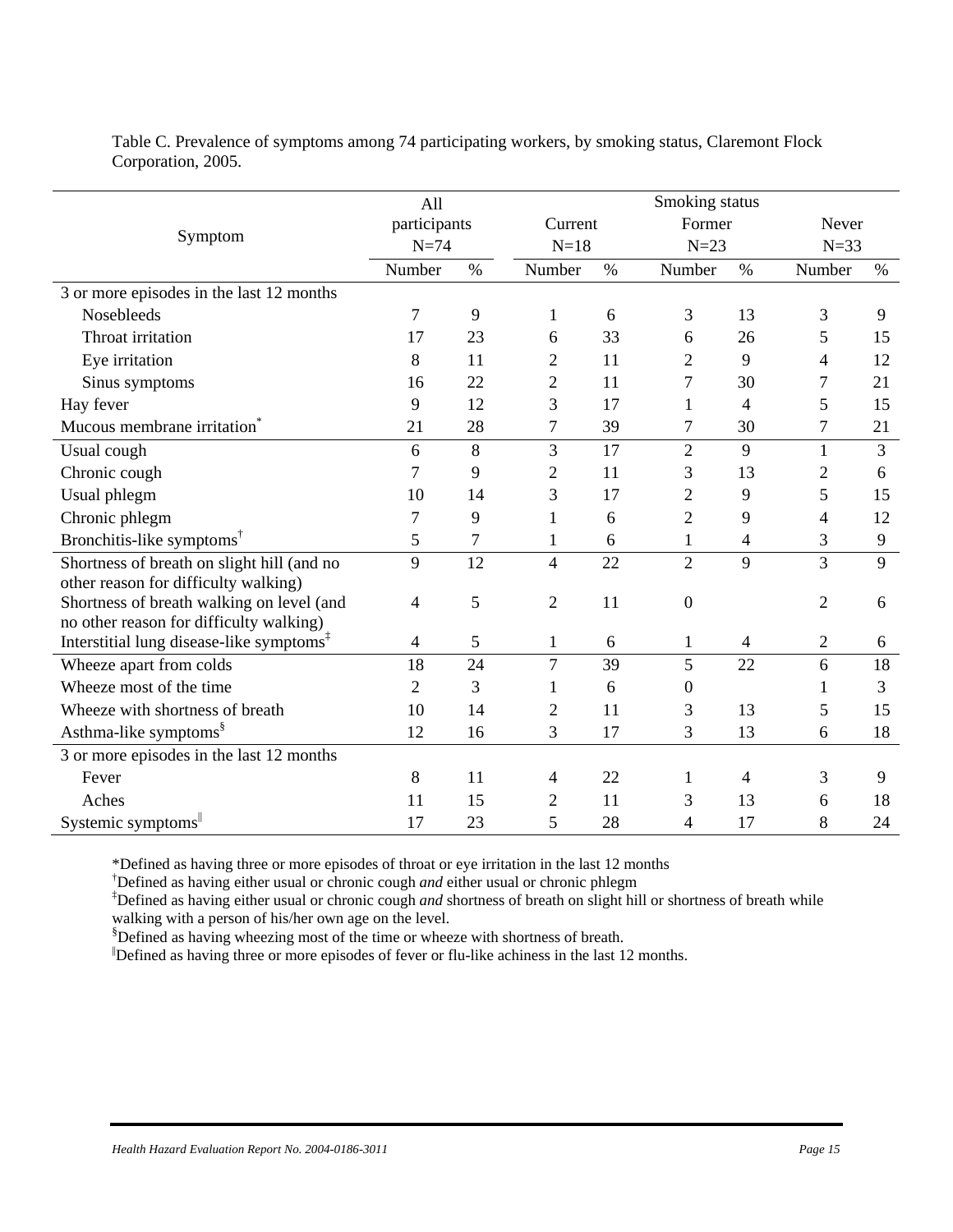Table D. Ratios of observed to expected number of participants with selected symptoms and medically diagnosed conditions Claremont Flock Corporation, 2005\*.

| Symptom/Condition                              | <b>Observed Number</b> Expected Number | Ratio (95% C.I.) |
|------------------------------------------------|----------------------------------------|------------------|
| Chronic cough <sup><math>\uparrow</math></sup> |                                        | $1.6(0.8-3.3)$   |
| Chronic phlegm $1$                             |                                        | $1.6(0.8-3.2)$   |
| Wheeze apart from cold <sup>§</sup>            |                                        | $2.6(1.6-4.2)$   |
| Shortness of breath <sup>  </sup>              |                                        | $1.0(0.6-1.8)$   |
| Pneumonia <sup>1</sup>                         |                                        | $3.0(1.0-8.7)$   |
| Hay fever**                                    |                                        | $1.1(0.5 - 2.1)$ |
| Chronic bronchitis <sup>††</sup>               |                                        | $0.8(0.2 - 2.9)$ |

\* 67 participating workers in comparison with NHANES III data, adjusted for gender, race, age, and smoking categories (7 workers were excluded due to selection of multiple race categories).

† Question 5c: "Do you usually cough like this on most days for three or more consecutive months during the year?" ‡ Question 6c: "Do you bring up phlegm like this on most days for three or more consecutive months during the year?"

§ Question 7a: "Does your chest sound wheezy or whistling occasionally apart from colds?"

|| Question 11a: "Are you troubled by shortness of breath when hurrying on level ground or walking up a slight hill?"

¶ Question 20a: "Have you ever been told by a doctor that you had pneumonia?"

\*\* Question 22a: "Have you ever been told by a doctor that you had hay fever?"

 $\ddot{\,}$  T Question 23a: "Have you ever been told by a doctor that you had chronic bronchitis?"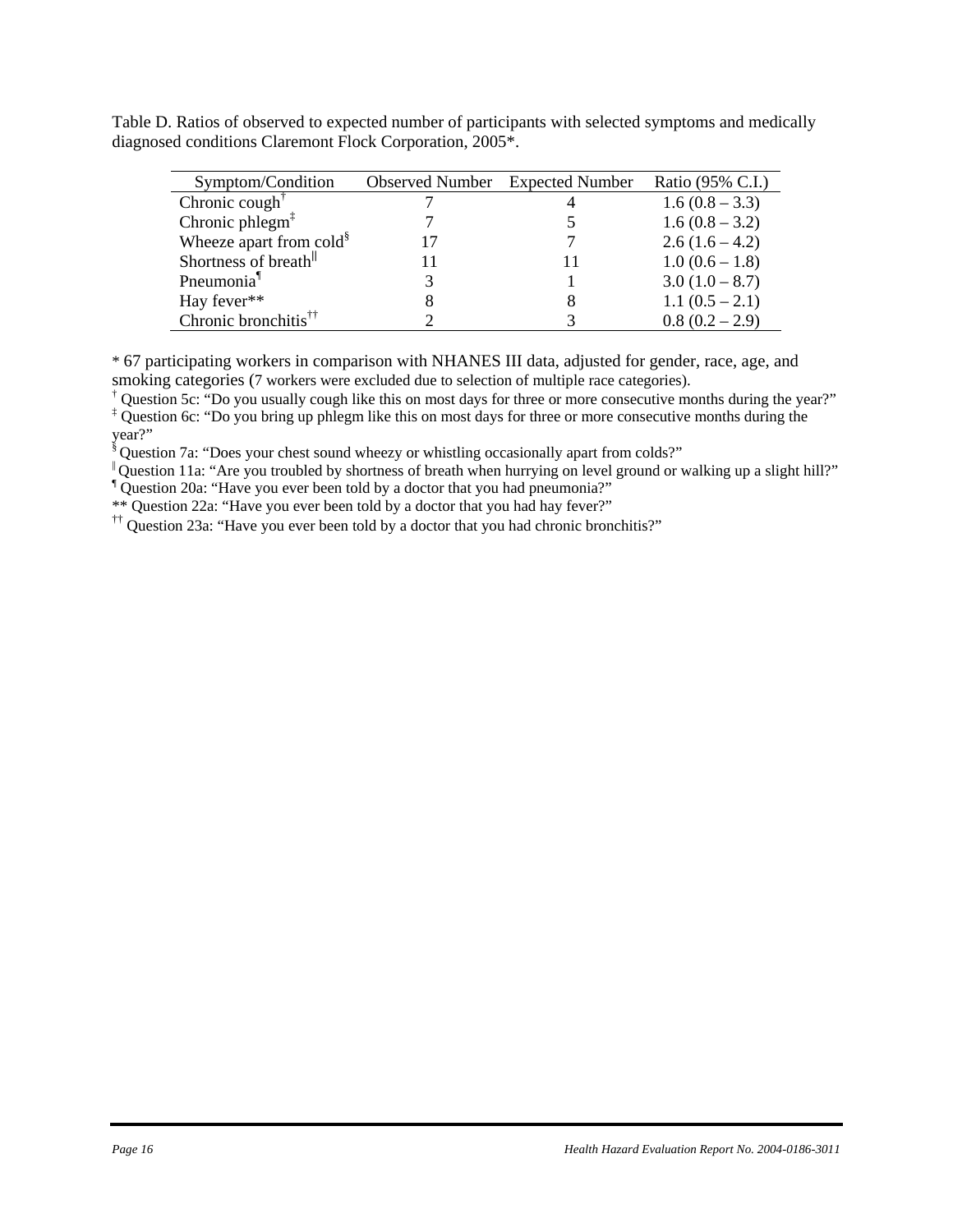Table E. Summary of selected results for the multivariate logistic modeling of common symptoms, Claremont Flock Corporation, 2005\*.

| <b>Outcome</b>    | <b>Predictor</b>                                                            | Covariate | <b>Odds Ratio</b><br>$(95\% \text{ C.I.})$ | <b>Model Prediction &amp; Interpretation</b>                                                                                                                                                                                                                                                                                                                                                                                                                                                                                       |
|-------------------|-----------------------------------------------------------------------------|-----------|--------------------------------------------|------------------------------------------------------------------------------------------------------------------------------------------------------------------------------------------------------------------------------------------------------------------------------------------------------------------------------------------------------------------------------------------------------------------------------------------------------------------------------------------------------------------------------------|
| throat irritation | cleaning <sup>†</sup>                                                       | smoking   | 3.5<br>$(1.1 - 12.0)$                      | A 12% occurrence of throat irritation for non-<br>smoking workers who do not clean machines at<br>least one hour per week; a 33% occurrence of<br>throat irritation for non-smoking workers who<br>clean machines at least one hour per week.                                                                                                                                                                                                                                                                                      |
| sinus irritation  | Cumulative<br>exposure <sup>†</sup><br>$(1 \text{ mg-year})$<br>$per m^3$ ) | race      | 2.1<br>$(1.1 - 4.7)$                       | An 8% occurrence of sinus irritation for non-<br>white workers with the minimum cumulative<br>exposure; a 10% occurrence for non-whites with<br>the median cumulative exposure, and a 20%<br>occurrence for non-whites with cumulative<br>exposures of $1.475$ (the $90th$ percentile). An<br>18% occurrence of sinus irritation for whites<br>with the minimum cumulative exposure; a 23%<br>occurrence for whites with the median<br>cumulative exposure, and a 39% occurrence for<br>whites with cumulative exposures of 1.475. |

\*Due to the small number of cases for the various outcomes, the number of variables for the logistic models was restricted by first fitting the 'covariates only' model, which included smoking, age, tenure, and race.

<sup>†</sup>Statistically significant for  $\alpha = 0.05$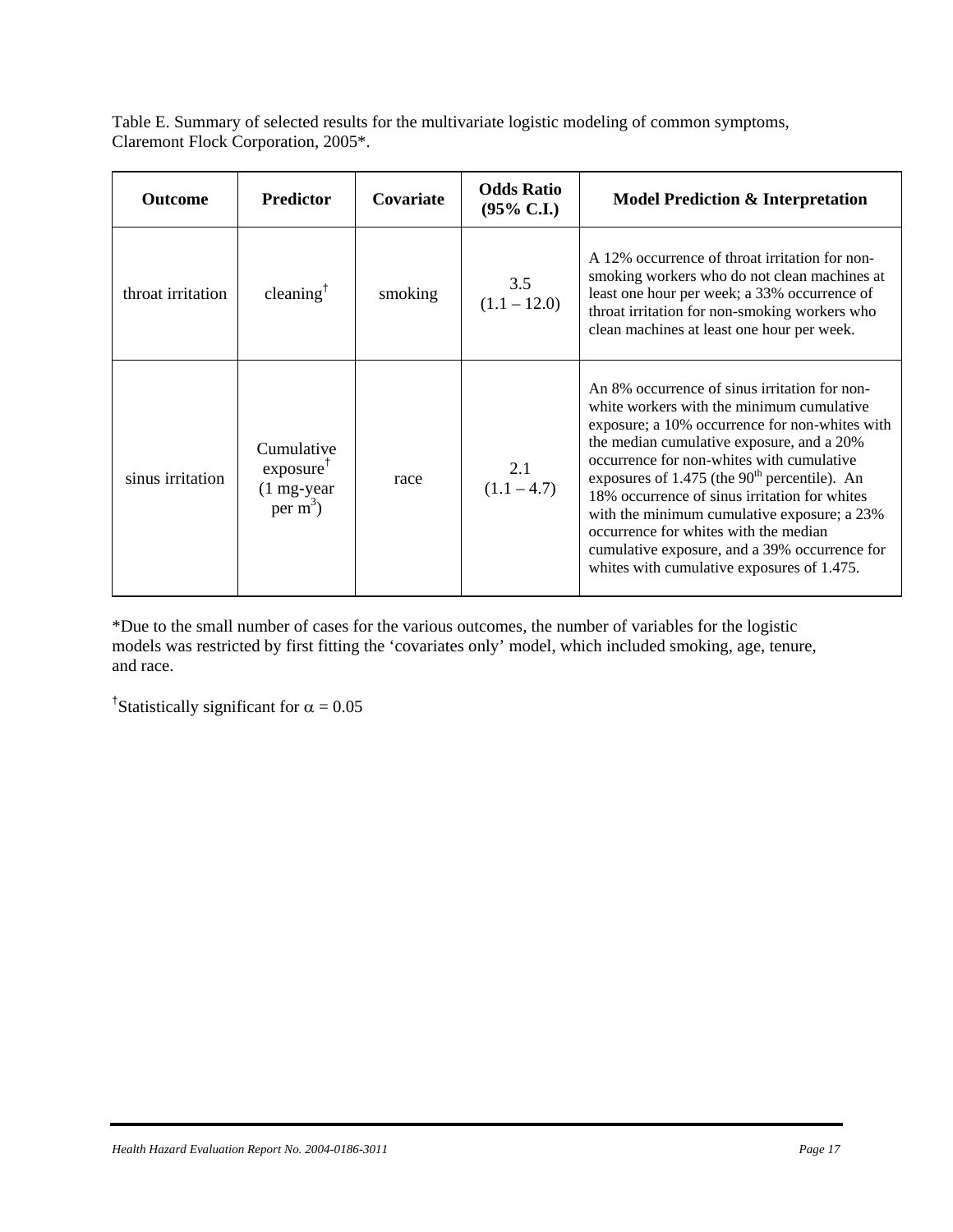| Symptom                                              |                  | 1998 Survey   |                | 2005 Survey |  |
|------------------------------------------------------|------------------|---------------|----------------|-------------|--|
|                                                      | $N=31$           |               | $N=31$         |             |  |
|                                                      | Number           | $\frac{0}{0}$ | Number         | $\%$        |  |
| 3 or more episodes in the last 12 months:            |                  |               |                |             |  |
| Nosebleeds                                           | $\mathfrak{2}$   | 6             | $\overline{2}$ | 6           |  |
| Throat irritation                                    | 5                | 10            | 6              | 19          |  |
| Eye irritation                                       | 3                | 16            |                | 3           |  |
| Sinus symptoms                                       | 7                | 23            | 9              | 29          |  |
| Hay fever                                            | 4                | 13            | 3              | 10          |  |
| Mucous membrane irritation <sup>®</sup>              | $\overline{7}$   | 23            | 7              | 23          |  |
| Usual cough                                          | 5                | 16            | $\overline{2}$ | 6           |  |
| Chronic cough                                        | 7                | 23            | 3              | 10          |  |
| Usual phlegm                                         | 6                | 19            | 3              | 10          |  |
| Chronic phlegm                                       | 7                | 23            | 3              | 10          |  |
| Bronchitis-like symptoms <sup>†</sup>                | 5                | 16            | $\overline{2}$ | 6           |  |
| Shortness of breath on slight hill (and no other     | 6                | 19            | 3              | 10          |  |
| reason for difficulty walking)                       |                  |               |                |             |  |
| Shortness of breath walking on level (and no other   | $\mathbf{0}$     | $\Omega$      | 3              | 10          |  |
| reason for difficulty walking)                       |                  |               |                |             |  |
| Interstitial lung disease-like symptoms <sup>‡</sup> | 3                | 10            | 1              | 3           |  |
| Wheeze apart from colds                              | 6                | 19            | 10             | 32          |  |
| Wheeze most of the time                              | $\boldsymbol{0}$ | $\theta$      | 1              | 3           |  |
| Wheeze with shortness of breath                      | 8                | 26            | 4              | 13          |  |
| Asthma-like symptoms <sup>§</sup>                    | 8                | 26            | 5              | 16          |  |
| 3 or more episodes in the last 12 months:            |                  |               |                |             |  |
| Fever                                                | $\overline{c}$   | 6             | 3              | 10          |  |
| Aches                                                | $\frac{2}{3}$    | 6             | 4              | 13          |  |
| Systemic symptoms                                    |                  | 10            | 6              | 19          |  |

Table F. Comparison of the 1998 and 2005 prevalences of symptoms among workers who participated in both the 1998 and 2005 surveys, Claremont Flock Corporation, 2005.

\*Defined as having three or more episodes of throat or eye irritation in the last 12 months

† Defined as having either usual or chronic cough *and* either usual or chronic phlegm

‡ Defined as having either usual or chronic cough *and* shortness of breath on slight hill or shortness of breath while walking with a person of his/her own age on the level.

§ Defined as having wheezing most of the time or wheeze with shortness of breath.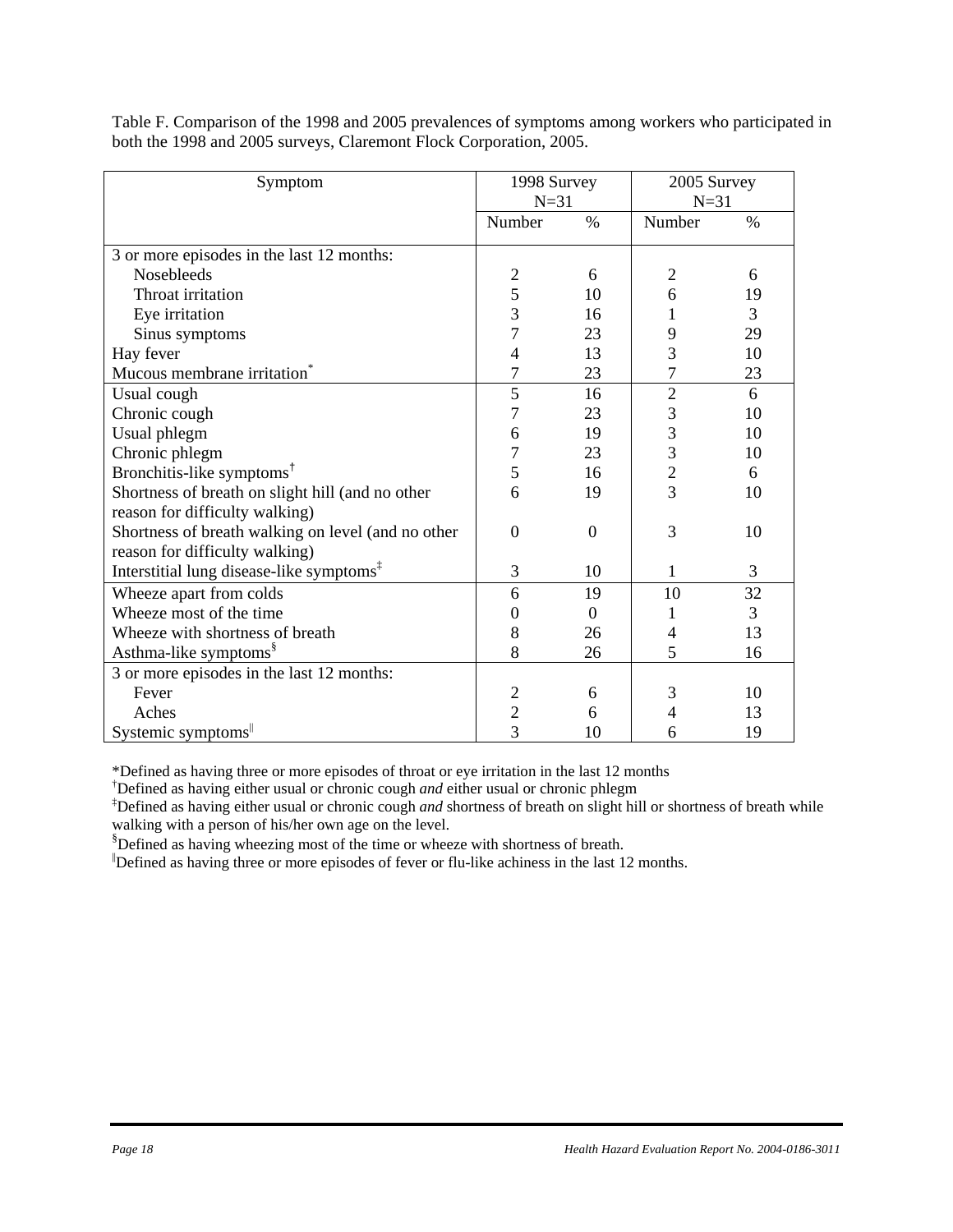| Symptom                                              |                  | Current employee<br>$N=34$ |                | Former employee<br>$N=99$ |
|------------------------------------------------------|------------------|----------------------------|----------------|---------------------------|
|                                                      | Number           | $\%$                       | Number         | $\%$                      |
| 3 or more episodes in the last 12 months:            |                  |                            |                |                           |
| <b>Nosebleeds</b>                                    |                  | 6                          | 10             | 10                        |
| Throat irritation                                    | $rac{2}{5}$      | 15                         | 30             | 30                        |
| Eye irritation                                       | 3                | 9                          | 18             | 18                        |
| Sinus symptoms                                       | $\overline{7}$   | 21                         | 32             | 32                        |
| Hay fever                                            | 4                | 12                         | 14             | 14                        |
| Mucous membrane irritation <sup>*</sup>              | $\overline{7}$   | 21                         | 41             | 41                        |
| Usual cough                                          | 6                | 18                         | 14             | 14                        |
| Chronic cough                                        | $\overline{7}$   | 21                         | 15             | 15                        |
| Usual phlegm                                         | 7                | 21                         | 17             | 17                        |
| Chronic phlegm                                       | 8                | 24                         | 19             | 19                        |
| Bronchitis-like symptoms <sup>†</sup>                | 6                | 18                         | 13             | 13                        |
| Shortness of breath on slight hill (and no other     | 6                | 18                         | 19             | 19                        |
| reason for difficulty walking)                       |                  |                            |                |                           |
| Shortness of breath walking on level (and no other   | $\theta$         | $\Omega$                   | 3              | 3                         |
| reason for difficulty walking)                       |                  |                            |                |                           |
| Interstitial lung disease-like symptoms <sup>‡</sup> | 3                | 9                          | 8              | 8                         |
| Wheeze apart from colds                              | 6                | 18                         | 19             | 19                        |
| Wheeze most of the time                              | $\boldsymbol{0}$ | $\theta$                   | $\overline{2}$ | $\overline{2}$            |
| Wheeze with shortness of breath                      | 8                | 24                         | 13             | 13                        |
| Asthma-like symptoms <sup>§</sup>                    | 8                | 24                         | 14             | 14                        |
| 3 or more episodes in the last 12 months:            |                  |                            |                |                           |
| Fever                                                | $\overline{c}$   | 6                          | 6              | 6                         |
| Aches                                                | $\frac{2}{3}$    | 6                          | 14             | 14                        |
| Systemic symptoms                                    |                  | 9                          | 15             | 15                        |

Table G. Comparison of prevalences of symptoms in 1998 survey among current and former employees as of January 2005, Claremont Flock Corporation.

\*Defined as having three or more episodes of throat or eye irritation in the last 12 months

† Defined as having either usual or chronic cough *and* either usual or chronic phlegm

‡ Defined as having either usual or chronic cough *and* shortness of breath on slight hill or shortness of breath while walking with a person of his/her own age on the level.

§ Defined as having wheezing most of the time or wheeze with shortness of breath.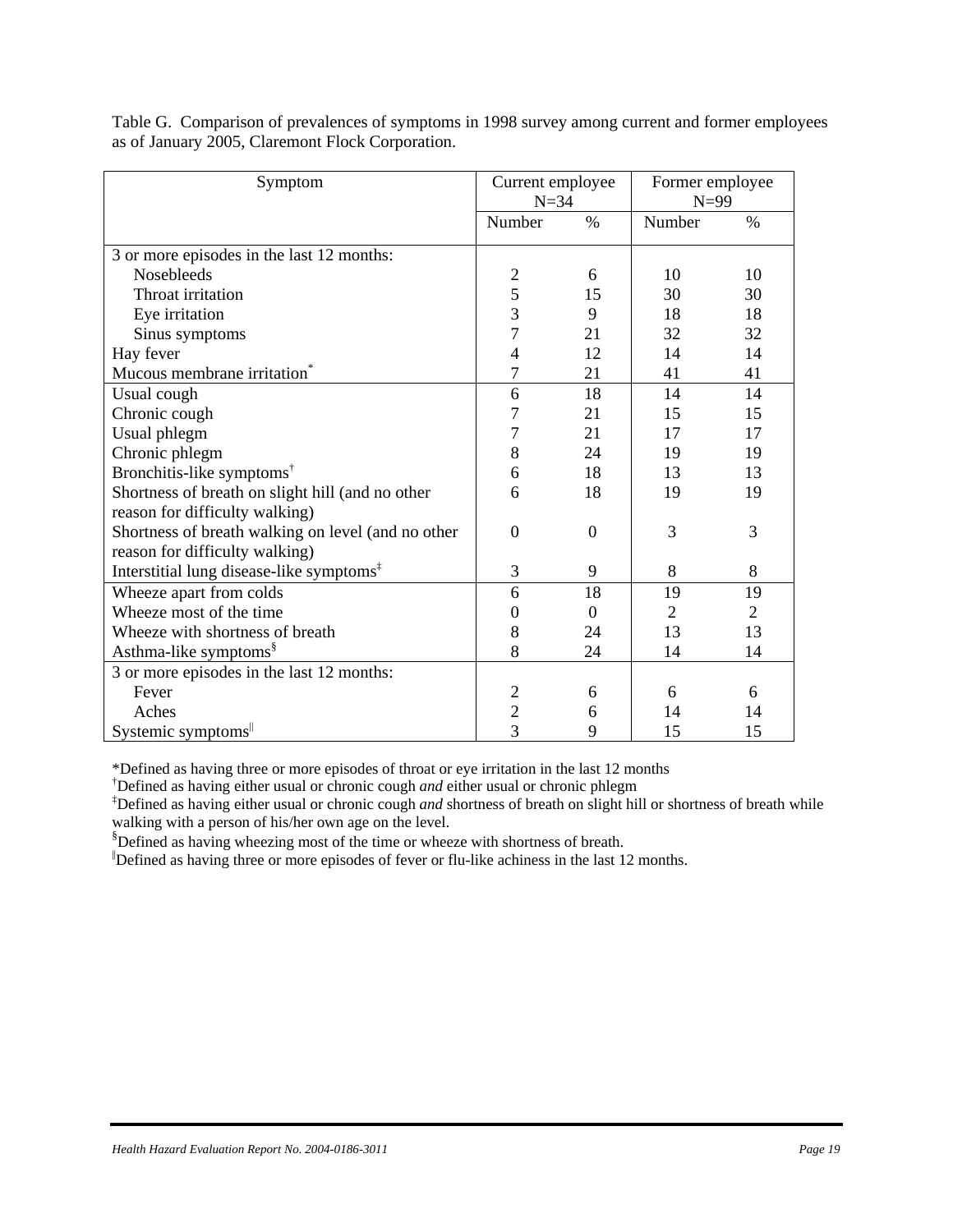| Symptom                                              | Hired prior to<br>11/1998<br>$N=39$ |      | Hired after 11/1998<br>$N=35$ |      |
|------------------------------------------------------|-------------------------------------|------|-------------------------------|------|
|                                                      | Number                              | $\%$ | Number                        | $\%$ |
| 3 or more episodes in the last 12 months:            |                                     |      |                               |      |
| <b>Nosebleeds</b>                                    | 3                                   | 8    | 4                             | 11   |
| Throat irritation                                    | 7                                   | 18   | 10                            | 29   |
| Eye irritation                                       | $\overline{2}$                      | 5    | 6                             | 17   |
| Sinus symptoms                                       | 9                                   | 23   | 7                             | 20   |
| Hay fever                                            | 6                                   | 15   | 3                             | 9    |
| Mucous membrane irritation <sup>*</sup>              | 8                                   | 21   | 13                            | 37   |
| Usual cough                                          | $\overline{2}$                      | 5    | $\overline{4}$                | 11   |
| Chronic cough                                        | 3                                   | 8    | 4                             | 11   |
| Usual phlegm                                         | 3                                   | 8    | 7                             | 20   |
| Chronic phlegm                                       | 3                                   | 8    | 4                             | 11   |
| Bronchitis-like symptoms <sup>†</sup>                | $\overline{c}$                      | 5    | 3                             | 9    |
| Shortness of breath on slight hill (and no other     | 3                                   | 8    | 6                             | 17   |
| reason for difficulty walking)                       |                                     |      |                               |      |
| Shortness of breath walking on level (and no other   | 3                                   | 8    | 1                             | 3    |
| reason for difficulty walking)                       |                                     |      |                               |      |
| Interstitial lung disease-like symptoms <sup>‡</sup> | $\mathbf{1}$                        | 3    | 3                             | 9    |
| Wheeze apart from colds                              | 10                                  | 26   | 8                             | 23   |
| Wheeze most of the time                              | 1                                   | 3    |                               | 3    |
| Wheeze with shortness of breath                      | 4                                   | 10   | 6                             | 17   |
| Asthma-like symptoms <sup>§</sup>                    | 5                                   | 13   | 7                             | 20   |
| 3 or more episodes in the last 12 months:            |                                     |      |                               |      |
| Fever                                                | 4                                   | 10   | 4                             | 11   |
| Aches                                                | 4                                   | 10   |                               | 20   |
| Systemic symptoms                                    | 7                                   | 18   | 10                            | 19   |

Table H. Comparison of prevalences of symptoms by hire date, Claremont Flock Corporation, 2005.

\*Defined as having three or more episodes of throat or eye irritation in the last 12 months

† Defined as having either usual or chronic cough *and* either usual or chronic phlegm

‡ Defined as having either usual or chronic cough *and* shortness of breath on slight hill or shortness of breath while walking with a person of his/her own age on the level.

§ Defined as having wheezing most of the time or wheeze with shortness of breath.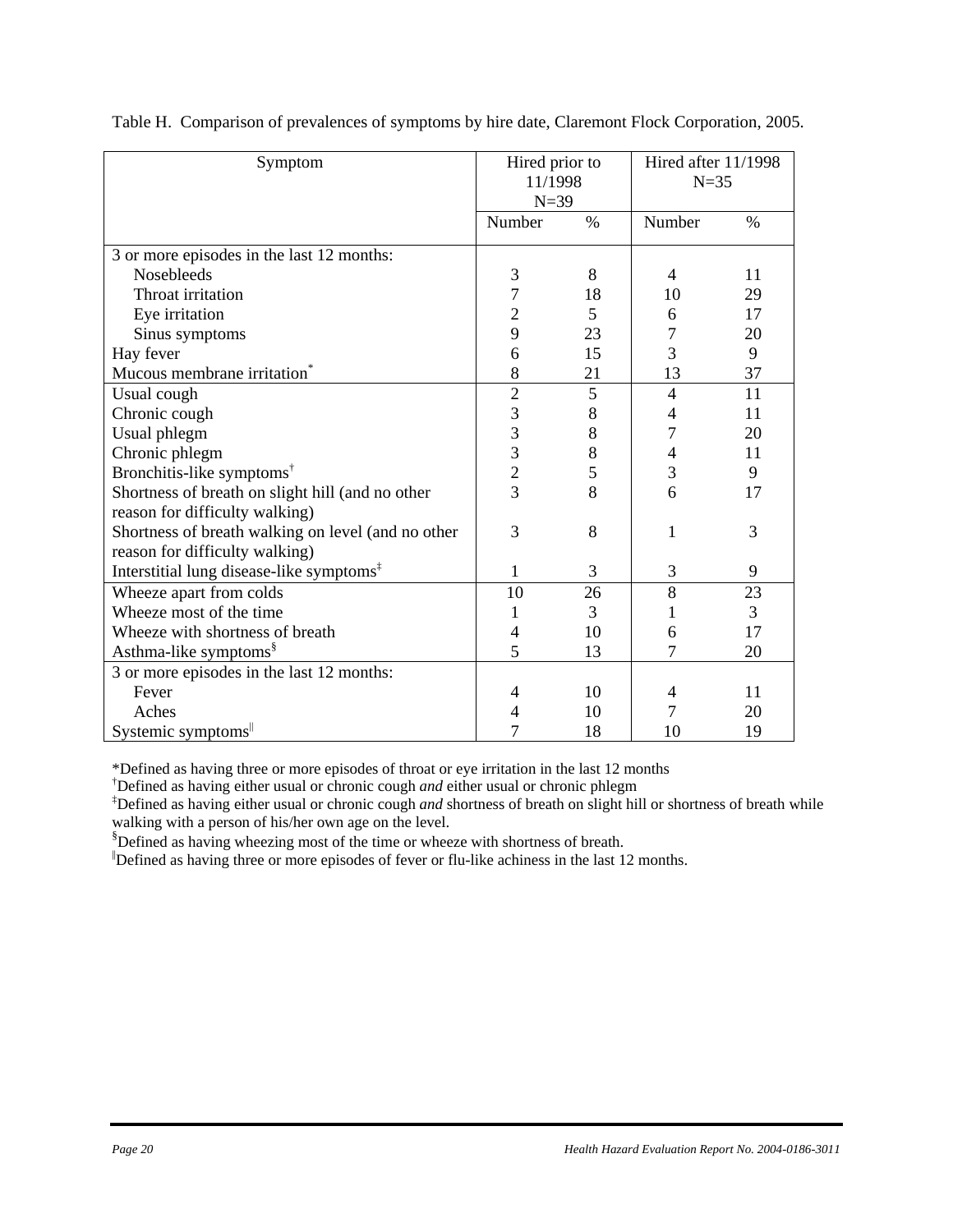Figure 1. Job geometric means (plotting symbol  $= \cdot$ ) and individual worker geometric means (plotting symbol  $= +$ ) for 8-hour personal respirable dust concentrations during production operations (cleaning tasks excluded) for the 1998 and 2005 surveys at the Leominster plant, Claremont Flock Corporation. Only area samples were collected from the offices. The cotton data from 1998 were obtained only from other Claremont Flock plants.



 $*$  P-value = 0.03 for comparison of 1998 and 2005 means.

 $\dagger$  P-value = 0.003 for comparison of 1998 and 2005 means.

 $\ddagger$  P-value = 0.10 for comparison of 1998 and 2005 means.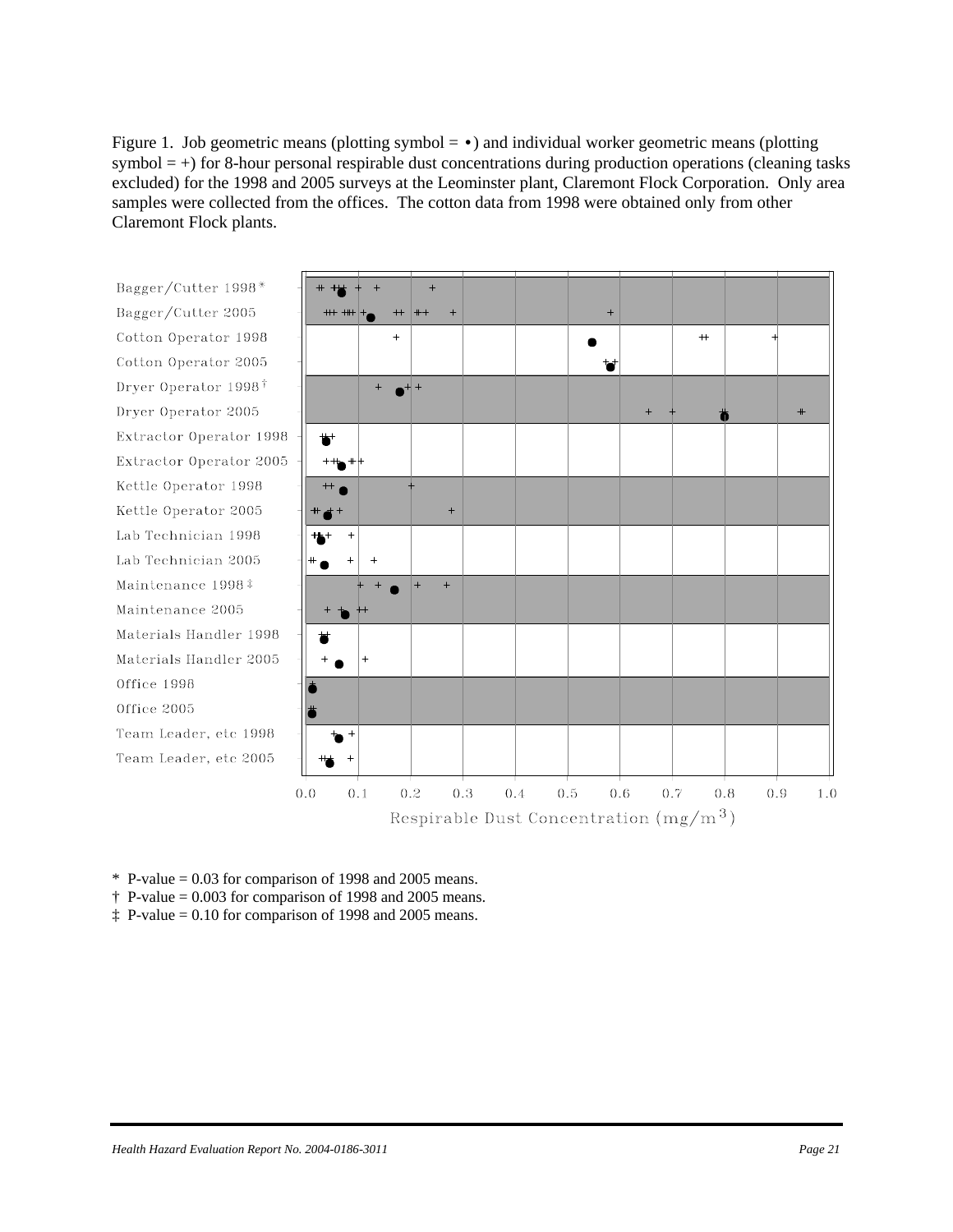Figure 2. Personal respirable dust concentrations for production and cleaning tasks for five bagger/cutter workers (identified as  $A - E$ ) and two dryer workers  $(F - G)$ , Claremont Flock Corporation, 2005. The solid vertical lines represent the job geometric mean levels for all production samples (i.e., the same geometric means displayed for the bagging/cutting and drying jobs in Figure 1).

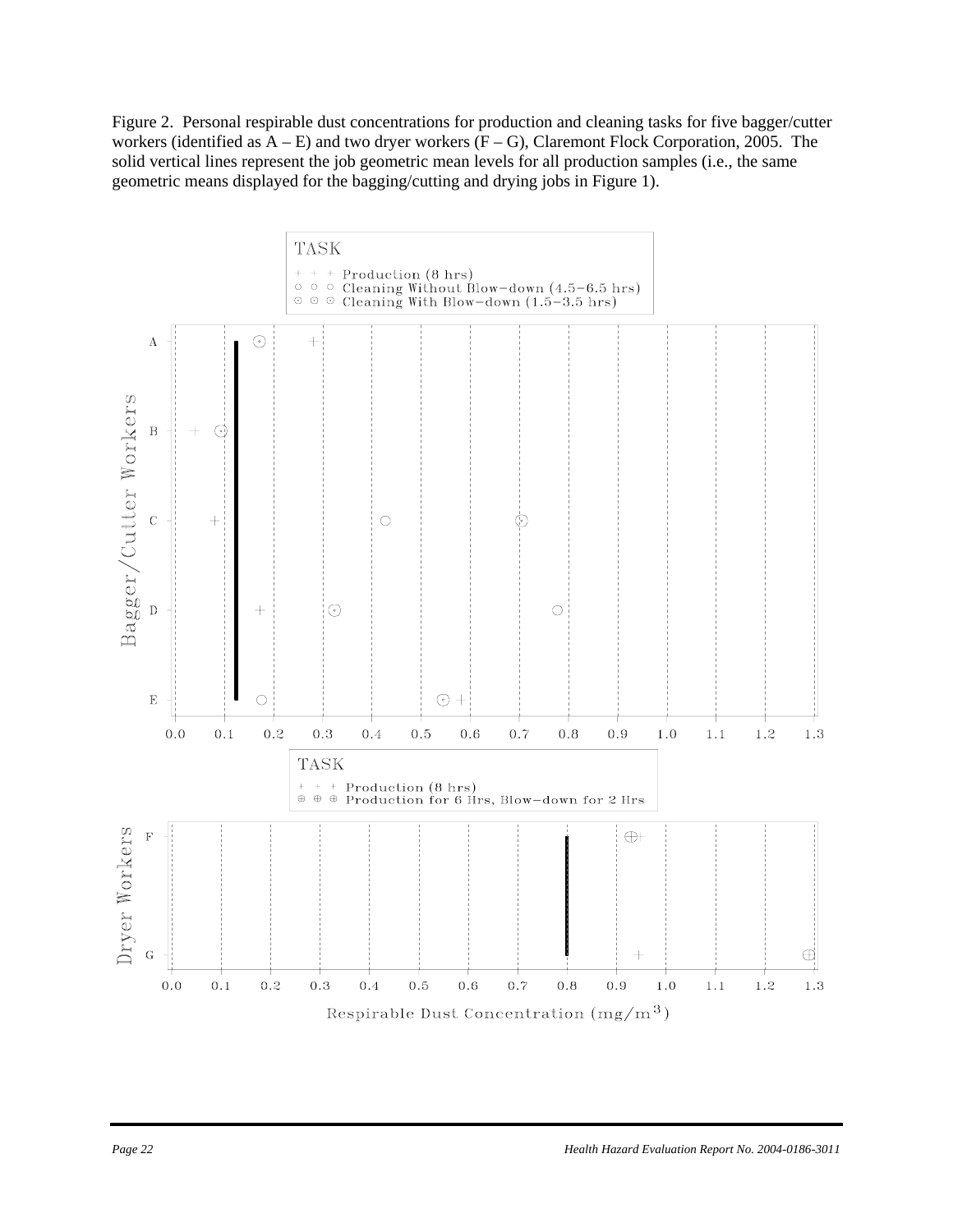Figure 3. Real-time personal airborne dust measurements during cleaning of precision cutting range screen room, Claremont Flock Corporation, 2005.

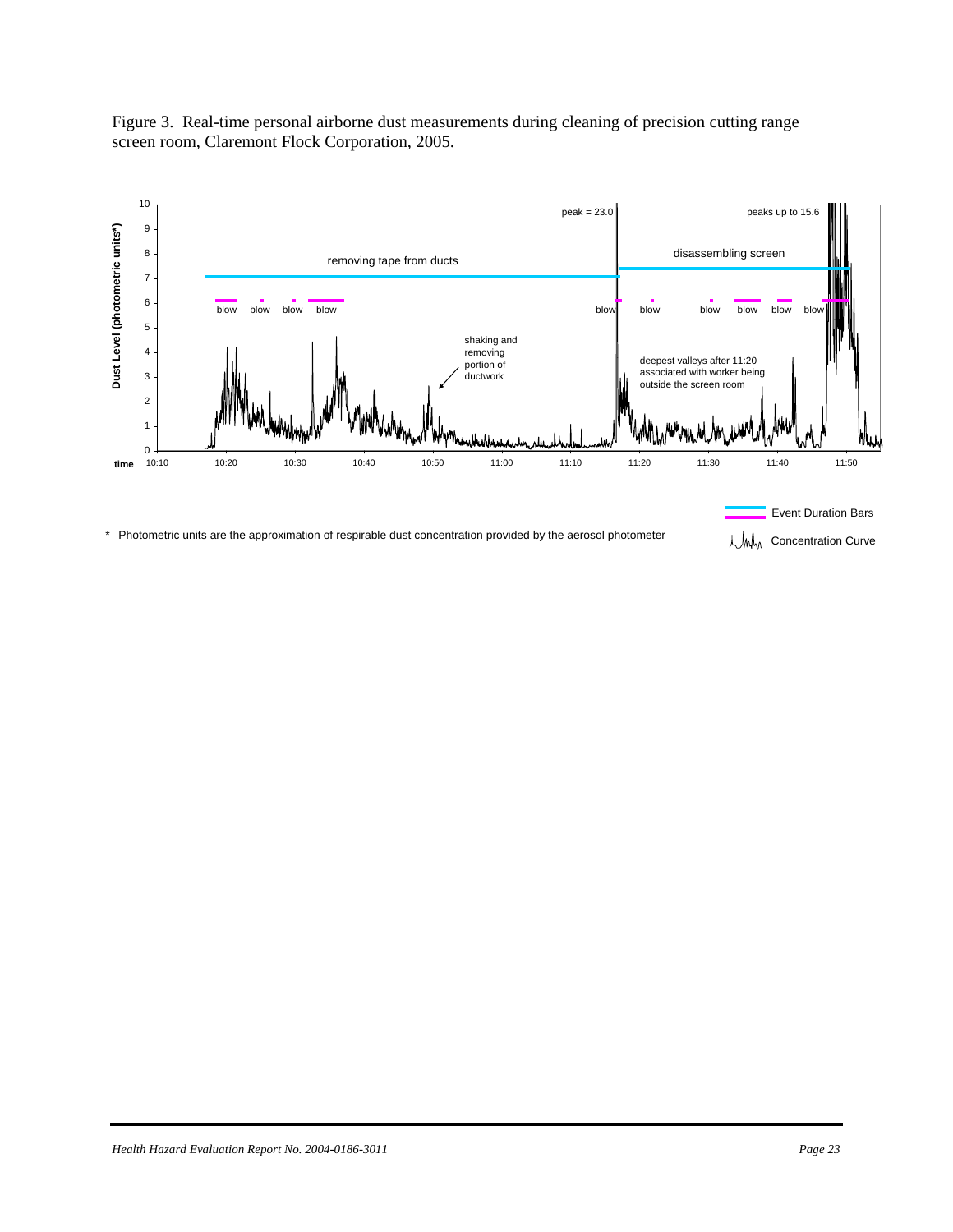

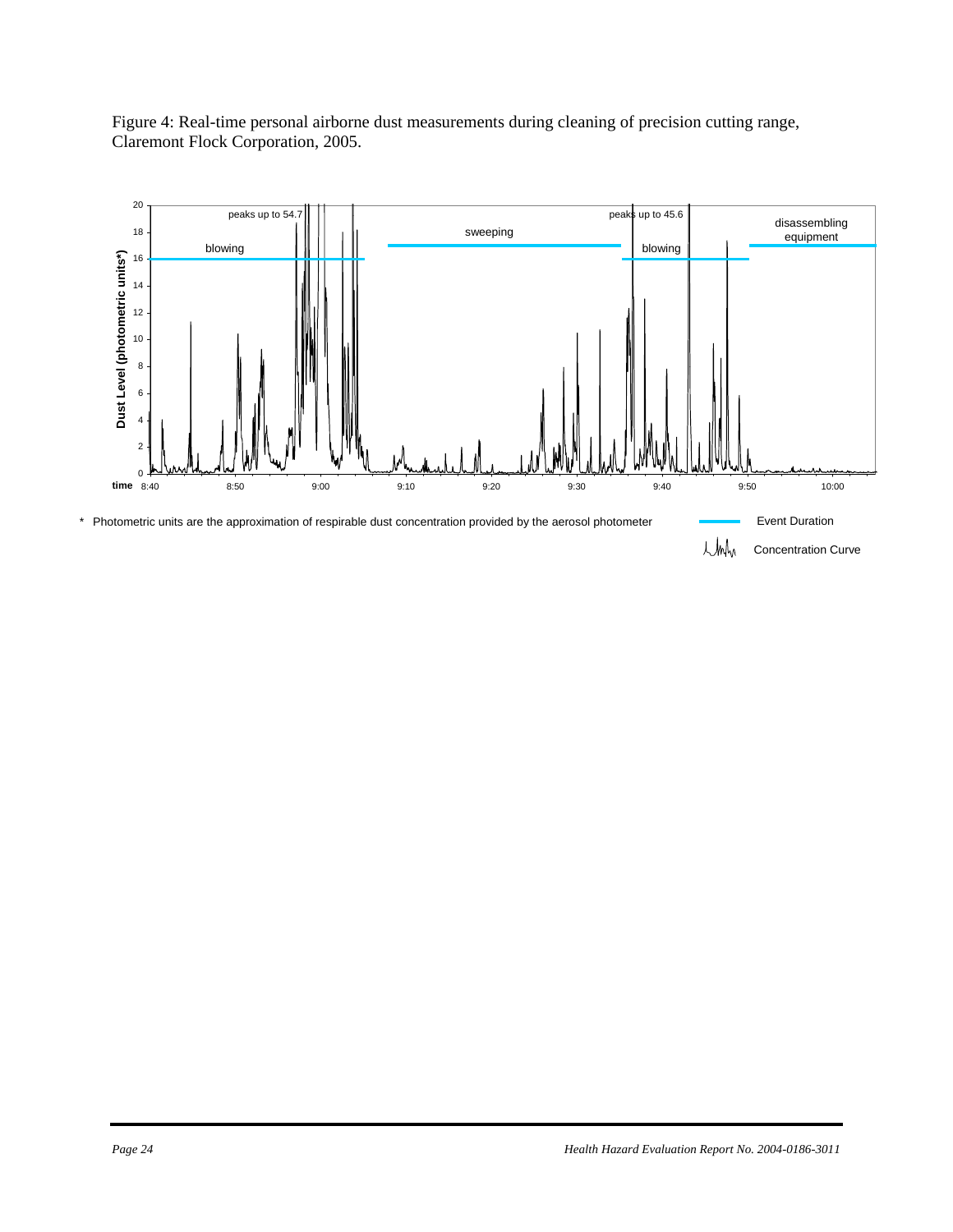Figure 5: Precision cutting room during blow-down cleaning with compressed air, Claremont Flock Corporation, 2005.

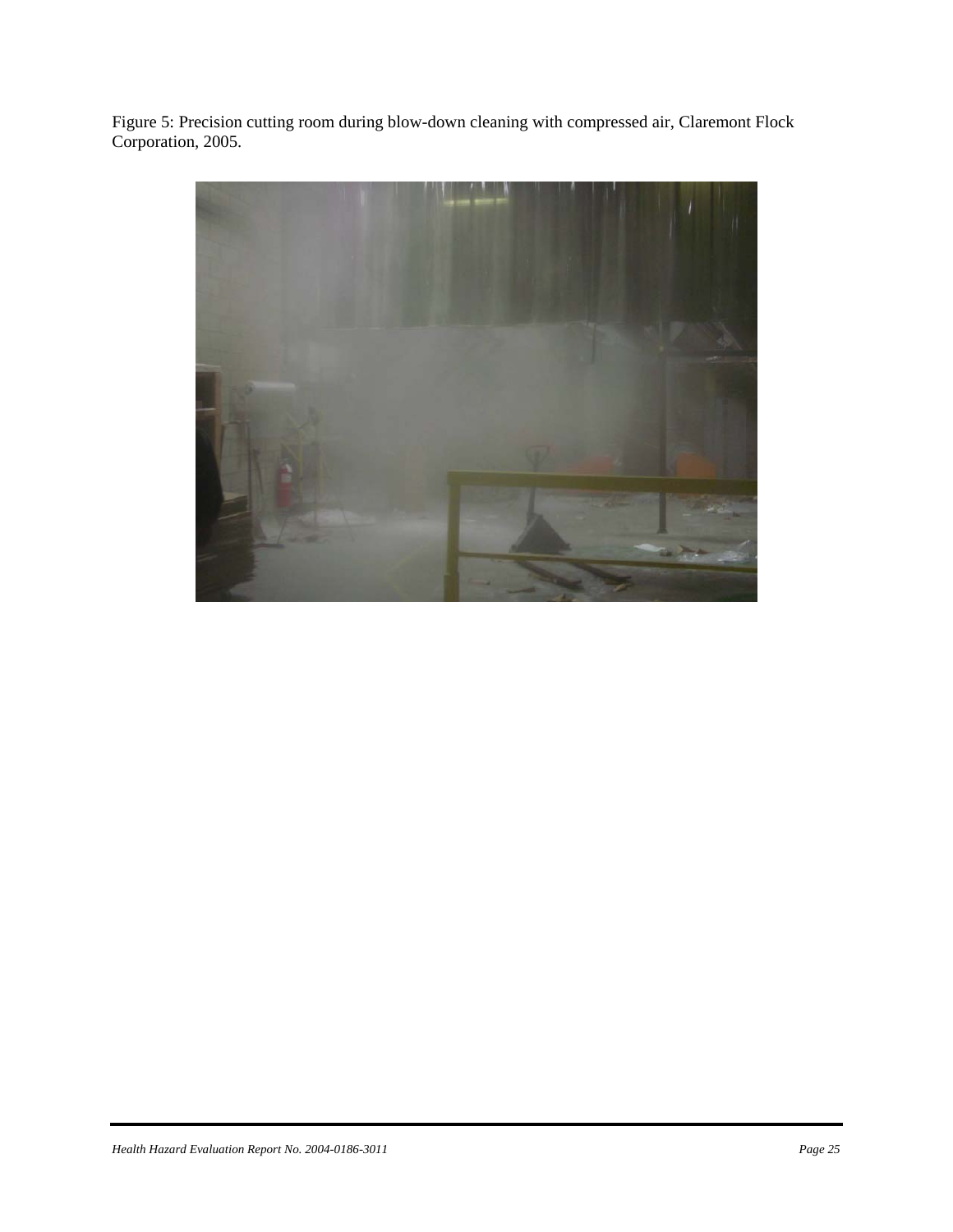

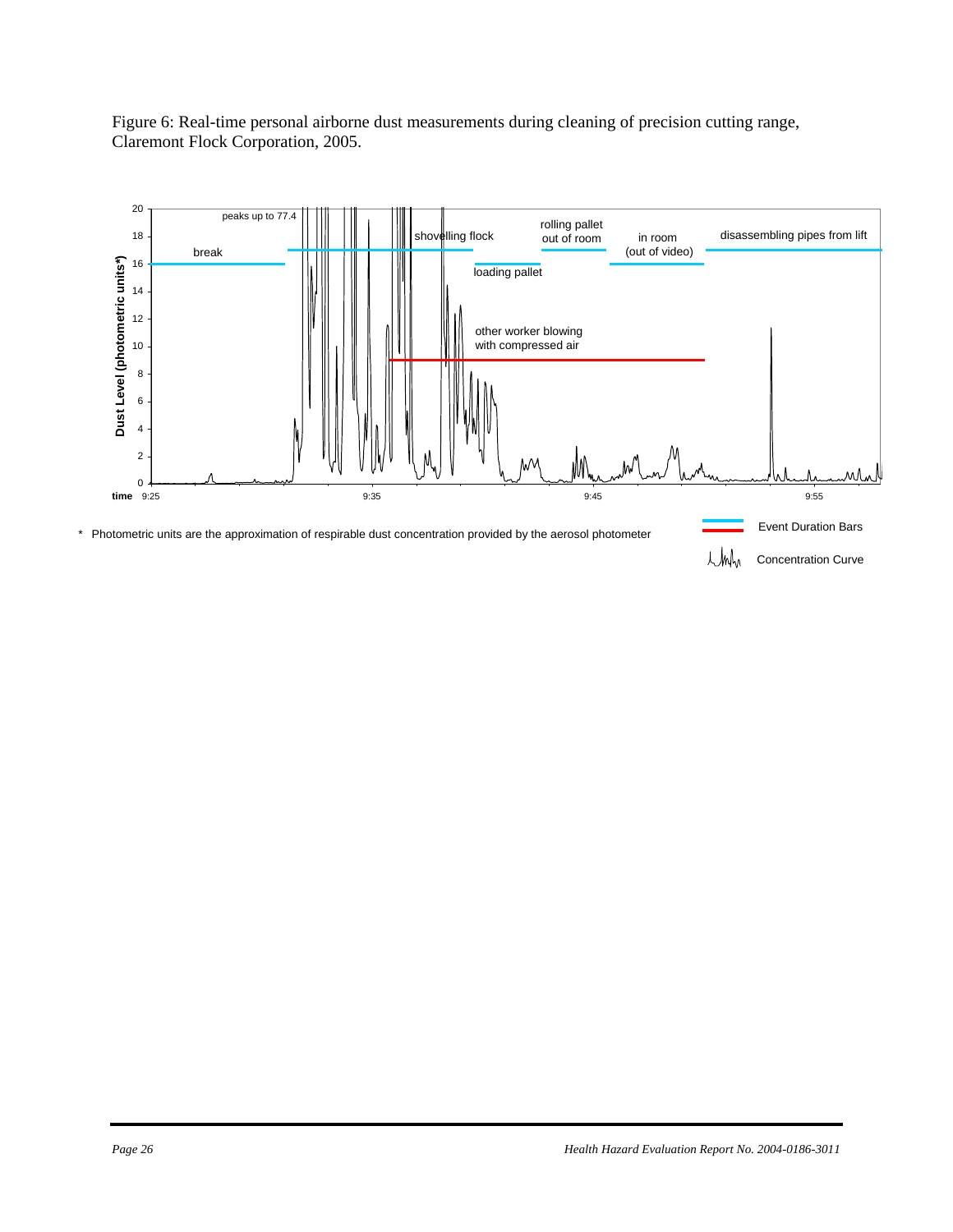

Figure 7. Real-time personal airborne dust measurements during bagging at a precision cutting range, Claremont Flock Corporation, 2005.

Red = time periods when worker is performing tasks while in the respirator-required "red" zone marked with floor paint L/Mh Concentration Curve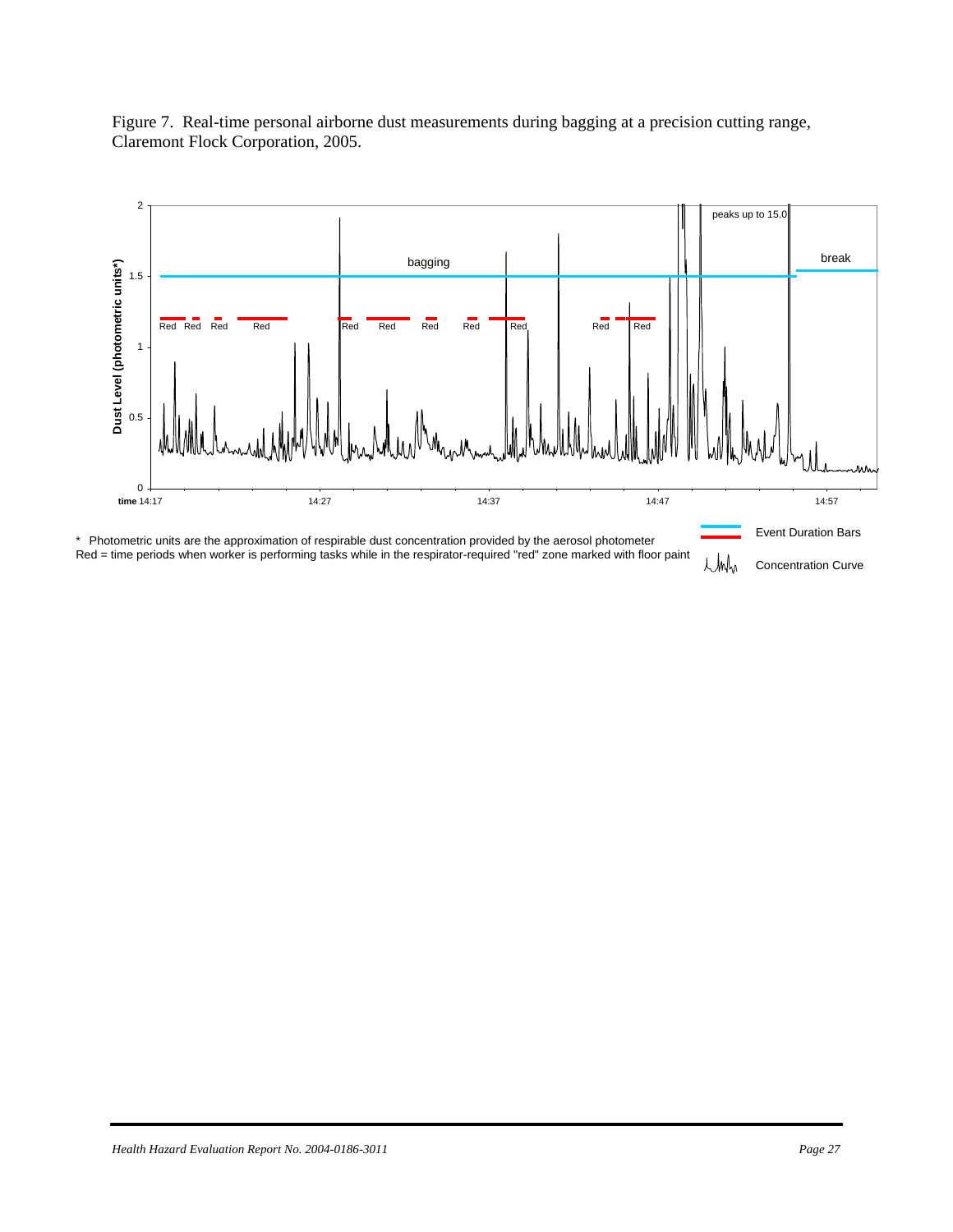Figure 8. Percentage of employees that reported using respirator in the 1998 and 2005 surveys, by activity and fit-testing status, Claremont Flock Corporation.



\* 1998 survey question: "Do you wear a mask or respirator when conducting a blowdown?"

2005 survey question: "Do you wear a mask or respirator when cleaning equipment with compressed air?"

† Question not asked in the 1998 survey.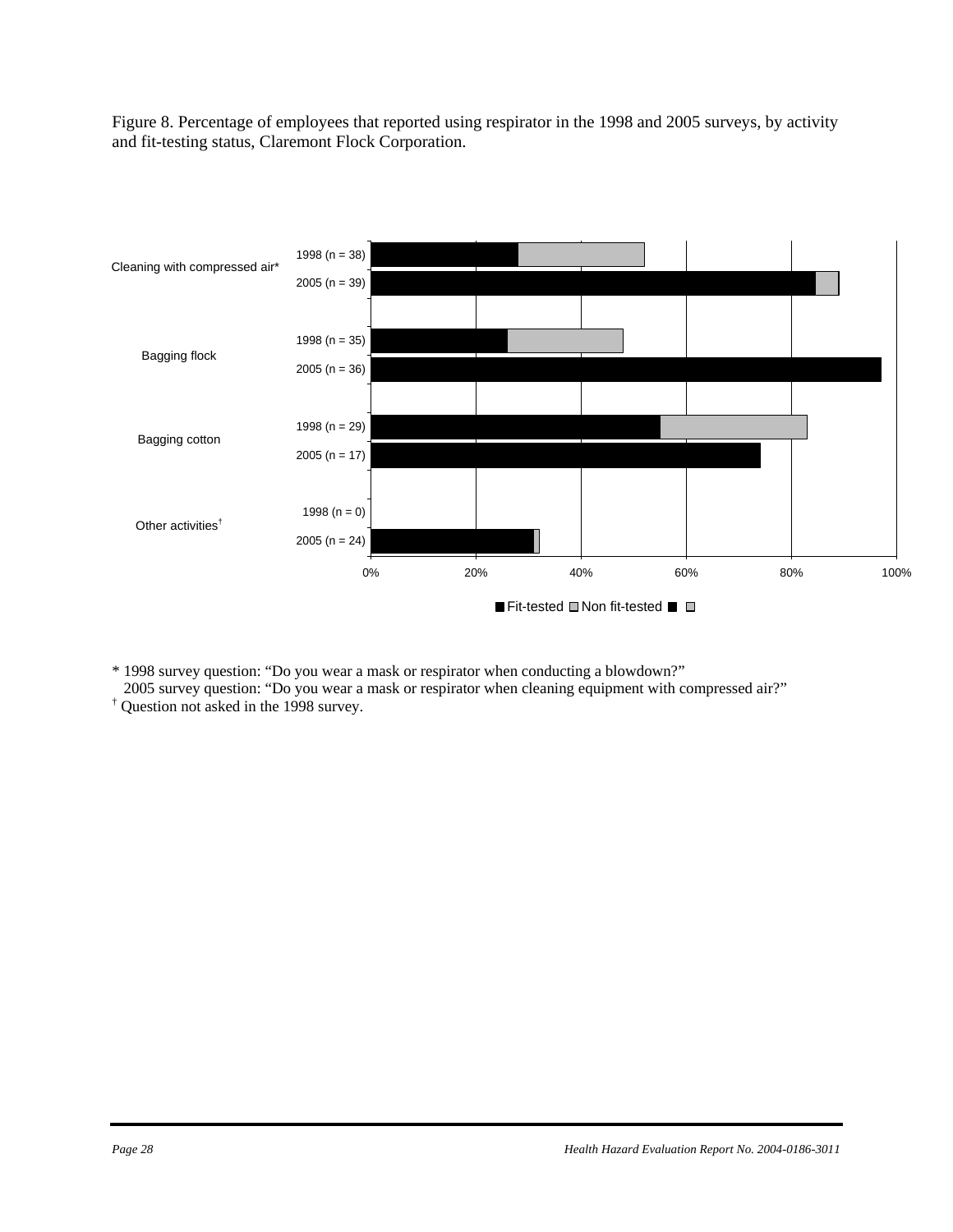Figure 9. Prevalence of symptoms and physician-diagnosed conditions defined by type of job, Claremont Flock Corporation, 2005.



<sup>†</sup> Chi-square statistically significant at  $\alpha = 0.05$ .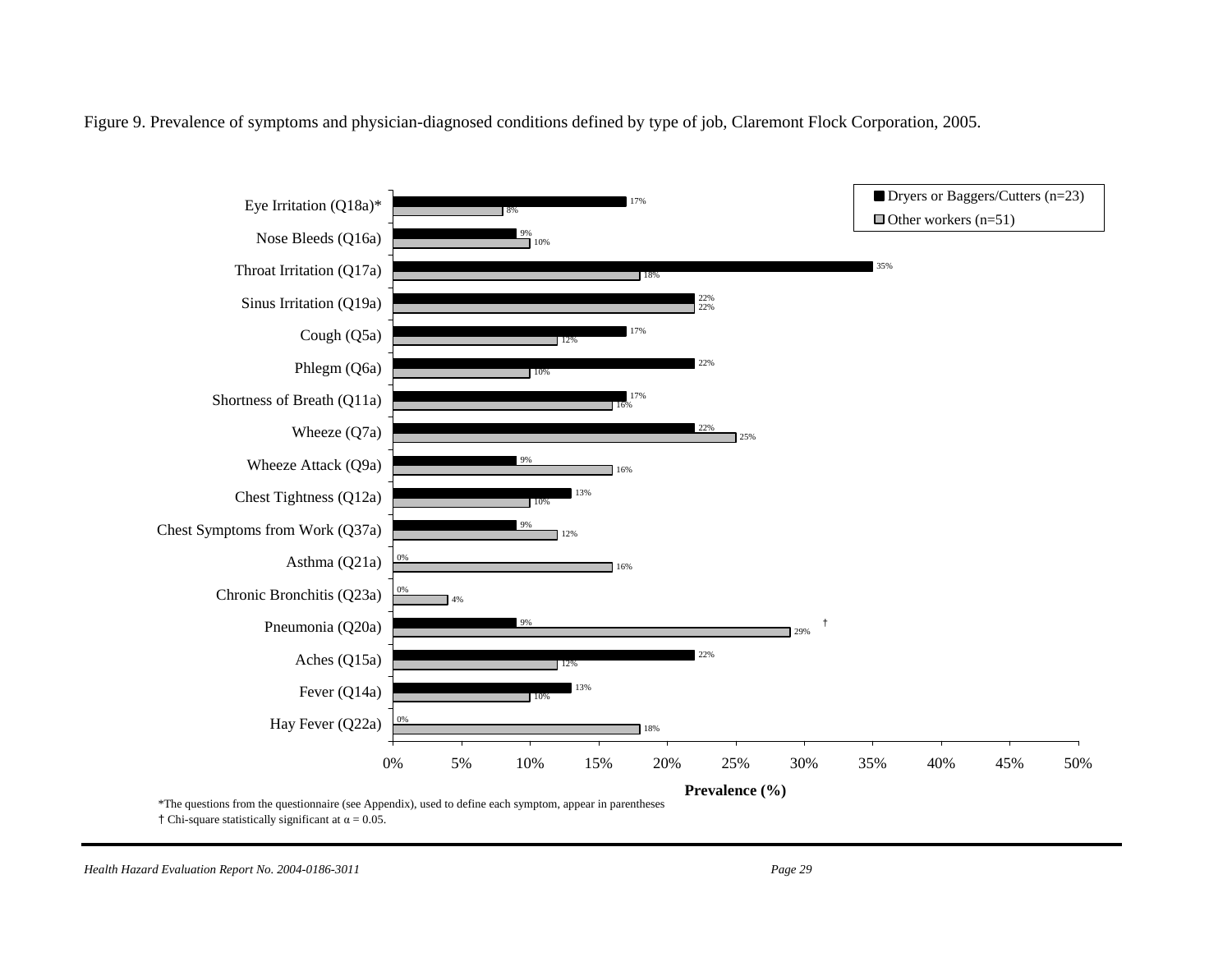

#### Figure 10. Prevalence of symptoms and physician-diagnosed conditions defined by cleaning status, Claremont Flock Corporation, 2005

† Chi-square statistically significant at  $\alpha = 0.05$ .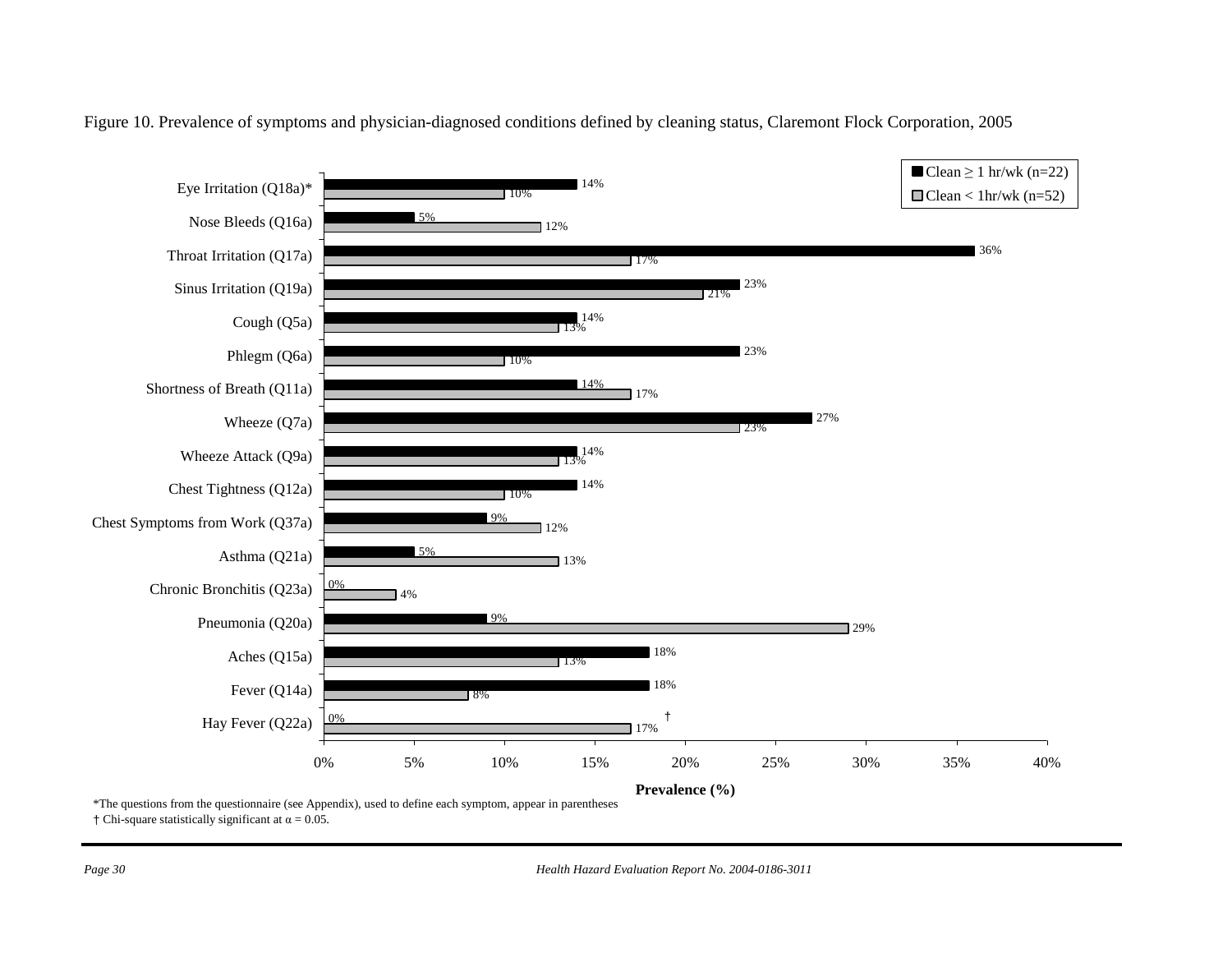Figure 11. Prevalence of symptoms and physician-diagnosed condition by cumulative exposure, Claremont Flock Corporation, 2005.



\*The questions from the questionnaire (see Appendix), used to define each symptom, appear in parentheses

† Chi-square statistically significant at  $\alpha = 0.05$ .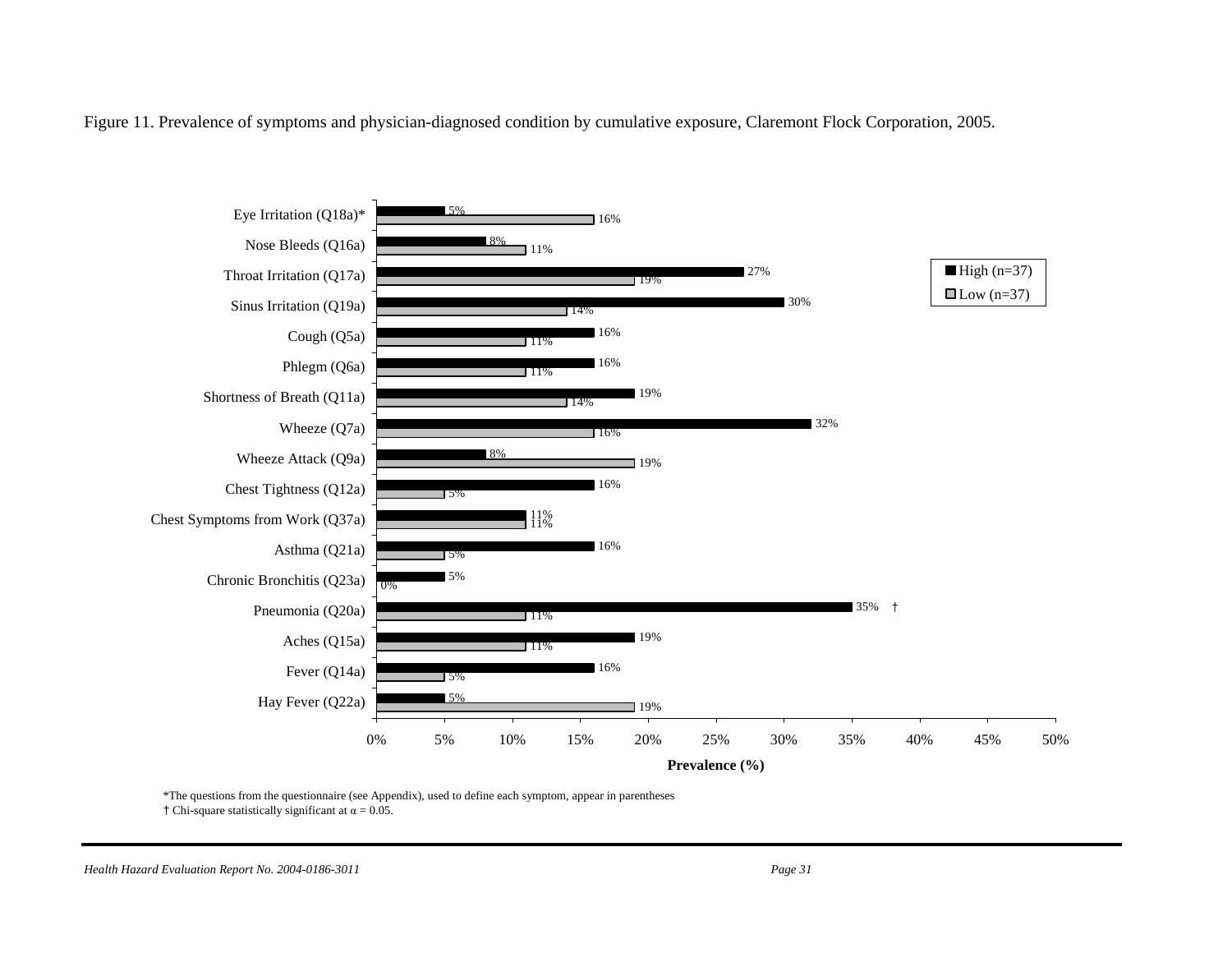## **APPENDIX**

## QUESTIONNAIRE

#### HETA 2004 – 0186

|    |                                                                          |         | Interview Date: $\frac{1}{(Month)}$ $\left(\frac{1}{Day}\right)^{\prime}$ $\frac{1}{(Year)}$ |        |
|----|--------------------------------------------------------------------------|---------|----------------------------------------------------------------------------------------------|--------|
|    | Section I: Identification and Demographic Information                    |         |                                                                                              |        |
|    |                                                                          |         |                                                                                              |        |
|    | (Last name)                                                              |         | (First name) (MI)                                                                            |        |
|    |                                                                          |         |                                                                                              |        |
|    | Address: (Number, Street, and/or Rural Route)                            |         |                                                                                              |        |
|    |                                                                          |         | $\frac{1}{\text{(State)}}$ $\frac{1}{\text{(Zip Code)}}$                                     |        |
|    | (City)                                                                   |         |                                                                                              |        |
|    |                                                                          |         |                                                                                              |        |
|    | If you were to move, is there someone who would know how to contact you? |         |                                                                                              |        |
|    |                                                                          |         |                                                                                              |        |
|    | (Last name)                                                              |         | (First name)                                                                                 | (MI)   |
|    |                                                                          |         |                                                                                              |        |
|    |                                                                          |         |                                                                                              |        |
|    |                                                                          |         |                                                                                              |        |
|    | Address: (Number, Street, and/or Rural Route)                            |         |                                                                                              |        |
|    |                                                                          |         |                                                                                              |        |
|    |                                                                          |         |                                                                                              |        |
|    | (City)                                                                   | (xiate) | (Zip Code)                                                                                   |        |
|    |                                                                          |         |                                                                                              |        |
|    |                                                                          |         |                                                                                              |        |
| 1. | Date of Birth:                                                           |         | (Month) (Day)                                                                                | (Year) |
| 2. | Sex:                                                                     |         | 1. ____ Male 2. ____ Female                                                                  |        |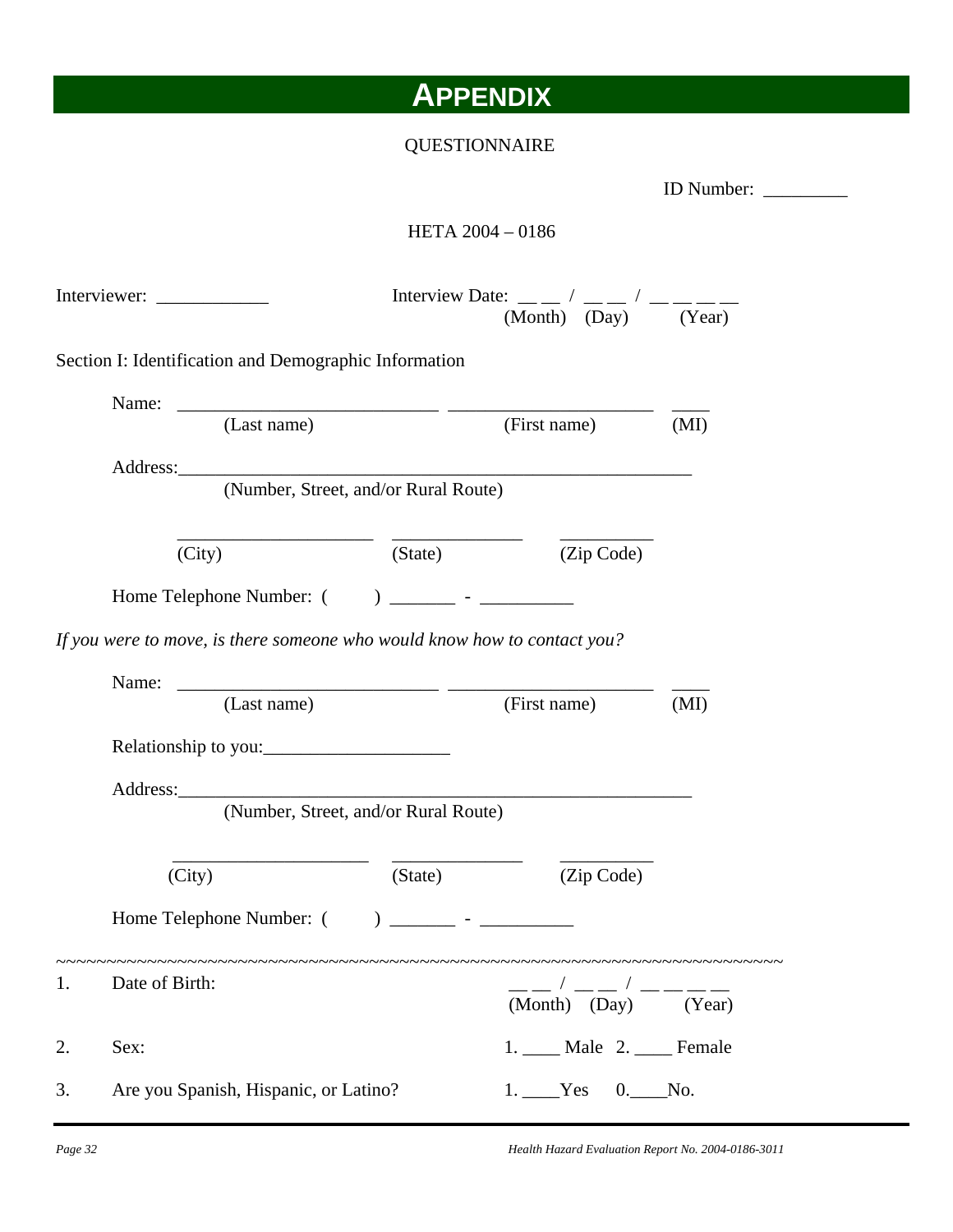- 4. Select one or more of the following categories to describe your race:
	- 1. \_\_\_ White
	- 2. \_\_\_ African-American or Black
	- 3. \_\_\_ Asian
	- 4. \_\_\_ American Indian or Alaska Native
	- 5. \_\_\_ Native Hawaiian or Other Pacific Islander

### Section II: Health Information

*I'm going to ask you some questions about your health. The answer to many of these questions will be "Yes" or "No." If you are in doubt about whether to answer "Yes" or "No," then please answer "No."* 

### **COUGH**

| 5a. Do you usually have a cough? (This includes a cough with<br>first smoke or on first going out-of-doors, but does not include<br>clearing of throat.)                                         | $1.$ Yes 0. No   |         |
|--------------------------------------------------------------------------------------------------------------------------------------------------------------------------------------------------|------------------|---------|
| IF YES:                                                                                                                                                                                          |                  |         |
| 5b. Do you usually cough as much as 4 to 6 times a day.                                                                                                                                          | $1.$ Yes         | $0.$ No |
| for 4 or more days out of the week?                                                                                                                                                              |                  |         |
| 5c. Do you usually cough like this on most days for<br>3 or more consecutive months during the year?                                                                                             | 1. $Yes = 0.$ No |         |
| 5d. In what year did you first notice this cough?                                                                                                                                                |                  |         |
| <b>PHLEGM</b>                                                                                                                                                                                    |                  |         |
| 6a. Do you usually bring up phlegm from your chest? (This includes<br>phlegm with a first smoke, on first going out-of-doors, and<br>swallowed phlegm; but does not count phlegm from the nose.) | $1.$ Yes 0. No   |         |
| IF YES:                                                                                                                                                                                          |                  |         |
| 6b. Do you usually bring up phlegm like this as much<br>as twice a day, 4 or more days out the week?                                                                                             | $1.$ Yes         | $0.$ No |
| 6c. Do you bring up phlegm like this on most days for<br>3 or more consecutive months during the year?                                                                                           | $1.$ Yes 0. No   |         |
| 6d. In what year did you first notice this phlegm?                                                                                                                                               |                  |         |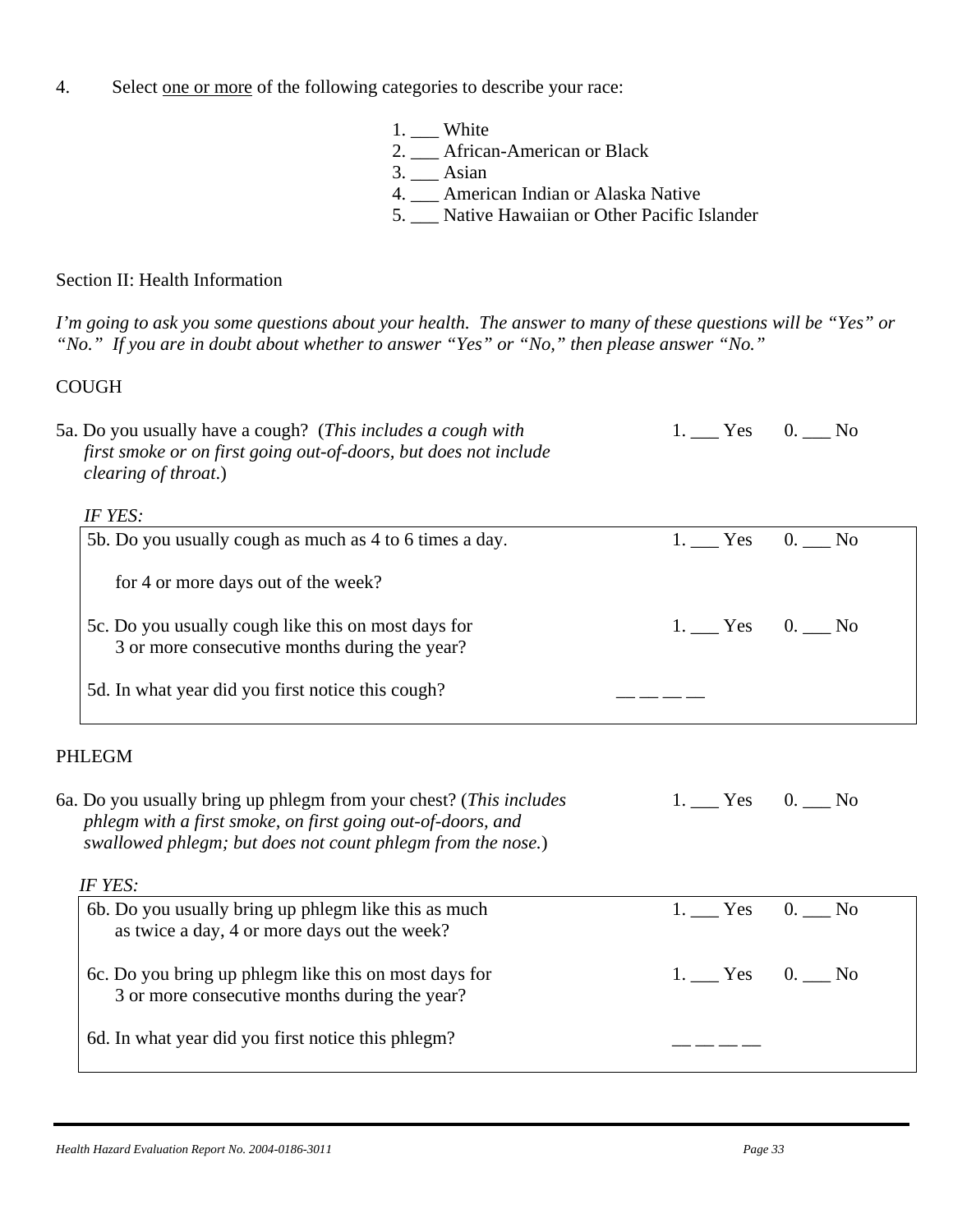### WHEEZING

| 7a. Does your chest sound wheezy or whistling<br>occasionally apart from colds?                             | $1.$ Yes 0. No |
|-------------------------------------------------------------------------------------------------------------|----------------|
| IF YES:                                                                                                     |                |
| 7b In what year did you start wheezing like this?                                                           |                |
|                                                                                                             |                |
| 8a. Does your chest sound wheezy or whistling most of the time?                                             | $1.$ Yes 0. No |
| IF YES:                                                                                                     |                |
| 8b In what year did you start wheezing like this?                                                           |                |
| <b>ATTACKS OF WHEEZING</b>                                                                                  |                |
| 9a. Have you ever had an attack of wheezing that has made you feel<br>short of breath?                      | $1.$ Yes 0. No |
| IF YES:                                                                                                     |                |
| 9b. In what year did you first have an attack of<br>wheezing with shortness of breath?                      |                |
| 9c. Have you ever required medicine or treatment for<br>the(se) $attack(s)$ ?                               | $1.$ Yes 0. No |
| <b>BREATHLESSNESS</b>                                                                                       |                |
| 10a. Do you have any nerve, muscle, bone problems or heart trouble<br>that makes walking difficult for you? | $1.$ Yes 0. No |
| IF YES, ask for description of difficulty:                                                                  |                |
| 10b.                                                                                                        |                |
| 11a. Are you troubled by shortness of breath when hurrying on level<br>ground or walking up a slight hill?  | $1.$ Yes 0. No |
| IF YES:                                                                                                     |                |
| 11b. Do you have to walk slower than people of your own<br>age on the level because of shortness of breath? | $1.$ Yes 0. No |
| 11c. In what year did you first notice this shortness of breath?                                            |                |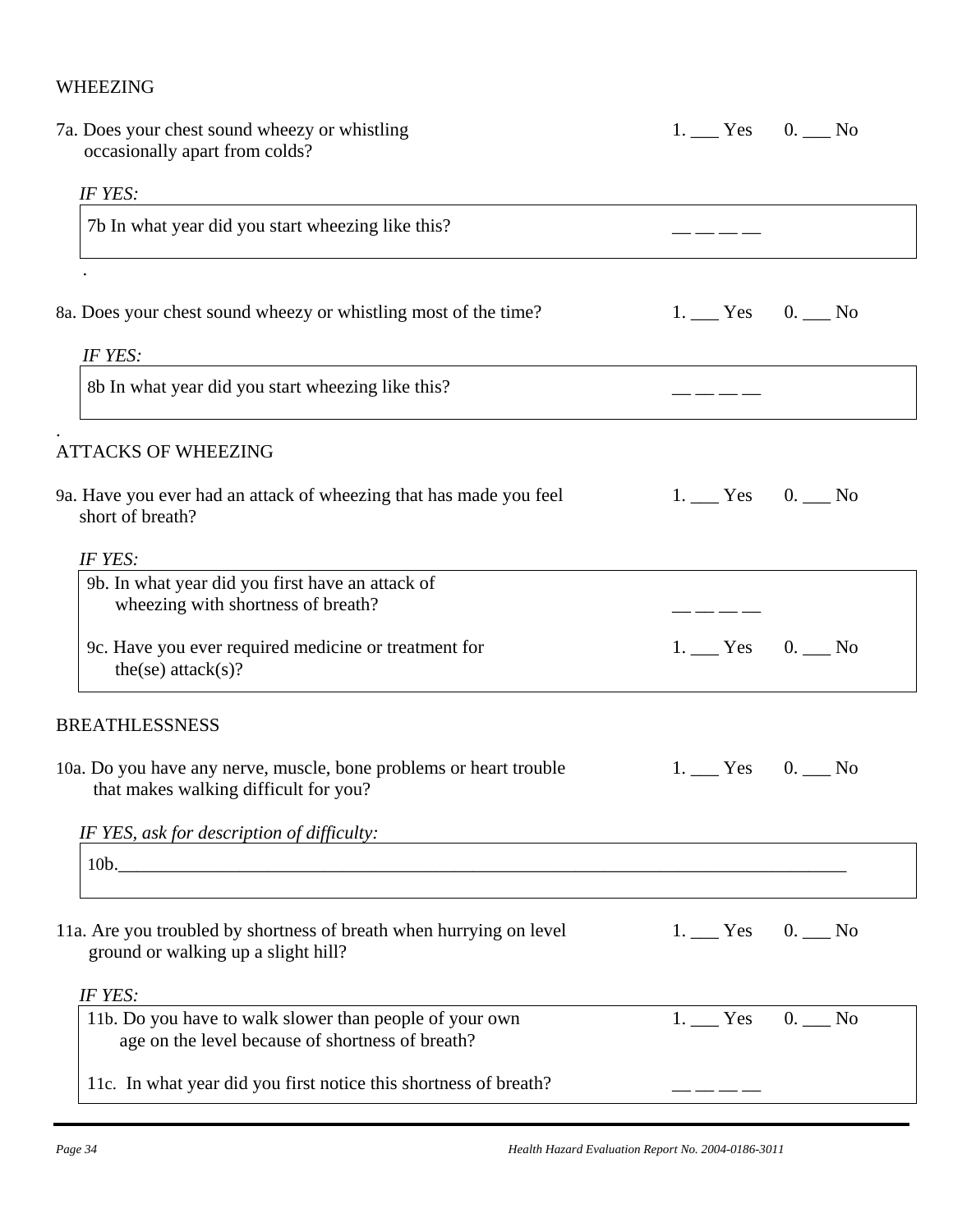### CHEST TIGHTNESS

| 12a. Have you ever woken up with a feeling of tightness in your chest?                                                  | 1. $Yes$ 0. $No$                                                                                       |
|-------------------------------------------------------------------------------------------------------------------------|--------------------------------------------------------------------------------------------------------|
| IF YES:                                                                                                                 |                                                                                                        |
| 12b. During the last 12 months, have you woken up with a<br>feeling of chest tightness?                                 | $1.$ Yes 0. No                                                                                         |
| 13a. Have you ever had to change your job, job duties, or work area<br>at this plant because of breathing difficulties? | $1.$ Yes 0. No                                                                                         |
| IF YES:                                                                                                                 |                                                                                                        |
| 13b. What month and year did you change your job, job duties, or<br>work area?                                          | (Year)<br>(Month)                                                                                      |
| 13c. Describe your job, job duties, and/or work area before the change:                                                 |                                                                                                        |
| 13d. Describe your job, job duties, and/or work area after the change:                                                  |                                                                                                        |
| 13e. Were your breathing problems after the change:                                                                     | $1.$ Better<br>2. The Same<br>$3.$ Worse                                                               |
| <b>SYSTEMIC SYMPTOMS</b>                                                                                                |                                                                                                        |
| <b>FEVER</b>                                                                                                            |                                                                                                        |
| 14a. In the last 12 months, have you had 3 or more episodes,<br>of fever?                                               | $1.$ Yes 0. No                                                                                         |
| IF YES:                                                                                                                 |                                                                                                        |
| 14b. In what year did you first notice fevers like this?                                                                | (Year)                                                                                                 |
| 14c. When do you usually get these episodes of fever?                                                                   | 1.__ Usually on workdays<br>2.__ Usually on days off work<br>3. No noticeable pattern<br>4. Don't know |
| <b>ACHES</b>                                                                                                            |                                                                                                        |
| 15a. In the last 12 months, have you had 3 or more episodes of<br>flu-like achiness or aches all over your body?        | $1.$ Yes<br>$0.$ No                                                                                    |
| Health Hazard Evaluation Report No. 2004-0186-3011                                                                      | Page 35                                                                                                |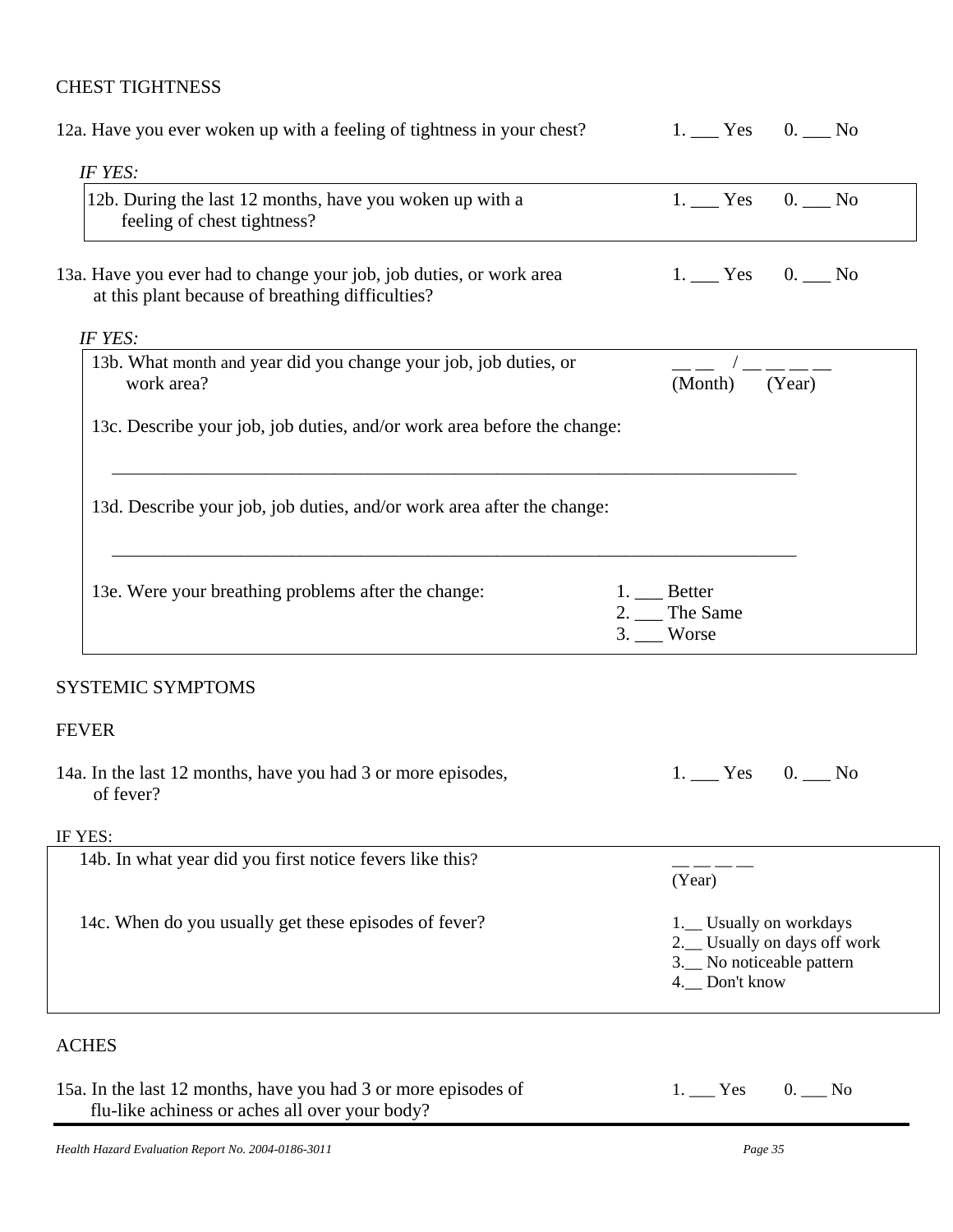| 15b. In what year did you first notice aches like this?                                                                    | (Year)                                                                                                   |
|----------------------------------------------------------------------------------------------------------------------------|----------------------------------------------------------------------------------------------------------|
| 15c. When do you usually get these aches?                                                                                  | 1.__ Usually on workdays<br>2.__ Usually on days off work<br>3. No noticeable pattern<br>4. Don't know   |
| D. IRRITANT SYMPTOMS                                                                                                       |                                                                                                          |
| <b>NOSE</b><br>16a. In the last 12 months, have you had 3 or more nosebleeds?<br>IF YES:                                   | $1.$ Yes 0. No                                                                                           |
| 16b. In what year did you first notice these nosebleeds?                                                                   | (Year)                                                                                                   |
| 16c. When do you usually have these nosebleeds?                                                                            | 1.__ Usually on workdays<br>2.__ Usually on days off work<br>3. No noticeable pattern<br>4. Don't know   |
| <b>THROAT</b><br>17a. In the last 12 months, have you had 3 or more episodes<br>of throat irritation, soreness, or tickle? | $1.$ Yes 0. No                                                                                           |
| IF YES:                                                                                                                    |                                                                                                          |
| 17b. In what year did you first notice throat<br>irritations like this?                                                    | (Year)                                                                                                   |
| 17c. When do you usually have this throat irritation?                                                                      | 1. Usually on workdays<br>2. Usually on days off work<br>3. No noticeable pattern<br>4. Don't know       |
| <b>EYES</b><br>18a. In the last 12 months, have you had 3 or more episodes<br>of eye irritation?                           | 1. Yes 0. No                                                                                             |
| IF YES:                                                                                                                    |                                                                                                          |
| 18b. In what year did you first notice these episodes<br>of eye irritation?                                                | (Year)                                                                                                   |
| 18c. When do you usually have this eye irritation?                                                                         | 1.__ Usually on workdays<br>2.__ Usually on days off work<br>3. No noticeable pattern<br>4.__ Don't know |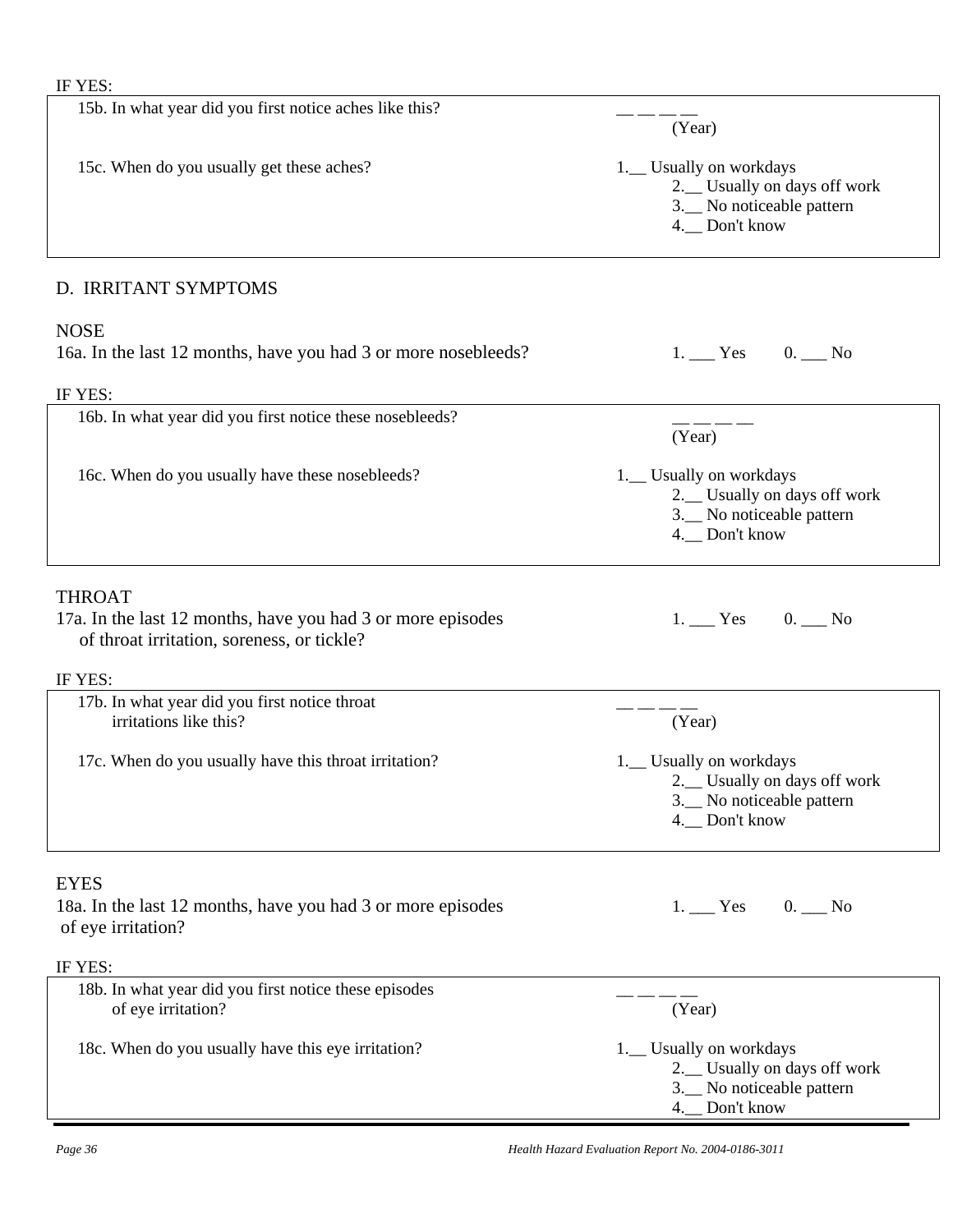| <b>SINUS</b>                                                                                               |                                                                                                          |  |
|------------------------------------------------------------------------------------------------------------|----------------------------------------------------------------------------------------------------------|--|
| 19a. In the last 12 months, have you had 3 or more episodes of<br>sinus fullness, drainage, or sinus pain? | $1.$ Yes 0. No                                                                                           |  |
| IF YES:                                                                                                    |                                                                                                          |  |
| 19b. In what year did you first notice these<br>sinus symptoms?                                            | (Year)                                                                                                   |  |
| 19c. When do these sinus symptoms usually occur?                                                           | 1.__ Usually on workdays<br>2.__ Usually on days off work<br>3. No noticeable pattern<br>4.__ Don't know |  |
| RESPIRATORY ILLNESSES                                                                                      |                                                                                                          |  |
| <b>PNEUMONIA</b>                                                                                           |                                                                                                          |  |
| 20a. Have you ever been told by a doctor that you had pneumonia?                                           | $1.$ Yes 0. No                                                                                           |  |
| IF YES:                                                                                                    |                                                                                                          |  |
| 20b. In what year did you last have pneumonia?                                                             | (Year)                                                                                                   |  |
| 20c. How many episodes of pneumonia have you had<br>in the last year?                                      | episodes                                                                                                 |  |
| <b>ASTHMA</b>                                                                                              |                                                                                                          |  |
| 21a. Has a doctor ever told you that you have asthma?                                                      | $1.$ Yes 0. No                                                                                           |  |
| IF YES:                                                                                                    |                                                                                                          |  |
| 21b. At what age were you first told that you had asthma?                                                  | $_{-}$ (Age in years)                                                                                    |  |
| 21c. Do you still have asthma?                                                                             | $1.$ Yes 0. No                                                                                           |  |
| IF NO:<br>18d. At what age did your asthma stop?                                                           | (Age in years)                                                                                           |  |
| <b>HAY FEVER</b>                                                                                           |                                                                                                          |  |
| 22a. Has a doctor ever told you that you have hay fever?                                                   | $1.$ Yes 0. No                                                                                           |  |
| IF YES:                                                                                                    |                                                                                                          |  |
| 22b. At what age were you first told you had hay fever?                                                    | (Age in years)                                                                                           |  |
| 22c. Do you still have symptoms of hay fever?                                                              | $1.$ Yes 0. No                                                                                           |  |
|                                                                                                            |                                                                                                          |  |

*Health Hazard Evaluation Report No. 2004-0186-3011 Page 37*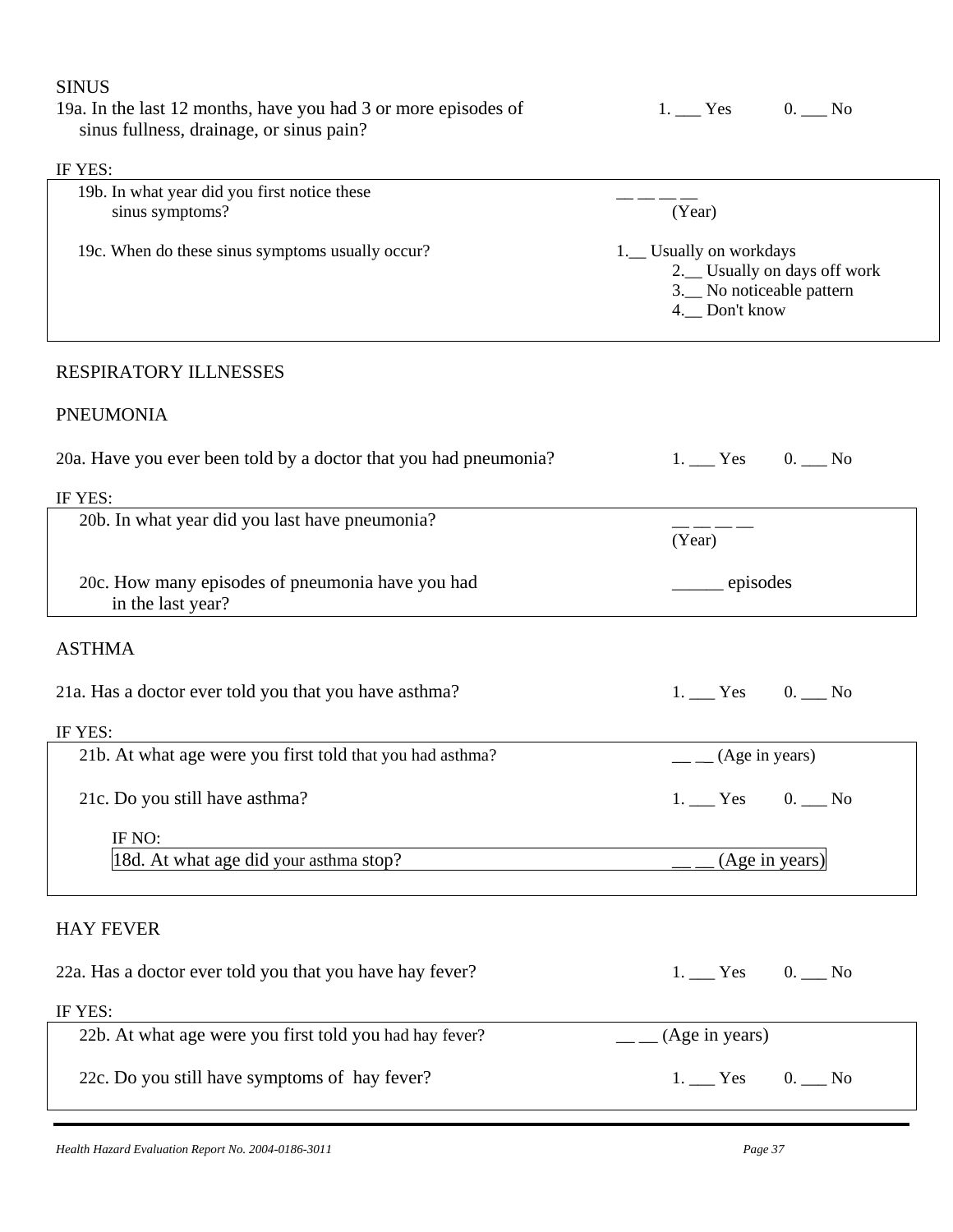| IF NO:<br>22d. At what age did you stop having hay fever symptoms?                                                                 | (Age in years)                                      |  |  |  |  |
|------------------------------------------------------------------------------------------------------------------------------------|-----------------------------------------------------|--|--|--|--|
| <b>CHRONIC BRONCHITIS</b>                                                                                                          |                                                     |  |  |  |  |
| 23a. Has a doctor ever told you that you had chronic bronchitis?                                                                   | 1. $Yes$ 0. $No$                                    |  |  |  |  |
| IF YES:                                                                                                                            |                                                     |  |  |  |  |
| 23b. At what age were you first told you had chronic bronchitis?                                                                   | (Age in years)                                      |  |  |  |  |
| 23c. Do you still have symptoms of chronic bronchitis?                                                                             | $1.$ Yes 0. No                                      |  |  |  |  |
| IF NO:                                                                                                                             |                                                     |  |  |  |  |
| 23d. At what age did you stop having chronic bronchitis symptoms?                                                                  | (Age in years)                                      |  |  |  |  |
| Section III: Work History at Claremont Flock Co.<br>I am now going to ask you questions about your current job at Claremont Flock. |                                                     |  |  |  |  |
|                                                                                                                                    |                                                     |  |  |  |  |
| 24. What is your current department?                                                                                               |                                                     |  |  |  |  |
| 25. What is your current job title?                                                                                                |                                                     |  |  |  |  |
|                                                                                                                                    |                                                     |  |  |  |  |
| 26. What shift do you usually work?                                                                                                | $1.$ $\_\_$ Day<br>$2.$ Night<br>3 __ Rotate shifts |  |  |  |  |
| 27. During an average week, how many hours do you usually work?                                                                    | Hours per week                                      |  |  |  |  |
| 28. During an average week, how many days do you usually work?                                                                     | Days per week                                       |  |  |  |  |
| 29a. Do you ever work in an area where flock is processed?<br>IF YES:                                                              | $1.$ Yes 0. No                                      |  |  |  |  |
| 29b. During an average week, how many hours do you work<br>in areas where flock is processed?                                      |                                                     |  |  |  |  |
| 30a. Do you ever clean equipment with compressed air (blowdowns)?                                                                  | $1.$ Yes 0. No                                      |  |  |  |  |
| IF YES:                                                                                                                            |                                                     |  |  |  |  |
| 30b. During an average week, how many times do you clean<br>equipment with compressed air?                                         | Times per week                                      |  |  |  |  |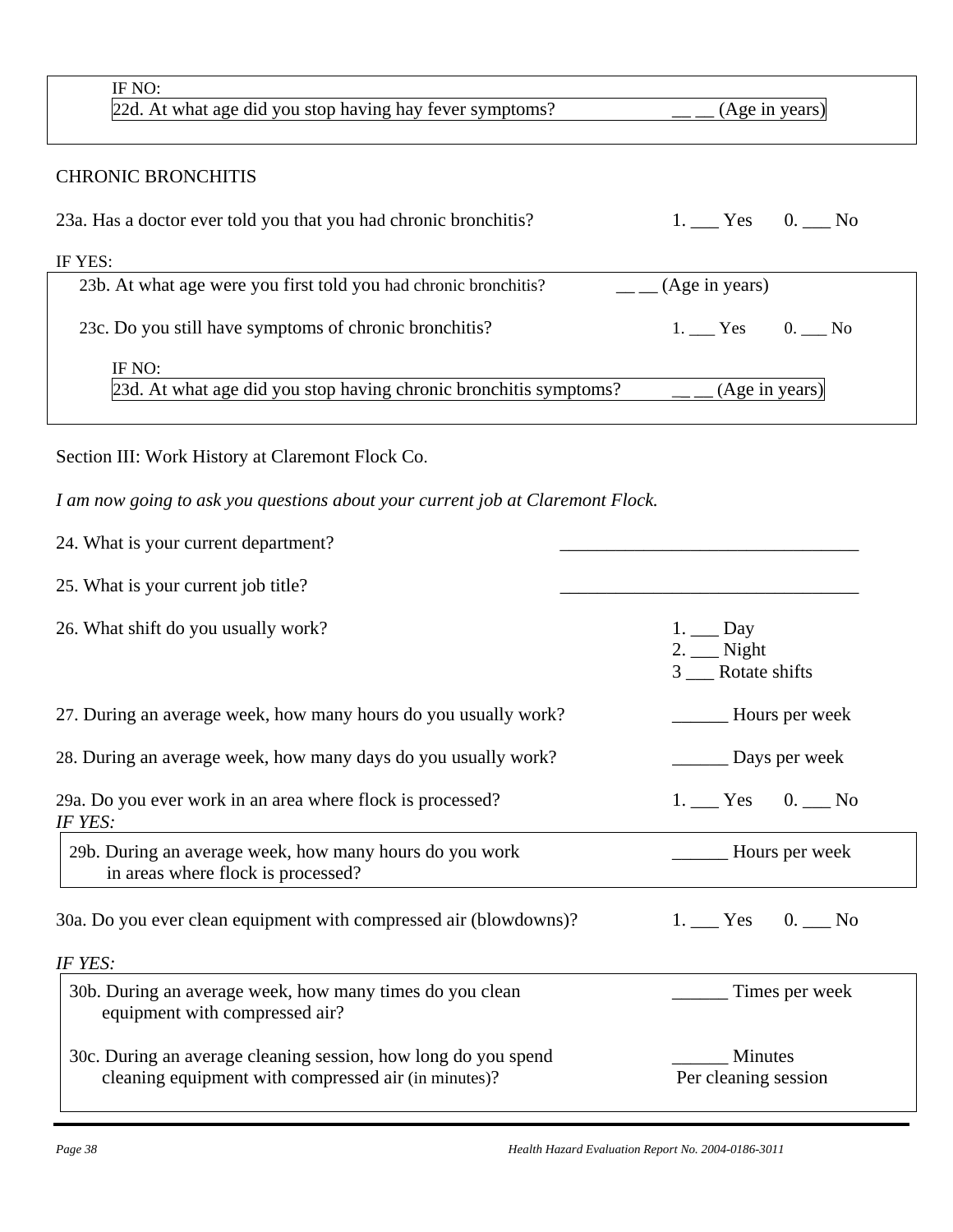| 30d. Do you wear a mask or respirator when cleaning<br>equipment with compressed air?                                                                          | $1.$ Yes 0. No                                                                                                                                        |
|----------------------------------------------------------------------------------------------------------------------------------------------------------------|-------------------------------------------------------------------------------------------------------------------------------------------------------|
| IF YES:<br>30e. Do you wear a mask or respirator:                                                                                                              | 1. __ During all cleanings?<br>2. __ During most cleanings?<br>3. __ During some cleanings?                                                           |
| 30f. Which type of mask or respirator do you wear? (See Diagram)                                                                                               | 1. __ Single strap<br>$2.$ 2-strap<br>3. __ Half face piece<br>4. __ Full face piece<br>$5.$ PAPR<br>$6.$ ___ SCBA<br>$7.$ Other<br>Describe:         |
| 30g. Were you fit tested for this respirator?                                                                                                                  | $1.$ Yes 0. No                                                                                                                                        |
| 31a. During an average week, how many times is equipment cleaned<br>with compressed air near your work area that you don't directly conduct?<br>IF NOT $= 0$ : | Times per week                                                                                                                                        |
| 31b. Do you wear a mask or respirator when cleanings<br>of equipment with compressed air are occurring?                                                        | $1.$ Yes 0. No                                                                                                                                        |
| IF YES:<br>31c. Do you wear a mask or respirator:                                                                                                              | 1. __ During all cleanings?<br>2. __ During most cleanings?<br>3. __ During some cleanings?                                                           |
| 31d. Which type of mask or respirator do you wear? (See Diagram)                                                                                               | 1. __ Single strap<br>$2.$ $2\text{-strap}$<br>3. __ Half face piece<br>4. __ Full face piece<br>5. PAPR<br>$6.$ SCBA<br>$7.$ Other<br>$Describe: \_$ |
| 31e. Were you fit tested for this respirator?                                                                                                                  | $1.$ Yes 0. No                                                                                                                                        |
| <b>BAGGING FLOCK</b>                                                                                                                                           |                                                                                                                                                       |
| 32a. In the last 12 months, have you spent any time<br>bagging flock (not cotton flock)?                                                                       | $1.$ Yes 0. No                                                                                                                                        |

*Health Hazard Evaluation Report No. 2004-0186-3011 Page 39*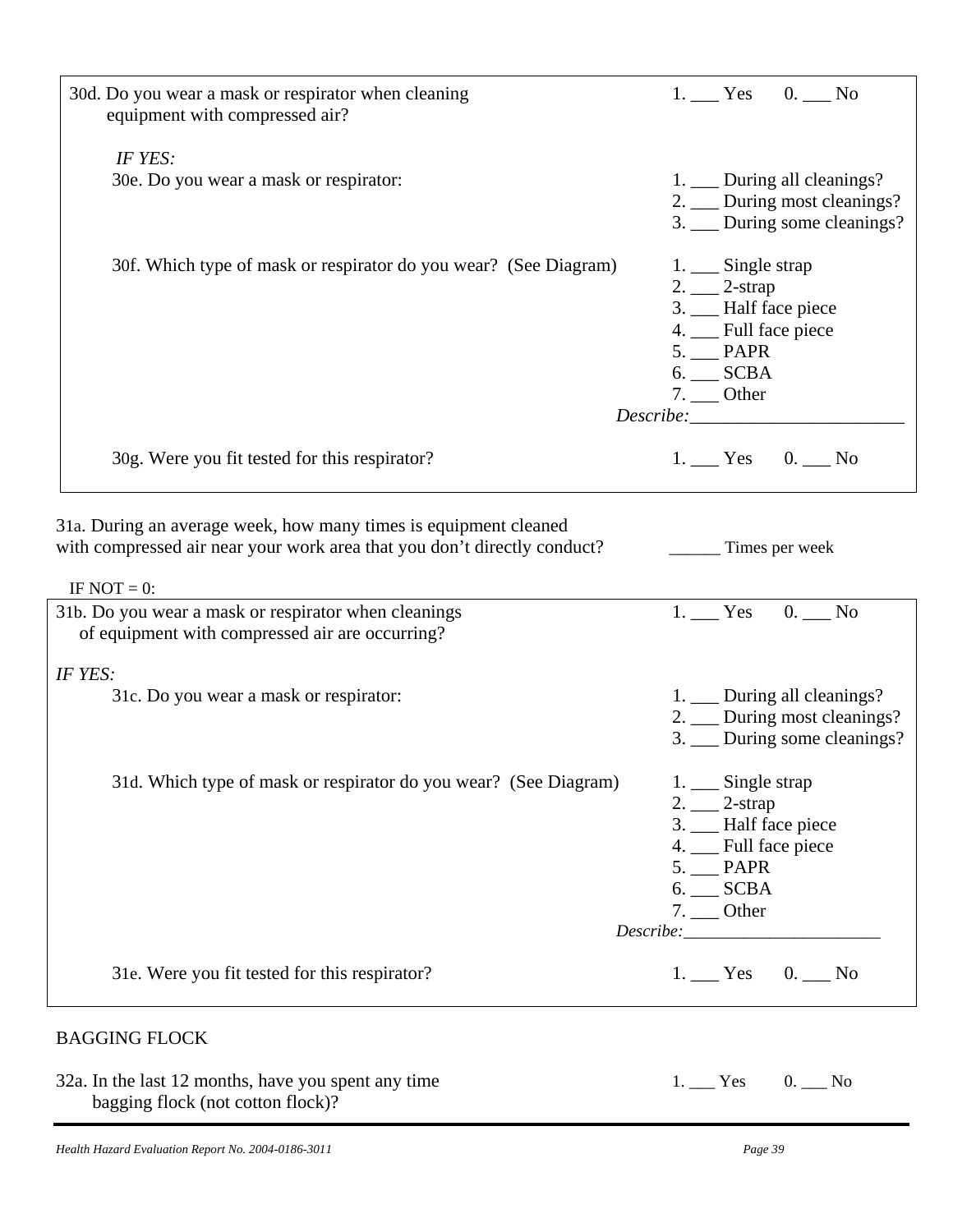| IF YES:                                                                                 |                                                                                                                                                                                                                                                                                                                                                                                                                                   |  |  |
|-----------------------------------------------------------------------------------------|-----------------------------------------------------------------------------------------------------------------------------------------------------------------------------------------------------------------------------------------------------------------------------------------------------------------------------------------------------------------------------------------------------------------------------------|--|--|
| 32b. In an average shift, how many hours do you spend bagging flock?                    | hours in a shift                                                                                                                                                                                                                                                                                                                                                                                                                  |  |  |
|                                                                                         |                                                                                                                                                                                                                                                                                                                                                                                                                                   |  |  |
| 32c. Do you wear a mask or respirator while you are bagging flock? 1. ___ Yes 0. __ No  |                                                                                                                                                                                                                                                                                                                                                                                                                                   |  |  |
|                                                                                         |                                                                                                                                                                                                                                                                                                                                                                                                                                   |  |  |
| IF YES:                                                                                 |                                                                                                                                                                                                                                                                                                                                                                                                                                   |  |  |
| 32d. Do you wear a mask or respirator:                                                  | 1. __ During all bagging?<br>2. __ During most bagging?                                                                                                                                                                                                                                                                                                                                                                           |  |  |
|                                                                                         |                                                                                                                                                                                                                                                                                                                                                                                                                                   |  |  |
|                                                                                         | 3. __ During some bagging?                                                                                                                                                                                                                                                                                                                                                                                                        |  |  |
| 32e. Which type of mask or respirator do you wear? (See Diagram)                        | 1. Single strap                                                                                                                                                                                                                                                                                                                                                                                                                   |  |  |
|                                                                                         | $2.$ $2\text{-}$ $2\text{-}$ $\frac{2\text{-}}{2}$                                                                                                                                                                                                                                                                                                                                                                                |  |  |
|                                                                                         | 3. __ Half face piece                                                                                                                                                                                                                                                                                                                                                                                                             |  |  |
|                                                                                         | 4. Full face piece                                                                                                                                                                                                                                                                                                                                                                                                                |  |  |
|                                                                                         | $5.$ $\_\_\$ PAPR                                                                                                                                                                                                                                                                                                                                                                                                                 |  |  |
|                                                                                         | $6.$ SCBA                                                                                                                                                                                                                                                                                                                                                                                                                         |  |  |
|                                                                                         | $7.$ Other                                                                                                                                                                                                                                                                                                                                                                                                                        |  |  |
|                                                                                         |                                                                                                                                                                                                                                                                                                                                                                                                                                   |  |  |
|                                                                                         |                                                                                                                                                                                                                                                                                                                                                                                                                                   |  |  |
| 32f. Were you fit tested for this respirator?                                           | $1.$ Yes 0. No                                                                                                                                                                                                                                                                                                                                                                                                                    |  |  |
|                                                                                         |                                                                                                                                                                                                                                                                                                                                                                                                                                   |  |  |
| <b>BAGGING COTTON</b>                                                                   |                                                                                                                                                                                                                                                                                                                                                                                                                                   |  |  |
|                                                                                         |                                                                                                                                                                                                                                                                                                                                                                                                                                   |  |  |
|                                                                                         |                                                                                                                                                                                                                                                                                                                                                                                                                                   |  |  |
| 33a. In the last 12 months, have you spent any time bagging cotton?                     | $1.$ Yes 0. No                                                                                                                                                                                                                                                                                                                                                                                                                    |  |  |
| IF YES:                                                                                 |                                                                                                                                                                                                                                                                                                                                                                                                                                   |  |  |
| 33b. In an average shift, how many hours do you spend bagging cotton                    | $\frac{1}{\sqrt{1-\frac{1}{\sqrt{1-\frac{1}{\sqrt{1-\frac{1}{\sqrt{1-\frac{1}{\sqrt{1-\frac{1}{\sqrt{1-\frac{1}{\sqrt{1-\frac{1}{\sqrt{1-\frac{1}{\sqrt{1-\frac{1}{\sqrt{1-\frac{1}{\sqrt{1-\frac{1}{\sqrt{1-\frac{1}{\sqrt{1-\frac{1}{\sqrt{1-\frac{1}{\sqrt{1-\frac{1}{\sqrt{1-\frac{1}{\sqrt{1-\frac{1}{\sqrt{1-\frac{1}{\sqrt{1-\frac{1}{\sqrt{1-\frac{1}{\sqrt{1-\frac{1}{\sqrt{1-\frac{1}{\sqrt{1-\frac{1}{\sqrt{1-\frac{1$ |  |  |
|                                                                                         |                                                                                                                                                                                                                                                                                                                                                                                                                                   |  |  |
| 33c. Do you wear a mask or respirator while you are bagging cotton? 1. ___ Yes 0. __ No |                                                                                                                                                                                                                                                                                                                                                                                                                                   |  |  |
|                                                                                         |                                                                                                                                                                                                                                                                                                                                                                                                                                   |  |  |
|                                                                                         |                                                                                                                                                                                                                                                                                                                                                                                                                                   |  |  |
| IF YES:                                                                                 |                                                                                                                                                                                                                                                                                                                                                                                                                                   |  |  |
| 33d. Do you wear a mask or respirator:                                                  | 1. __ During all bagging?                                                                                                                                                                                                                                                                                                                                                                                                         |  |  |
|                                                                                         | 2. __ During most bagging?                                                                                                                                                                                                                                                                                                                                                                                                        |  |  |
|                                                                                         | 3. __ During some bagging?                                                                                                                                                                                                                                                                                                                                                                                                        |  |  |
|                                                                                         |                                                                                                                                                                                                                                                                                                                                                                                                                                   |  |  |
| 33e. Which type of mask or respirator do you wear? (See Diagram)                        | 1. Single strap                                                                                                                                                                                                                                                                                                                                                                                                                   |  |  |
|                                                                                         | $2.$ $2\text{-}$ $2\text{-}$ $3\text{-}$                                                                                                                                                                                                                                                                                                                                                                                          |  |  |
|                                                                                         | 3. __ Half face piece                                                                                                                                                                                                                                                                                                                                                                                                             |  |  |
|                                                                                         | 4. __ Full face piece                                                                                                                                                                                                                                                                                                                                                                                                             |  |  |
|                                                                                         | $5.$ $\_$ PAPR                                                                                                                                                                                                                                                                                                                                                                                                                    |  |  |
|                                                                                         | $6.$ SCBA                                                                                                                                                                                                                                                                                                                                                                                                                         |  |  |
|                                                                                         | $7.$ Other                                                                                                                                                                                                                                                                                                                                                                                                                        |  |  |
| 33f. Were you fit tested for this respirator?                                           | $1.$ Yes 0. No                                                                                                                                                                                                                                                                                                                                                                                                                    |  |  |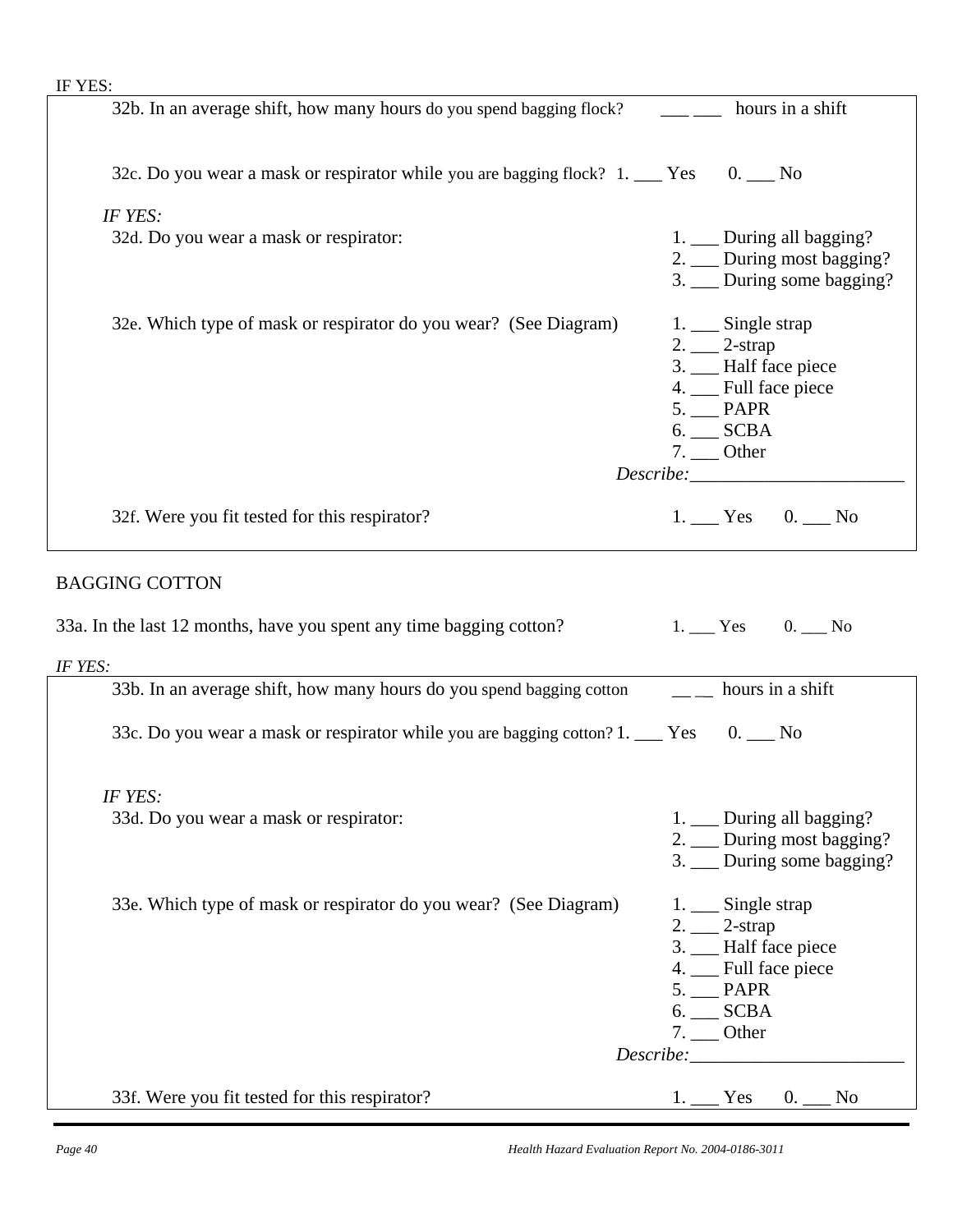| 34. Do you ever clean equipment with a vacuum cleaner?                                                                                                                                                                                   | $1.$ Yes 0. No                                                                                                                                     |
|------------------------------------------------------------------------------------------------------------------------------------------------------------------------------------------------------------------------------------------|----------------------------------------------------------------------------------------------------------------------------------------------------|
| 35. Do you ever clean your clothes with compressed air at work?                                                                                                                                                                          | $1.$ Yes 0. No                                                                                                                                     |
| 36a. Do you ever wear a mask or respirator during your regular work<br>activities, other than when cleaning with compressed air or bagging<br>flock or cotton?                                                                           | $1.$ Yes 0. No                                                                                                                                     |
| IF YES:                                                                                                                                                                                                                                  |                                                                                                                                                    |
| 36b. What percent of the time do you wear a mask or respirator<br>when performing your regular work activities?                                                                                                                          | Percent                                                                                                                                            |
| 36c. Which type of mask or respirator do you wear? (See Diagram)                                                                                                                                                                         | 1. Single strap<br>$2.$ $2$ -strap<br>3. __ Half face piece<br>4. __ Full face piece<br>$5.$ $\_\_\$ PAPR<br>6. __ SCBA<br>$7.$ Other<br>Describe: |
| 36d. Were you fit tested for this respirator?                                                                                                                                                                                            | $1.$ Yes 0. No                                                                                                                                     |
| 37a. Have you noticed material(s) at work that cause you to have<br>chest symptoms such as cough, phlegm, wheezing,<br>attacks of wheezing, or shortness of breath?<br>IF YES, describe the material(s) and associated chest symptom(s): | $1.$ Yes 0. No                                                                                                                                     |
|                                                                                                                                                                                                                                          |                                                                                                                                                    |
| <b>MATERIAL</b><br>37b1.<br><u> 1980 - Johann Stein, marwolaethau (b. 1980)</u>                                                                                                                                                          | <b>CHEST SYMPTOM</b>                                                                                                                               |
| 37b2.<br><u> 1980 - Jan Barbara Barat, margaret eta biztanleria (h. 1980).</u>                                                                                                                                                           |                                                                                                                                                    |
| 37b3.<br><u> 1980 - Jan Barbara Barbara, manazar amerikan persoa dan persoa dan persoa dan persoa dan persoa dan persoa d</u>                                                                                                            |                                                                                                                                                    |
| 37b4.<br><u> 1989 - Johann Harry Harry Harry Harry Harry Harry Harry Harry Harry Harry Harry Harry Harry Harry Harry Harry</u>                                                                                                           |                                                                                                                                                    |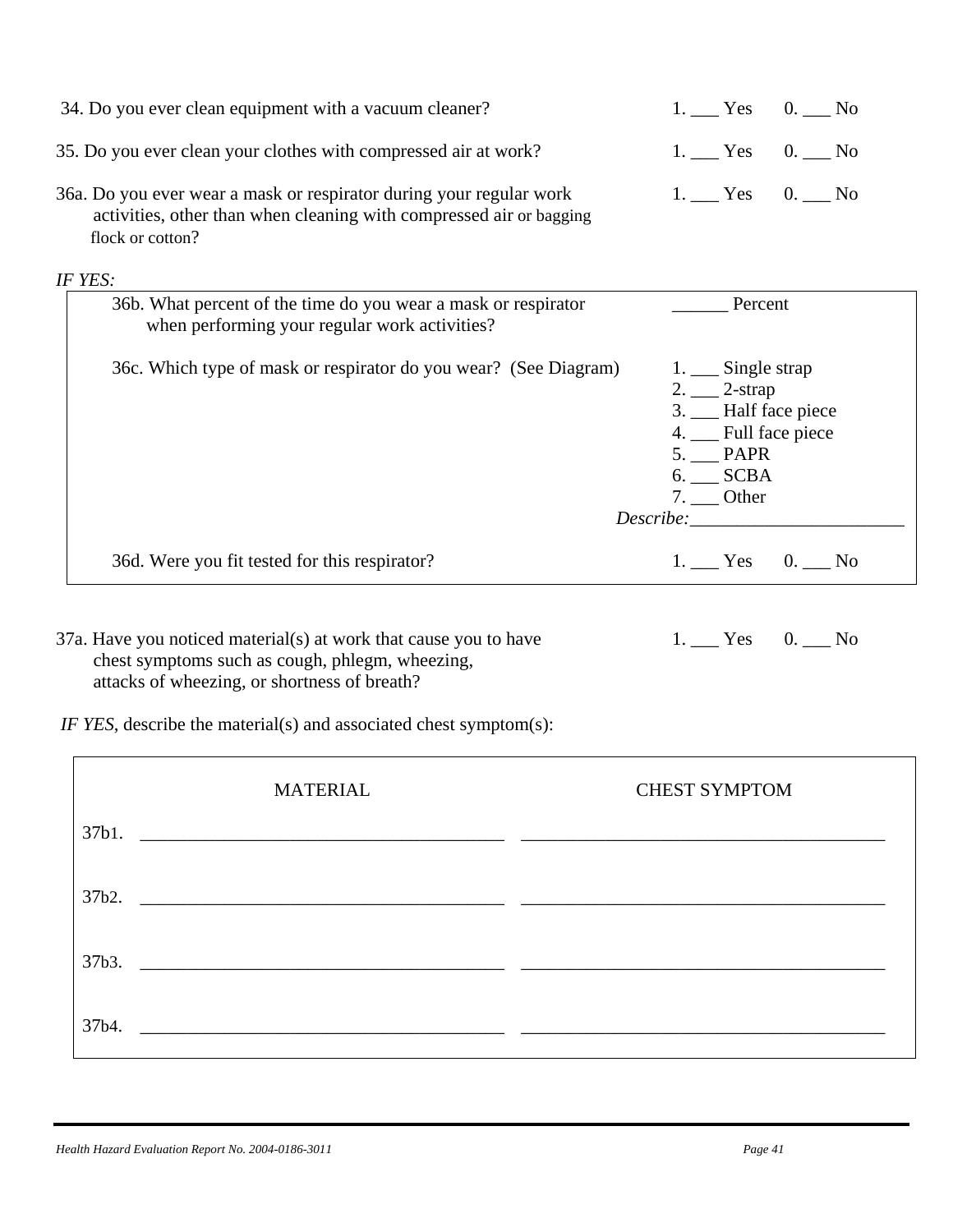38. *I'm now going to ask you to list all the jobs that you have held at Claremont Flock Co. We will begin with your current job and work back through time.* 

|                           | Job Title | Department | <b>Start Date</b> | <b>End Date</b> |
|---------------------------|-----------|------------|-------------------|-----------------|
|                           |           |            | Month/Year        | Month/Year      |
| $\mathbf A$               |           |            |                   |                 |
| $\, {\bf B}$              |           |            |                   |                 |
| $\mathsf{C}$              |           |            |                   |                 |
| ${\bf D}$                 |           |            |                   |                 |
| ${\bf E}$                 |           |            |                   |                 |
| ${\bf F}$                 |           |            |                   |                 |
| ${\bf G}$                 |           |            |                   |                 |
| $\boldsymbol{\mathrm{H}}$ |           |            |                   |                 |
| $\bf I$                   |           |            |                   |                 |
| $\bf J$                   |           |            |                   |                 |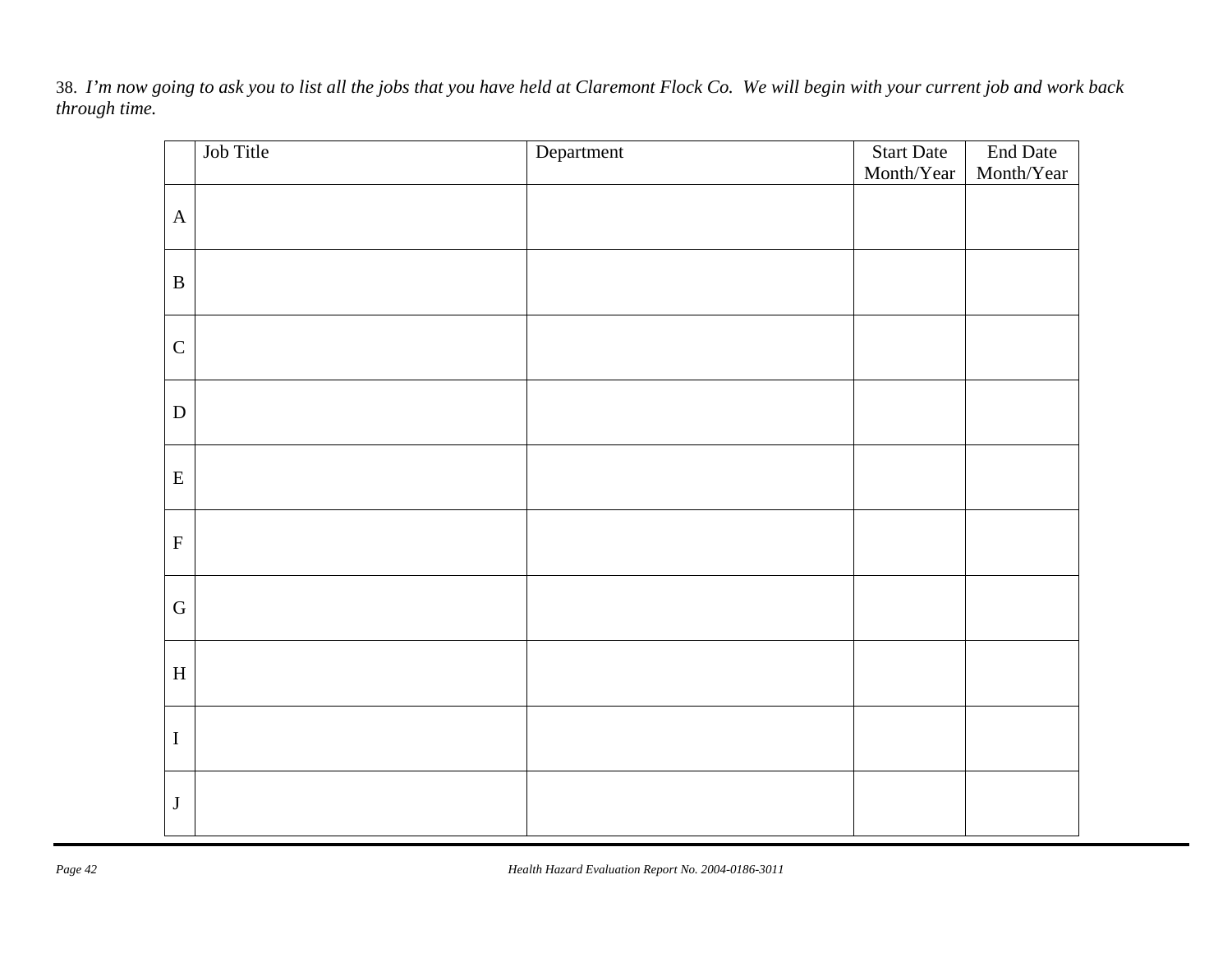Section V - Cigarette Smoking History

*I'm now going to ask you a few questions about tobacco use.* 

39a. Have you ever smoked cigarettes regularly? 1. The Yes 0. \_\_\_ No (*YES if smoked 100 cigarettes or more in your entire life; 100 cigarettes = 5 packs*.) *If YES:*  39b. How old were you when you first started \_\_\_\_\_\_\_ Years old smoking cigarettes regularly?

| 39c. On average, for the entire time that you smoked,<br>Cigarettes per day<br>how many cigarettes did you smoke per day?<br>$(20$ cigarettes = 1 pack) |        |
|---------------------------------------------------------------------------------------------------------------------------------------------------------|--------|
| 39d. Do you still smoke cigarettes (as of 1 month ago)?<br>$0.$ No                                                                                      | 1. Yes |
| If $NO$ :<br>39e. How old were you when you stopped smoking<br>Years old<br>cigarettes regularly?                                                       |        |

*Thank you for participating in this survey!*